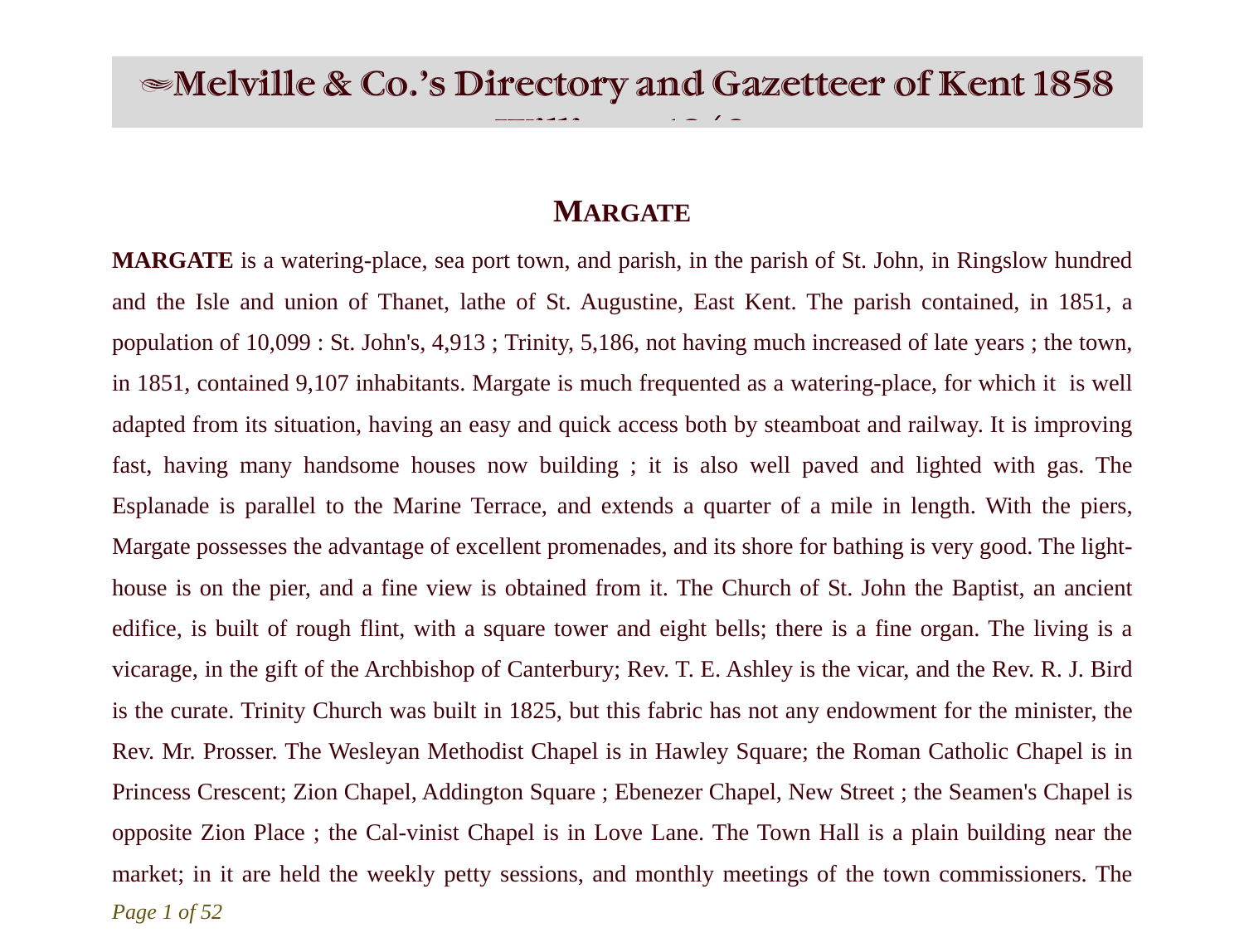Droit Office is at the end of the pier, and is a handsome building with a portico ; it has an illuminated clock. The Custom House is on a small scale. The Post Office is in Cecil Square. The Theatre is a convenient building. The Royal Hotel is again opened for visitors; the Assembly Rooms, Billiard Rooms, and Coffee Rooms, are attached, and opened daily, during the season, for concerts and balls. There is also a Reading Room, which contains 2,500 volumes, and is well supplied with newspapers and periodicals, and is opened daily to the subscribers. The Museum of the Institution has a fine collection of English birds : acting Hon. Secretary, Mr. John Poussett. The Royal Sea-bathing Infirmary is at West-brook. The Gas Works belong to Margate, Ramsgate, and Broadstairs Company ; they are situated in Dane.

## PUBLIC BUILDINGS, INSTITUTIONS, &c.

Bank, King street, Cobb and Company.'—Draw on Barnett, Hoares, and Co., Lombard street, London. Savings Bank, Market place.

British School, New Cross street—Henry Smith, Master; Miss Emily Best, Mistress.

Literary and Scientific Institution—Prosser, Rev. S., Patron ; Caveler, Wm., Esq., President; Cobb, F. W., Esq., Brooke, Wm., Esq., Boys, John Harvey, Esq., Gilder, Wm., Esq., J.P., Slater, John, Esq., Vice Presidents ; Blackburn, Thos., Esq., J.P., Boys, John, Esq., J.P., Hunter, George Yeates, Esq., Price, David, Esq., M.D., F.L.S., Hatfield, Charles Taddy, Esq., Trustees; Brooke, Wm., Esq., Treasurer; Poussett, Mr. John, Staner, Mr. Joseph, Hon. Secretaries; Edwards, Mr. Richard, Librarian. Custom House, Bank Side—Stribley, Thomas, Sub-collector.

Inland Revenue Office, Queen's Arms, Duke street—Sear, Valentine, Supervisor.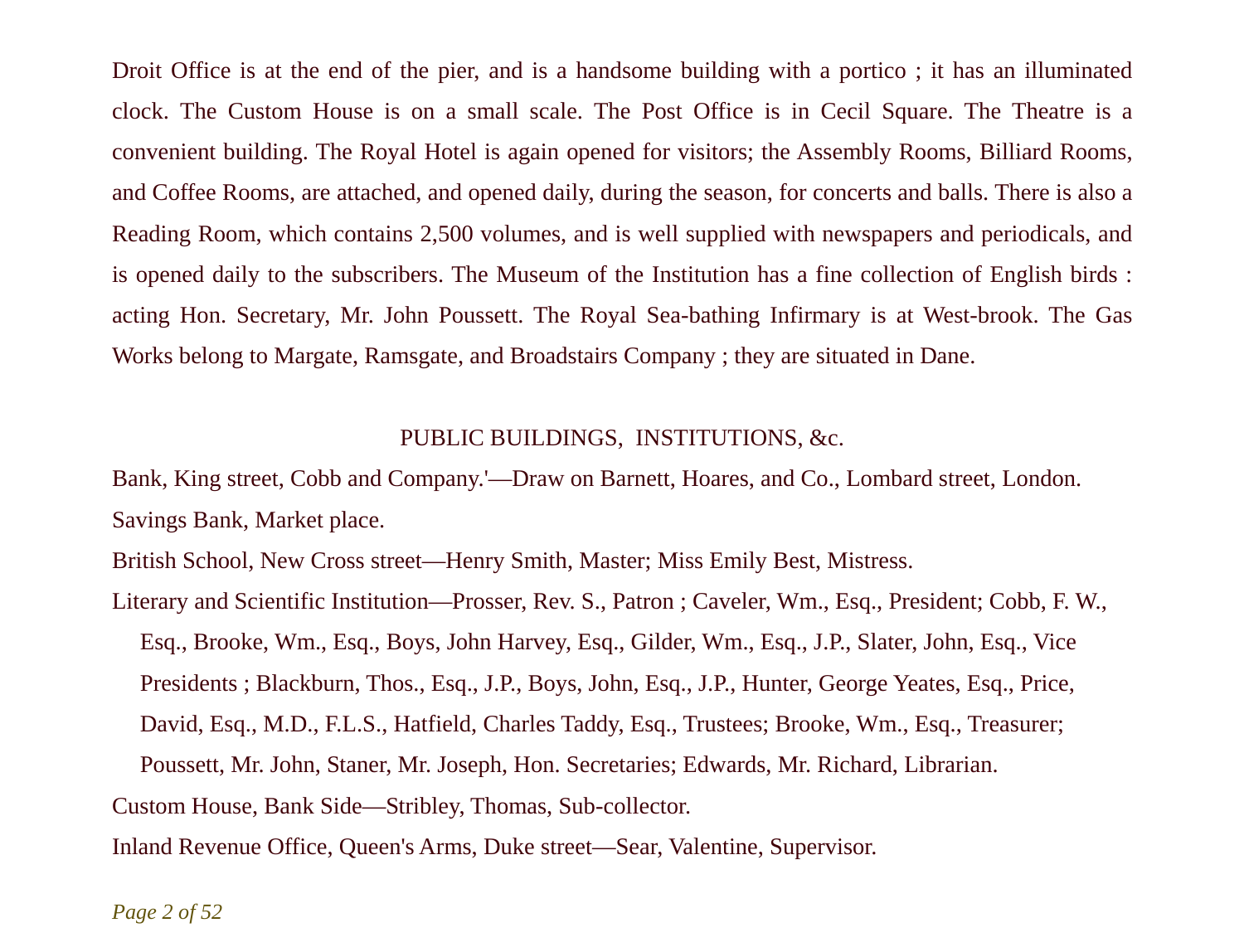Corn Market, at the Fountain Inn, King street, every Thursday, at 3 p.m.

Town Hall, Market place.

Theatre Royal, Addington street.

Tivoli Gardens—Sinclair, Mr. John, Proprietor.

Gas Works, King street.

County Court Office—Harwood, C, Esq., Judge; Boys, J. Harvey, Esq., Registrar; Bowling, Mr. W., High Bailiff.

Police Station, Market place—-Marehant, Stephen C, Inspector.

Westbrook Royal Sea Bathing Infirmary, Supported by Voluntary Contributions— Chexfield, Mr. George,

Superintendent and Secretary.

Post Office, Cecil Square—Gore, Frederick, Postmaster.

Price's Patent Candle Company, St. John's College.

### PLACES OF WORSHIP AND SCHOOLS.

St. John the Baptist—Ashley, Rev- C. T., Vicar ; Bird, Rev. C, Curate.

Trinity Church.—Prosser, Rev. Samuel, Minister; Veness, Rev. Henry Thomas, B.A., Evening Lecturer.

Roman Catholic Chapel—Costegan, Rev. T.

Ebenezer Baptist Chapel, New street—Davies, Rev. W.. B., Minister.

Wesleyan Chapel, Hawley square—Ministers various.

Zion Chapel, Addington square.

*Page 3 of 52*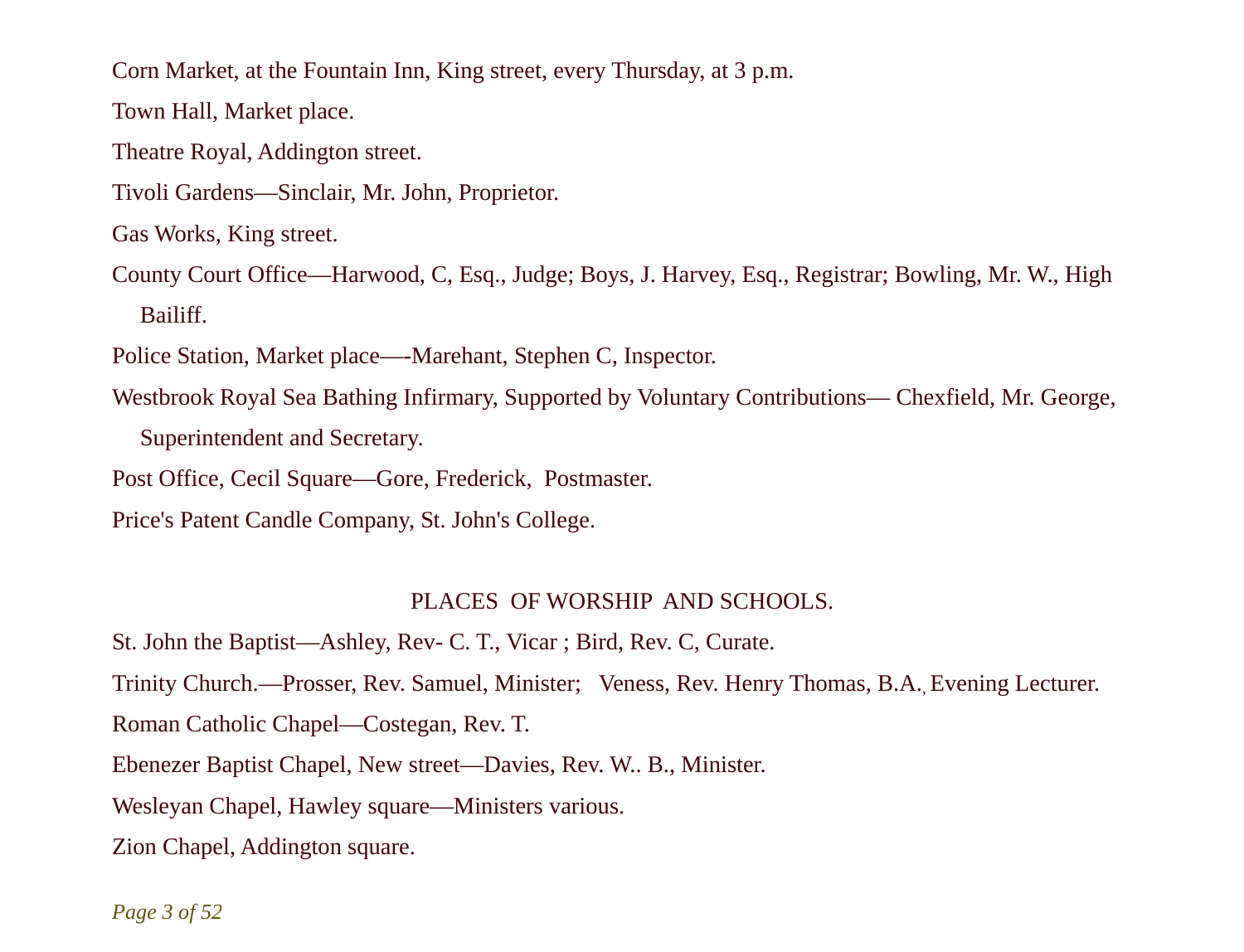Independent Chapel, Cecil street.

St. John's National School—Hawkins, Mr., Master ; Hawkins, Mrs., Mistress.

Trinity School—Stoney, Mr. George, Master ; Mylard, Miss, Mistress.

## GENTRY.

Adams, Mr. William, Bridge street Addis, Mr. Henry, Cliff terrace Armitage, Rev. F. G., Prospect place Artis, Mr. Richard, Clifton terrace Aviolet, Mr. Thomas, Dane Hill row

Barker, William, Esq., Dane House, Dane Bassett, Mrs. Mary, Addington street Bath, Mr. Charles, Addington street Bayly, Mr. Stephen, St. Peter's road Bentley, Mr. William, Vicarage place Beckett, Mr. Thomas, Dane hill Bentley, Mr. Charles, Union crescent Bird, Rev. C, Curate of St. John's, Prospect place Birch, Mrs. Mary, Addington street Blackman, Thomas, Esq., Magistrate, Union crescent Blake, George, Esq., Northumberland House Boswell, Mrs. John, Brook House Bowen, Mr., Bath road Bowing, the Misses, New town Boys, John, Esq., Magistrate, St. James's square Bradley, Mr. Hugh,Dane hill row Brasier, Miss Jane, Hawley square Bristow, Mr. William, Hawley square Brown, Alexander, Lieutenant, R.N., St. James's square

*Page 4 of 52*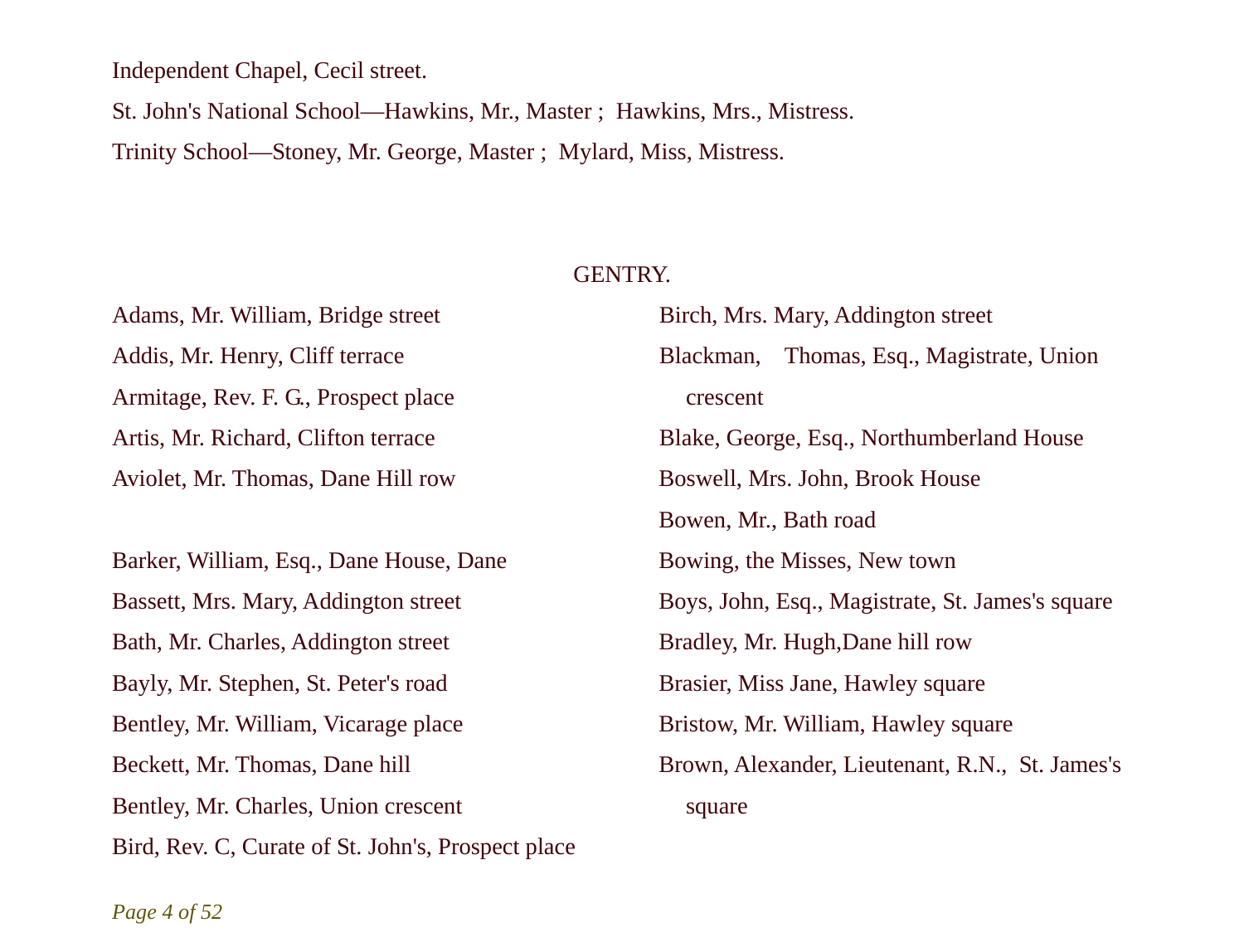Browning, Mr. Richard, Dane hill Burgess, William Esq., An An Cottage, Dane hill Busfield, Joseph, Esq., Upper Marine terrace

Cannaby, Mr. William, Crescent place Carr, Mr. Benjamin, Atholl Lodge Cavler, Mrs. William, Northumberland House Chambers, Dr., Vicarage crescent Chapman, Mr. Richard, Addington. square Clark, Mr. Thomas, St. James's square Cobb, Thomas, Esq., Upper Marine terrace Cobb, Francis Wm., Esq., King street Copeland, Miss Caroline, Bellevue place Cooper, George, Esq., Gordon House, Churchfield place Cooper, Mrs.Henry, La Belle Alliance House Cramp, Thomas, Esq., Hawley square Cramp, Mrs. John, Aldington street Crampton, John, Esq., Hawley square

Crofts, Robert, Esq., Hawley square Crookshank, Mrs. W., Hawley square

Darby, Mrs. Francis, Cecil square Davies, Rev. William B., Minister of Ebenezer Chapel, 4, Addington square Deering, Mrs. Mary, Cecil square Dennison, Mrs. Mary, Cecil square Dixon, Mrs. Martha, High street Dodgson, Mrs. Francis, High street Dorson, Miss I,., Union crescent Dove, Mrs. Francis, The Grove Drake, Mr. Thomas, Addington street

Eldred, Mr. Joseph, High street Evans, Mrs. J., Northumberland crescent Evans, Miss C. J., Cecil street

Finnis, Miss, Salmestone farm Flint, John, Esq., Addington house, Long hill lane

*Page 5 of 52*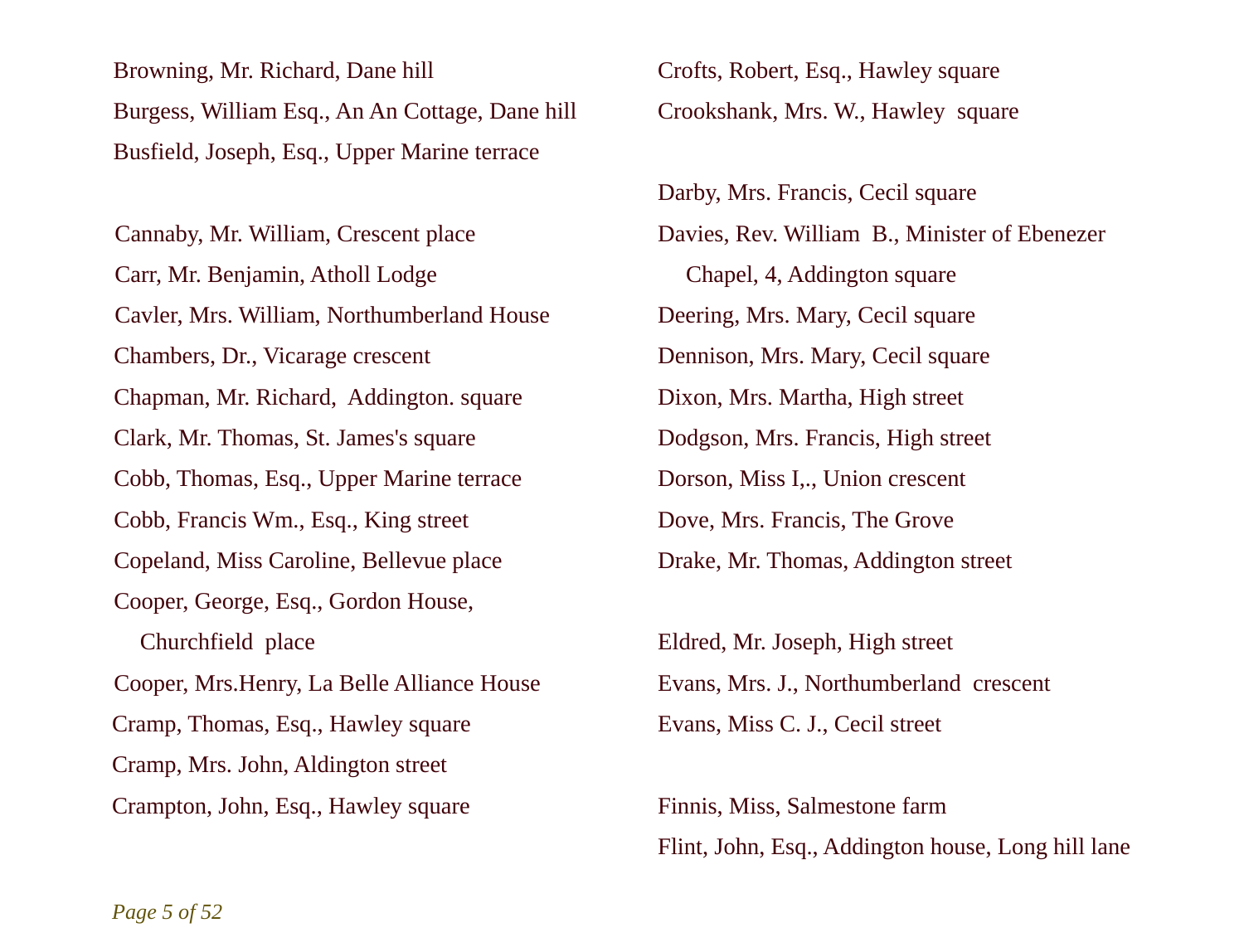Flint, B. F., Esq., Addington square Flint, Thomas, Esq., Hawley square Foat, Mrs. Mary, St. John's place Forster, Mrs., Dane hill row Fry, Mrs., Princess crescent

Gardner, Mrs. Frances, Addington square Gaskell, Mr. George, St. James's square Gaskerr, William, Esq., Hawley square Gilder, William, Esq., Union Crescent Goy, Rev. William D., Wesleyan Minister, Union crescent

Grimshaw, Mr. Frederick, Bellevue cottage

Hall, Mrs., Charlotte place Harding, Mr. Job, Addington square Harrison, Mrs. Elizabeth, Charlotte place Hay, Mrs. Elizabeth, Napier house Hayden, Charles, Esq., Hawley square Hearsay, Mr. Stephen, Bethel cottage

Heys, Mrs. Mary, Vicarage place Higgins, Rice, Esq., Hawley square Higham, Thomas, Esq., Churchfield place Hilliard, Mr. John, Aldby place Hoile, Mrs. Susan, Cecil square Holmyard, Miss Amelia, Westbrook Honeyball, Mrs. Mary, Princess crescent How, Robert, Esq., Montpelier house Hunter, Mr. John, Regent place Hurry, Captain Henry, New town

Jacobs, Mrs. Sophia, Grosvenor house Jarrett, Mrs., Church square Jenkins, John, Esq., Hawley square Jolland, Thomas, Esq., Clifton terrace Jolly, James, Esq., Shottenden house

Kerridge, Mr. Henry William, Upper Grosvenor place

*Page 6 of 52*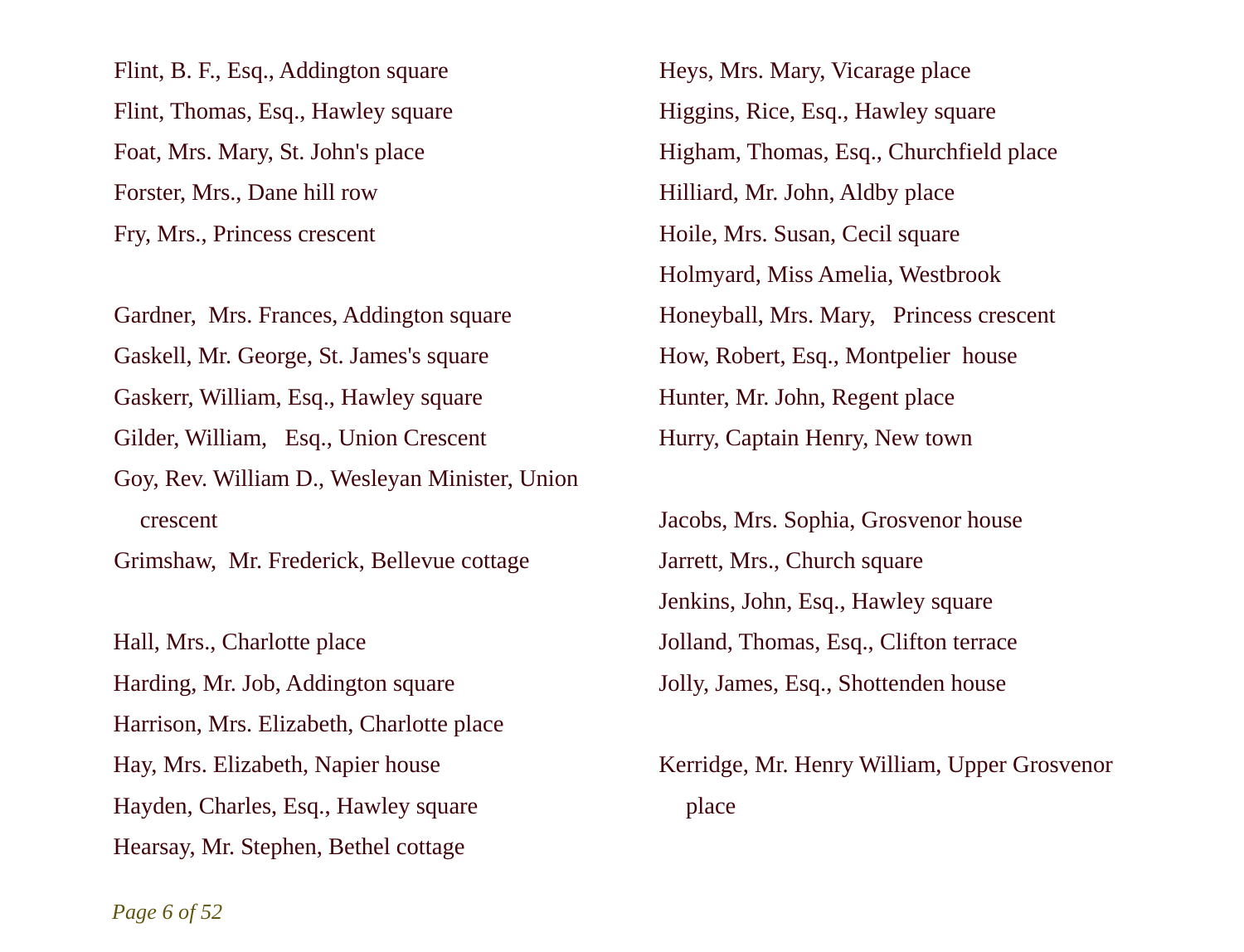Ladd, Mr. George, Dane hill Lee, Mr. W. R., Clifton street Leonard, Mr. William, Middle Grosvenor Leven, William C, Esq., Hawley square Levey, Miss, Cecil square Lewis, Mr. Charles, Union crescent Lovering, Mr. William, Deeten cottage

Malpas, Captain, East crescent Martin, Mr. Frederick, Hawley square Maxted, Mr. Thomas, Regent place May, Mr. Thomas, High street Mead, Mrs. Sarah, Vicarage place McLachlam, John, Esq., Upper Grosvenor place Mills, Mrs. Samuel, Buenos Ayres Monnett, the Misses, Hawley square Morris, Mrs. Jane, Addington square Munn, Mrs. P. S., Northumberland crescent Mussared, Mr. John, Fort crescent

Neale, Mr., Vicarage crescent Newell, Mr. John, Cliff terrace Newman, Mr. Benjamin B., Clifton terrace Nottridge, Mrs. Emily, Upper Marine terrace

Oliver, Mr. Stephen, Upper Grosvenor place Osborne, Miss Frances, Hawley square Ovenden, George, Esq., East Cliff house, Clifton terrace Ovenden, Mr. William, Prospect house, Prospect

place

Parsons, Mrs. Elizabeth, Addington square Payne, Miss Catherine, Hawley square Phillips, Mr. John J., Clifton street Phillpot, Mrs. Jane Elizabeth, Hawley square Pickering, James, Esq., Hawley square Pickering, Mrs. Augusta, Vicarage place Platt, Mr. John, Middle Grosvenor

*Page 7 of 52*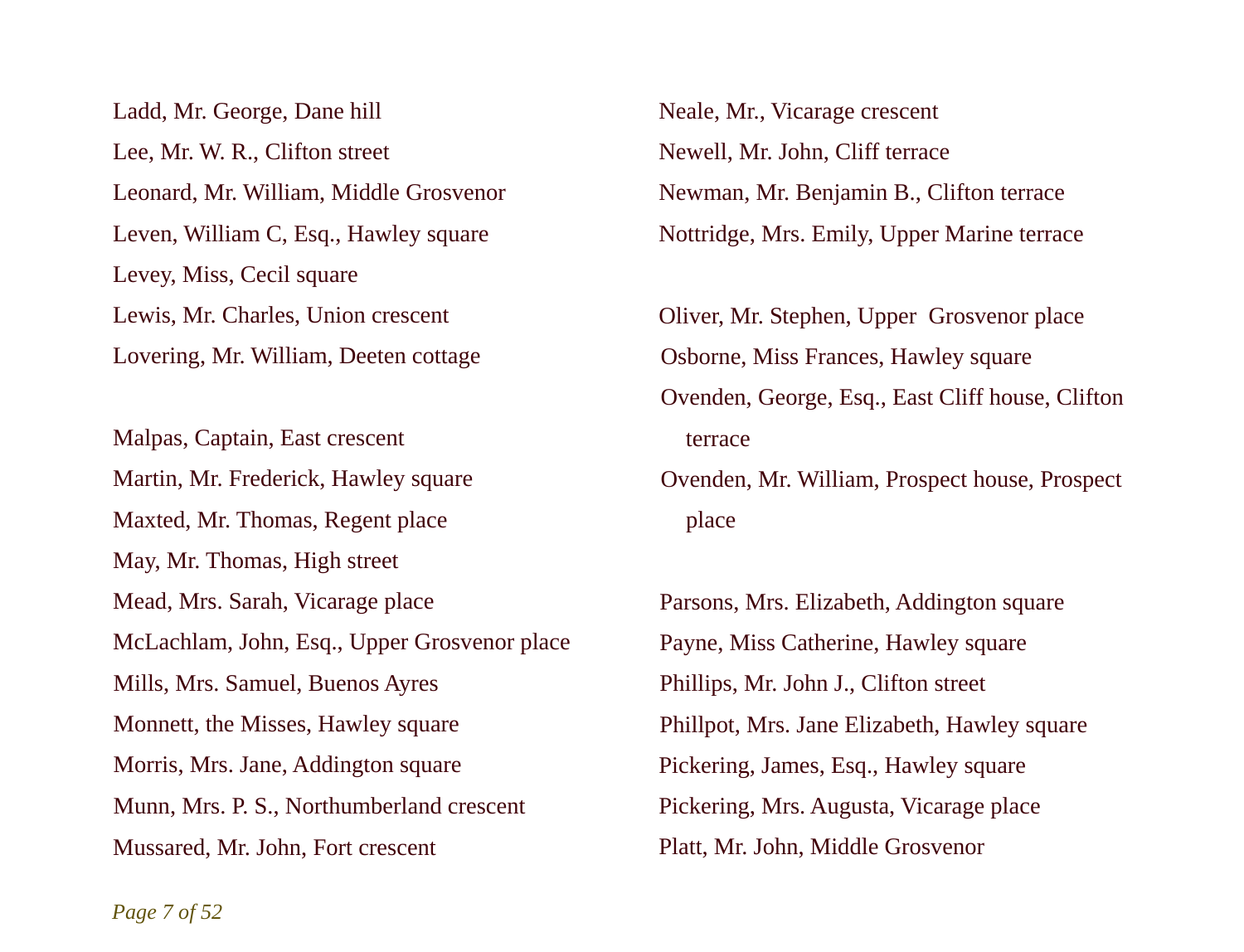Port, Mr. George, High street Porter, Mrs. Alice, Cecil square Pringle, Mrs. John, Upper Grosvenor place Prosser, Rev. Samuel, M.A., Rector of Trinity Church, Cecil street

Rae, Mr. Duff, Brook cottage Ralph, Mr. John G., Clifton terrace Rapkins, Mrs. Elizabeth, Royal House, Hawley square Rawley, Mrs.Elizabeth, Montpelier Cottage Rice, Mrs. Eliza, Upper Grosvenor place Richardson, Mrs., Church square Rogers, James, Esq., Fort Paragon Rogers, Mrs. C, Garden row Ross, Mr. Christian, Vicarage place

Sackett, Miss M., Hawley square Salteri, Mr. James, Prospect place Savage, Christopher, Esq., Flint House Scriven, Mrs. Margaret, Clifton Cottage Shoveller, Mrs. Elizabeth, Dane hill row Silk, Mrs. Martha, St. John street Slater, John, Esq., Cecil square Smith, Mrs. Elizabeth, Union crescent Smithett, R. M., Esq., Hengrove House Soper, Mr. William, East crescent Spence, Mr. Thomas, Dane hill row Spencer, Mr. George, Dane hill row Stanner, Mrs. Mary Ann, High street Stanner, Mrs., Upper Marine terrace Stapleton, Mrs. Elizabeth, Hawley square Stride, Mrs. Sarah, Cecil street Sweetinurgh, Miss Sarah E., Princess crescent Swinard, Mr. John, Thanet Cottage Swinford, Henry N., Esq., Fort Lodge Surflen, Mr. Edward, Dane hill row

Tancred, Henry Wm., Esq., Cliff terrace Tatham, George, Esq., Addington square

*Page 8 of 52*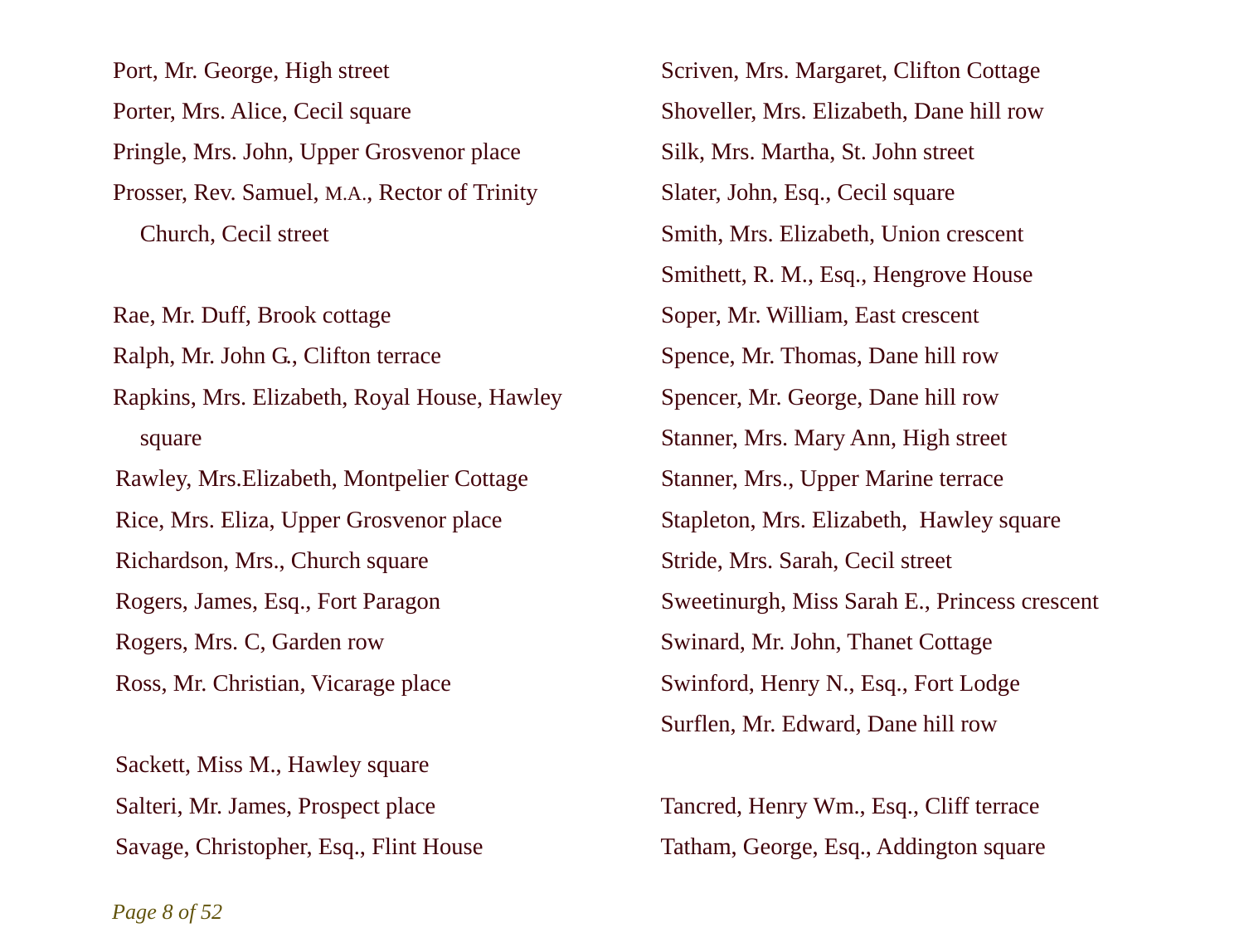Thurton, Mr. Samuel, High street Trotter, George, Esq., Fort crescent Tucker James, Esq., Hawley square Turner, Mr. James, Upper Grosvenor place

Urry, Jacob, Esq., Upper Park place

Veness, Rev. Henry Thomas, B.A., evening lecturer, Upper Grosvenor place Wadforth, Mr. John, Vicarage place Wainwright, Mr. Edward, Lower Grosvenor place Wescombe, Mrs. Louisa Jane, St. James's square Wetheritt, Mr. John, Princess crescent Whitcomb, John, Esq., Grosvenor villa

White, Edward, Esq., Upper Marine terrace White, Mr. John, Hawley square White, Mrs. J., Victoria terrace White, Mrs. Mary, Vicarage place White, Mrs. Elizabeth, Dane hill row Winter, the Misses, Hawley square Williams, Mr. J. R., Princess crescent Willis, Mrs. Elenor, Hawley square Wood, Mr. James, Vicarage place Wood, Mrs., Princess crescent Woods, Miss Ann and Mary, Cecil street Woodgates, Samuel, Esq., Albion House Woodyer, Charles, Esq., Lansdowne Lodge Woolley, Mr., Westbrook Wootton, Mrs. Martha, Dane hill row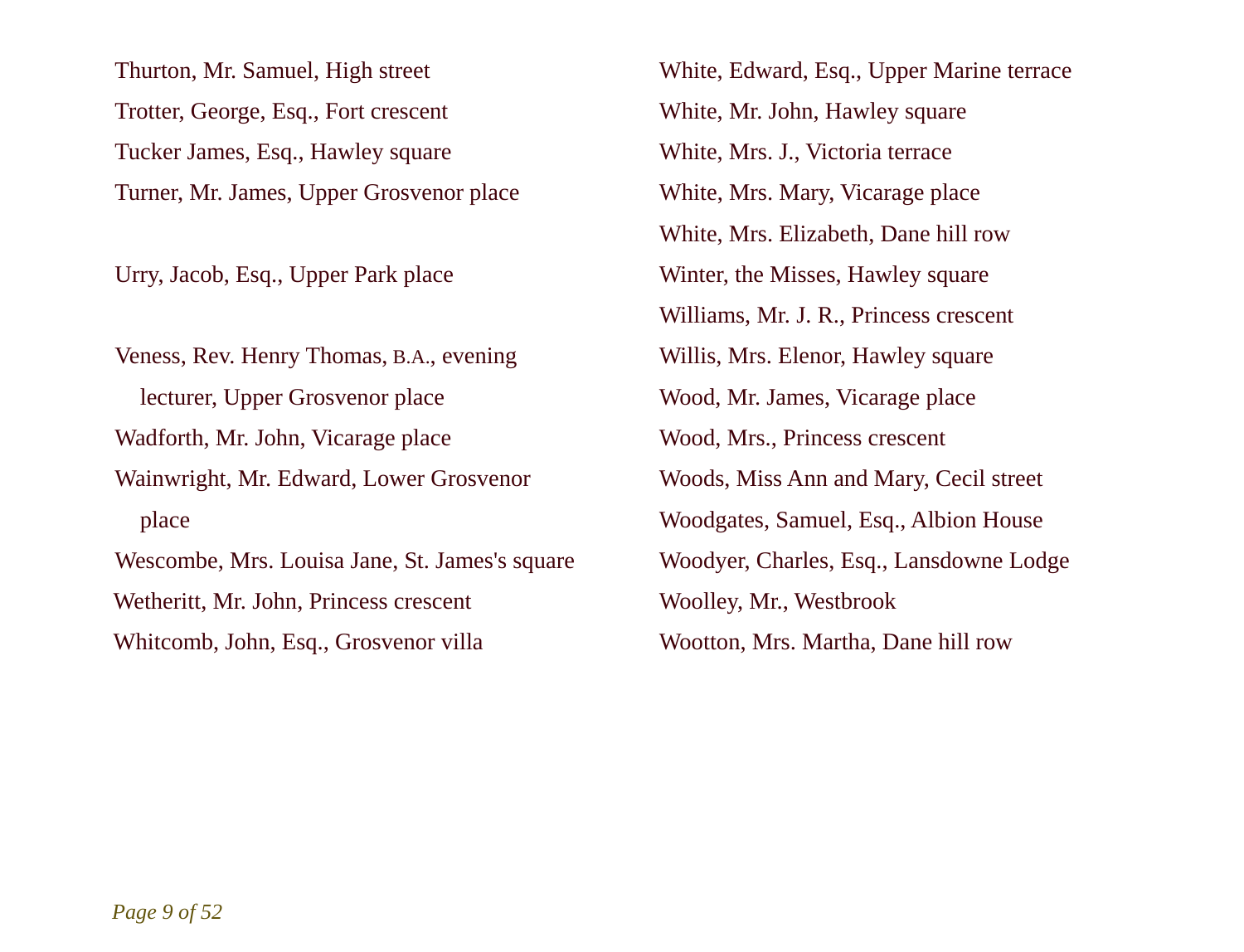# TRADES, PROFESSIONS, &c.

Abbott, Francis, wine and spirit merchant, 15, Cecil square, and 23, Harp lane, London Abram, Joshua, writing master, 1, Aldby place Adams, William, excise officer, 14, Vicarage place

Adams, George, boot and shoe maker, 43, King street

Adams, George, painter, plumber, and glazier, Duke's court, h crescent place

Admans, George, bricklayer, &c, 16, Dane Hill row

Admans, William, lodging house keeper, Clifton street

Akhurst, George, hairdresser and perfumer, Bankside

Akhurst, Mrs. Elizabeth, china and glass dealer, 38, King street

Akhurst, James H., boot and shoe maker,

Bankside

Agar, John, boot and shoe maker, Crescent place Agar, William H., boot and shoe maker, High street Allen, Thomas, farmer, Rose Farm Allen, James, shipwright, Dane hill Alexander, Mrs. Charlotte, lodging house keeper, Addington square Amos, George Hope, grocer and tea dealer, 6, Marine parade Amos, Henry Thomas, law stationer, King street Anderson, Thomas, tailor. Cliff terrace Andrews, Mrs. Mary, lodging house keeper, 2, Lower Clifton place Andrews, George, lodging house keeper, High street Andrews, John, lodging house keeper, 6, St. John street

*Page 10 of 52*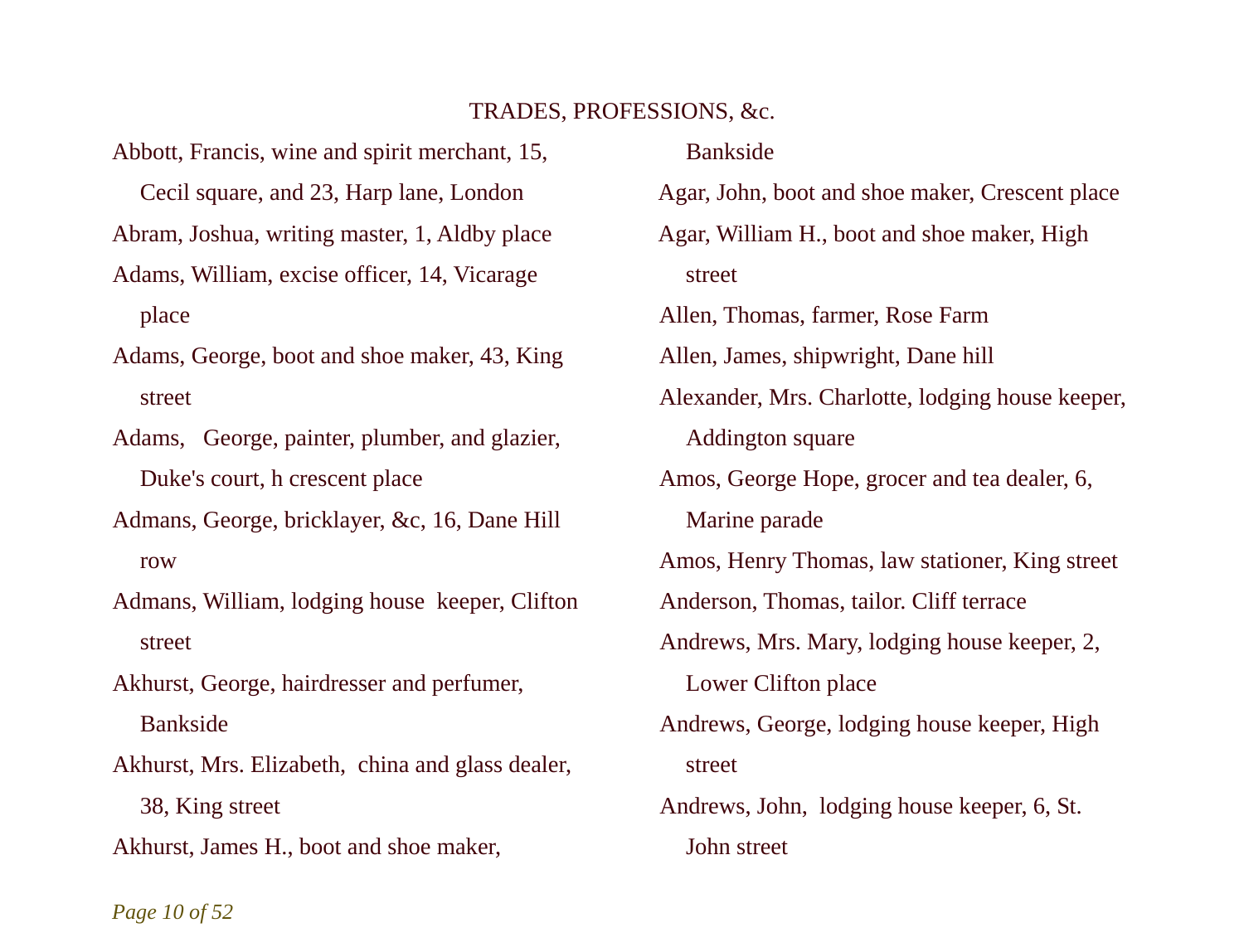Ansell, Albert C, lodging house keeper, Bellevue place

Archer, Mrs. Sarah, lodging house keeper,

Caroline square

Arnold, Miss M. E., lodging house keeper, Churchfields place

Arnold, John, lodging house keeper, 7, Cliff terrace

Ashby, Miss Elizabeth, lodging house, Broad street

Astle, Hugh G., grocer, &c, King street

Atkinson, William B., surgeon, 5, Upper Marine terrace

Austen, Mrs. Mary, lodging house keeper, Crescent place

Austen, Mrs. Sarah, New Inn, New street

Austen, Edward, shopkeeper, 5, Lombard street

Austen, William, plumber, painter, and glazier, 2, Mill lane

Avery, William, lodging house keeper, Garden row

Baker, Richard, lodging house keeper, Princess street

Baker, Richard, fishmonger, Zion place

Baker Mrs. Ann, lodging house keeper,

Northumberland crescent

Balls, Miss Sarah, lodging house keeper, 27, Lower Marine terrace

Baldry, John, lodging house keeper, Princess street

Bamford, Robert, lodging house keeper, Fort row

Bamford, Mrs. Elizabeth, lodging house keeper,

8, King street

Barnard, John James, railway station master,

Lower Marine terrace

Barnett, Monish, optician, Broad street

Barrett, Robert, boot and shoe maker, 1, Mill lane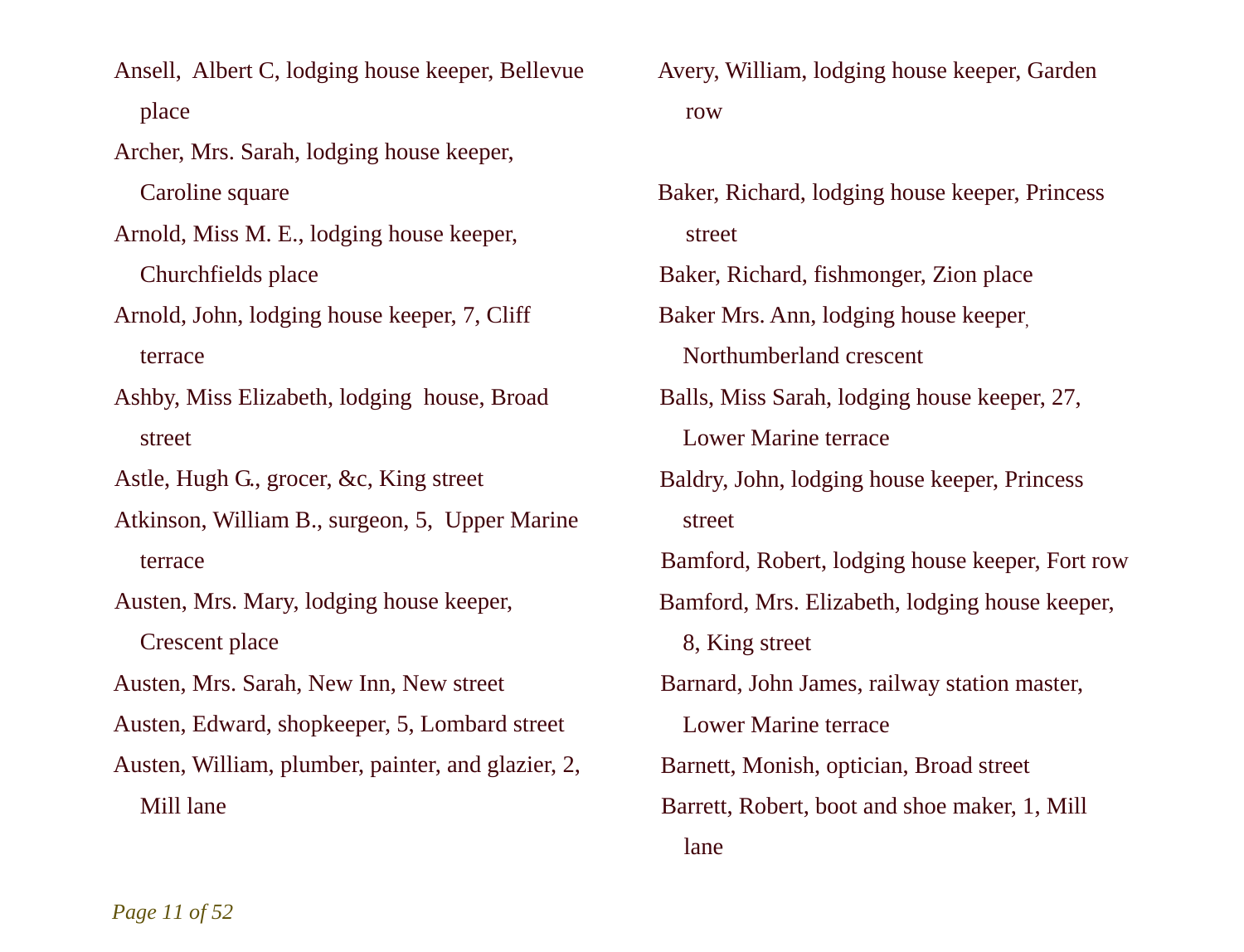Basden, Mrs. Ann, corset maker, 2, New Cross street

Bassett, Edwin, builder, &c, Union crescent

Bassett, George, lodging housekeeper, 20, Union crescent

Batt, James, lodging house keeper, the Dane

Batley Richard, lodging house keeper, 8, Lower Clifton place

Batsford, Miss Louisa, lodging house keeper, 33,

Lower Marine terrace

Bax, William, lodging house keeper, Cliff terrace

Bayley, Mrs. Mary Ann, lodging house keeper, John street

Bayley, Miss Harriet, ladies' boardingschool,

Union crescent

Bayley, Frederick, bricklayer, Princess crescent

Bayley, Richard, lodging housekeeper, 15

Princess crescent

Bayly and Son, grocers and tea dealers, High street, and Queen street

Beale, Miss Elizabeth, fruiterer, &c, High street Beeching, Mrs. Mary, shopkeeper, Westbrook Beerling, Mrs., Elizabeth, lodging house keeper, Princess street Bell, Thomas P., grocer, &c, High street

Belger, the Misses, ladies' day school, Vicarage place

Bennett, William, lodging house keeper, Brook terrace

Bentley, Daniel, William, and Thomas, ironmongers, smiths, bellhangers, and gas fitters, High street Bentley William, veterinary surgeon, Vicarage place Bentley Daniel, cooper and brush warehouse, 129, High street Bird, John, lodging house keeper, Pleasant place Birch, Thomas, lodging house keeper, King

street

*Page 12 of 52*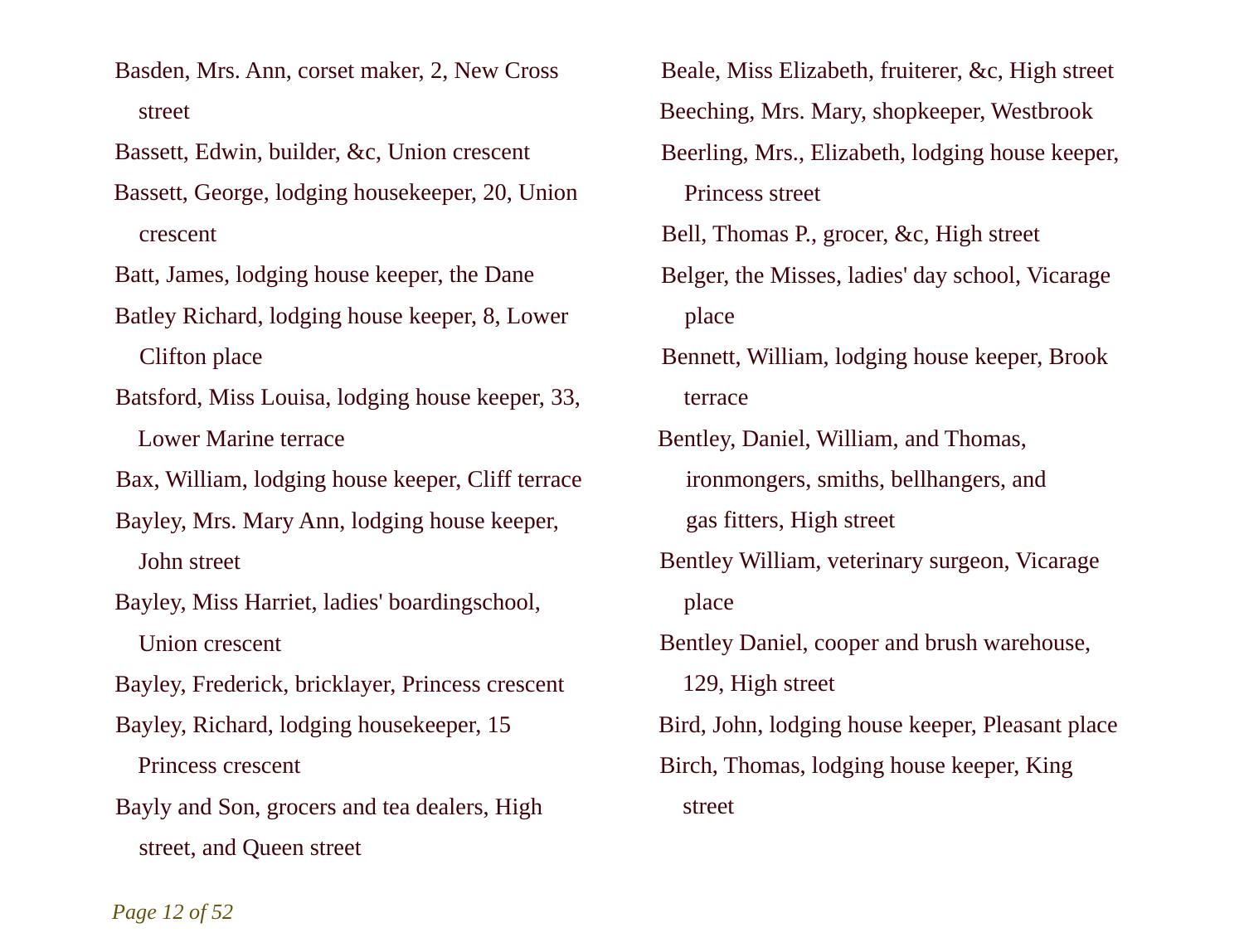Bing, Miss Jane, lodging house keeper, Zion place

Bishop, John R., baker, Love lane

Bishop, Richard, lodging house keeper, Pleasant place

Blackett, Mrs. Mary, lodging house keeper, Charlotte place

Bloxharn, Mrs. Ann, lodging house keeper,

Lombard street

Bloxham, Edwin, confectioner, Lombard street

Boatwright, John, pork butcher, 17, High street

Boatwright, Mrs. Mary Ann, lodging house

keeper, 2, Middle Grosvenor place

Bone, Mrs. Eliza, lodging house keeper, Aldby place

Boswell, Mrs. Jane, lodging house keeper, 17, Cliff terrace

Boulden, Joseph, boarding school for gentlemen, Dane Hill House

Boulting, George, lodging house keeper, Clifton street

Boulton, the Misses, laundresses, Bellevue place Bowman, Mr., lodging house keeper, Upper

Marine terrace

Boys, John Harvey, solicitor, registrar of the County Court, clerk to the Magistrates, clerk to the Local Board of Health, India House, Hawley street

Boys, Miss Emma, ladies' boarding and day school, Argyle House, Vicarage place

Boys, Robert, tailor, Westbrook

Brady, Thomas, hair dresser and toy warehouse,

2, Bridge street

Brady, Thomas, coffee and eating house, 4, Bridge street

Brasier, William Church, printer, bookseller, bookbinder, stationer, and stamp office, 20, High street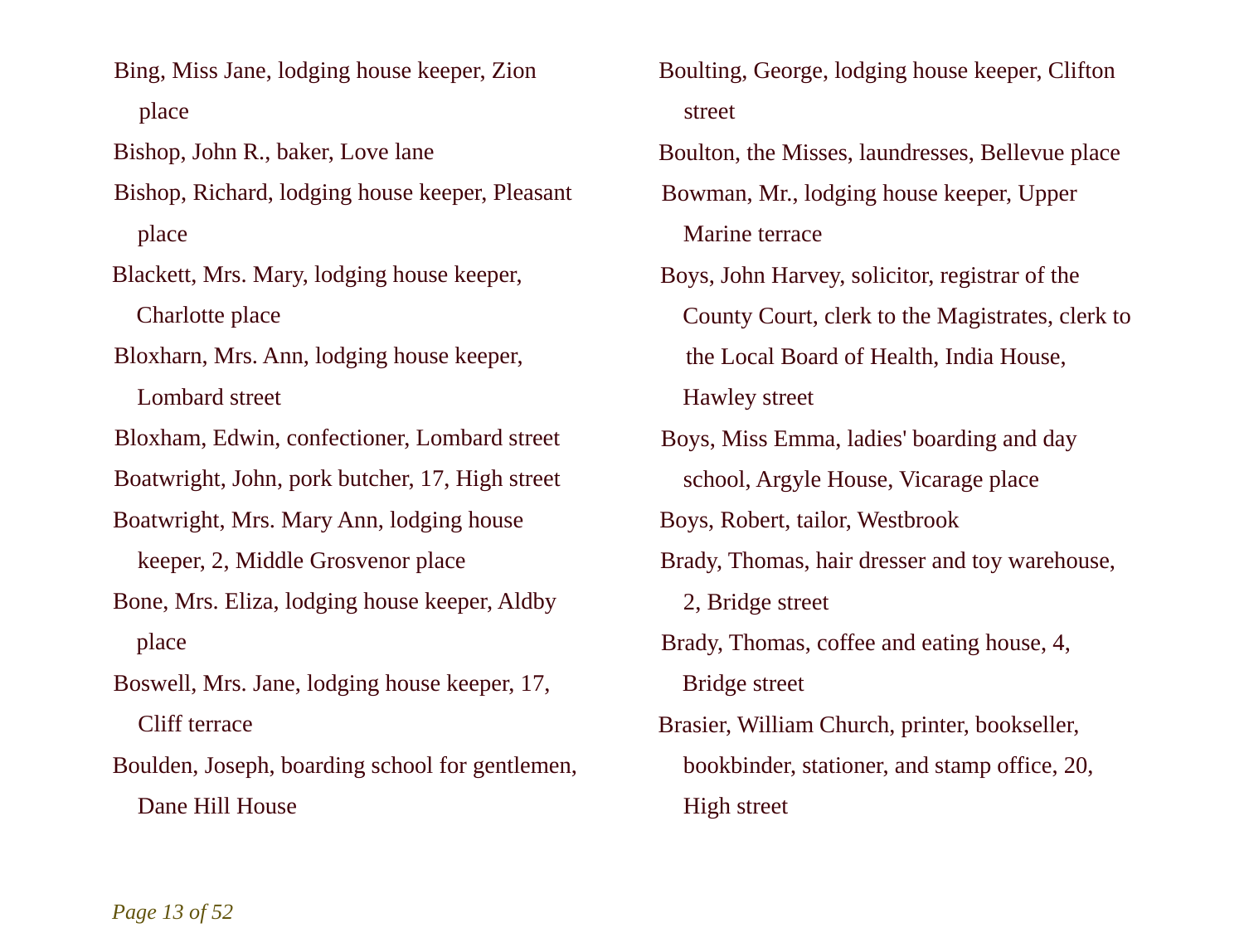Brett, William, lodging house keeper, Brook terrace

Brett, Mrs. Maria, lodging house keeper,

Lombard street

Brice, Miss Jane, dress maker, Bellevue place

Bricknell, William, Oak and Anchor, High street

Brinkley, Thomas, coast guard, Westbrook station

- Bristow, Edward, lodging house keeper, High street
- Bristow, Mr., lodging house keeper, Addington street

Broadbridge, Miss Harriet, milliner, &c, Queen street

Brooke and Martens, solicitors & notaries public, Cecil square

Brooke, the Misses, ladies' boarding establishment, 38, Hawley-square Brooks, John, lodging house keeper, High street Broom, George E., lodging house keeper, Melbourne house, Dane

Broom, Mrs. Sarah, lodging house keeper, St. John street Broom, Mrs. Caroline, lodging house keeper, Dane hill row Brown, John, shoeing smith, New street Brown, William, corn chandler, 13, St. John's place Brown, John, carpenter, &c, Dane hill Browne, William, licensed to let horses for hire, St. James's square Brown, George, lodging house keeper, Pleasant place Bundock, Martin, carpenter, 108, High street Burden and Holbrow, linen drapers and silk mercers, High street Burch, John, Crown and Anchor Hotel, Zion place Burch, Thomas, lodging house keeper, Bath road Bursell, Francis, lodging house keeper, 5, Addington square

*Page 14 of 52*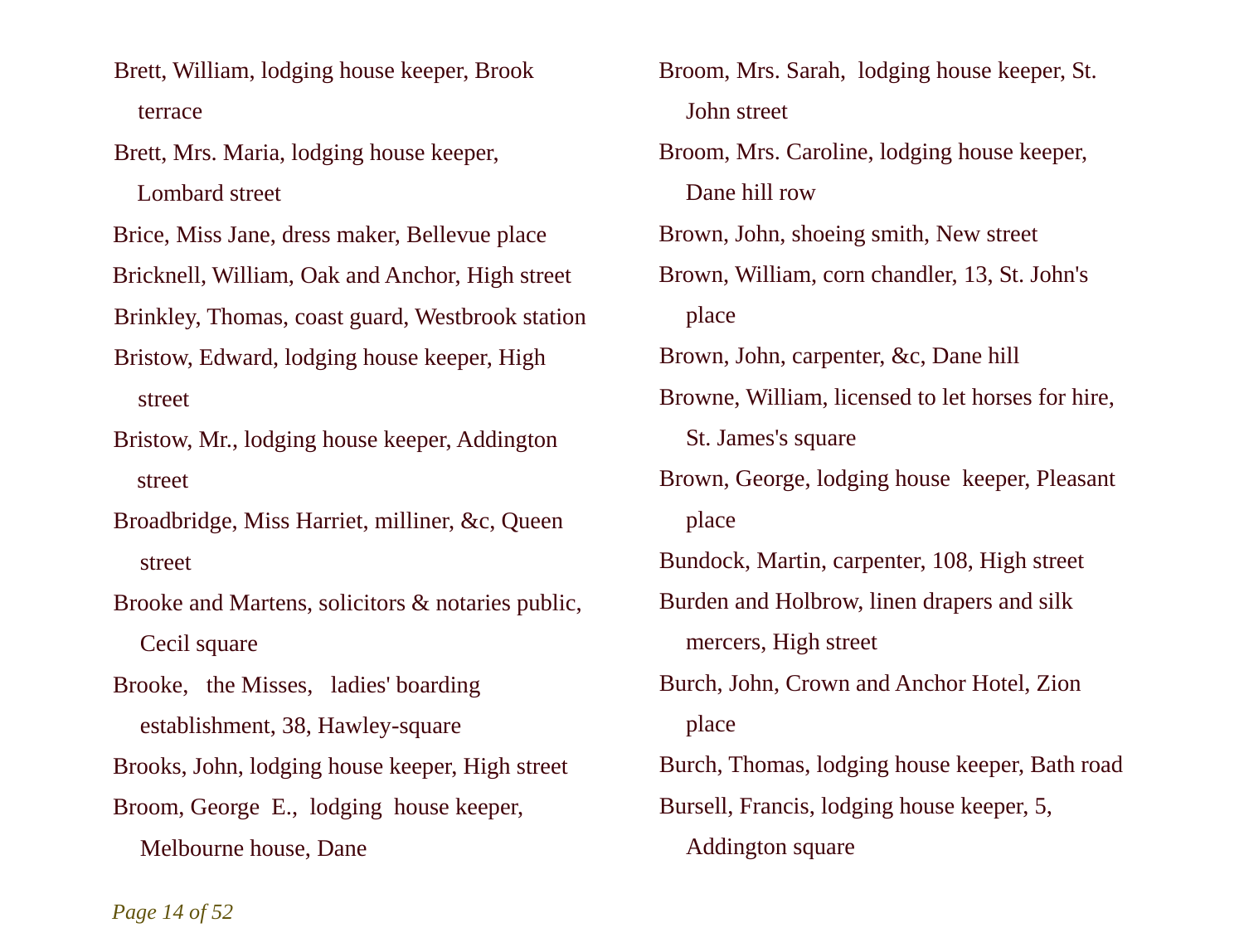Burton, Thomas, British Tar, Buenos Ayres

- Burton, Mrs. Jane, milliner and dress maker, King street
- Burton, Miss Mary, lodging house keeper, Churchfields place
- Bushell, William, builder and lodging house keeper, 1 Fort Paragon
- Bushell, John, lodging house keeper, 8, Pleasant place
- Bushell, George, lodging house keeper, 24, Fort crescent
- Bushell, Stephen, shopkeeper, High street
- Bushell, Richard, bootmaker, 136, High street
- Bytham, Mrs. Mary, lodging house keeper, 5, Crescent place
- Cable, Joseph, coast guard, Westbrook station Cadby, John Phillips, chemist and druggist, 143, High street
- Cain, George, scripture reader, Addington street

Candler, Joseph Thomas, chemist and druggist, High street, agent to the Promoter Life Assurance Company Canham, George, lodging house keeper, 2, Hawley square Cannaby, William, lodging house keeper, 10, Buenos Ayres Carpenter, James, tailor, 12, New Cross street Carraway, Jesse, upholsterer and cabinet maker, Cecil street and Union crescent Carter, Mrs.Sarah, lodging house keeper, 3, Andrew's place Carter, Thomas, lodging house keeper, Clifton street Carter, Mrs. Mary, lodging house keeper, Trafalgar place Castell, William, boot and shoe maker, 1, High street Castle, Mrs. Mary, First and Last, Vicarage place Causton, Richard, confectioner. Queen street

*Page 15 of 52*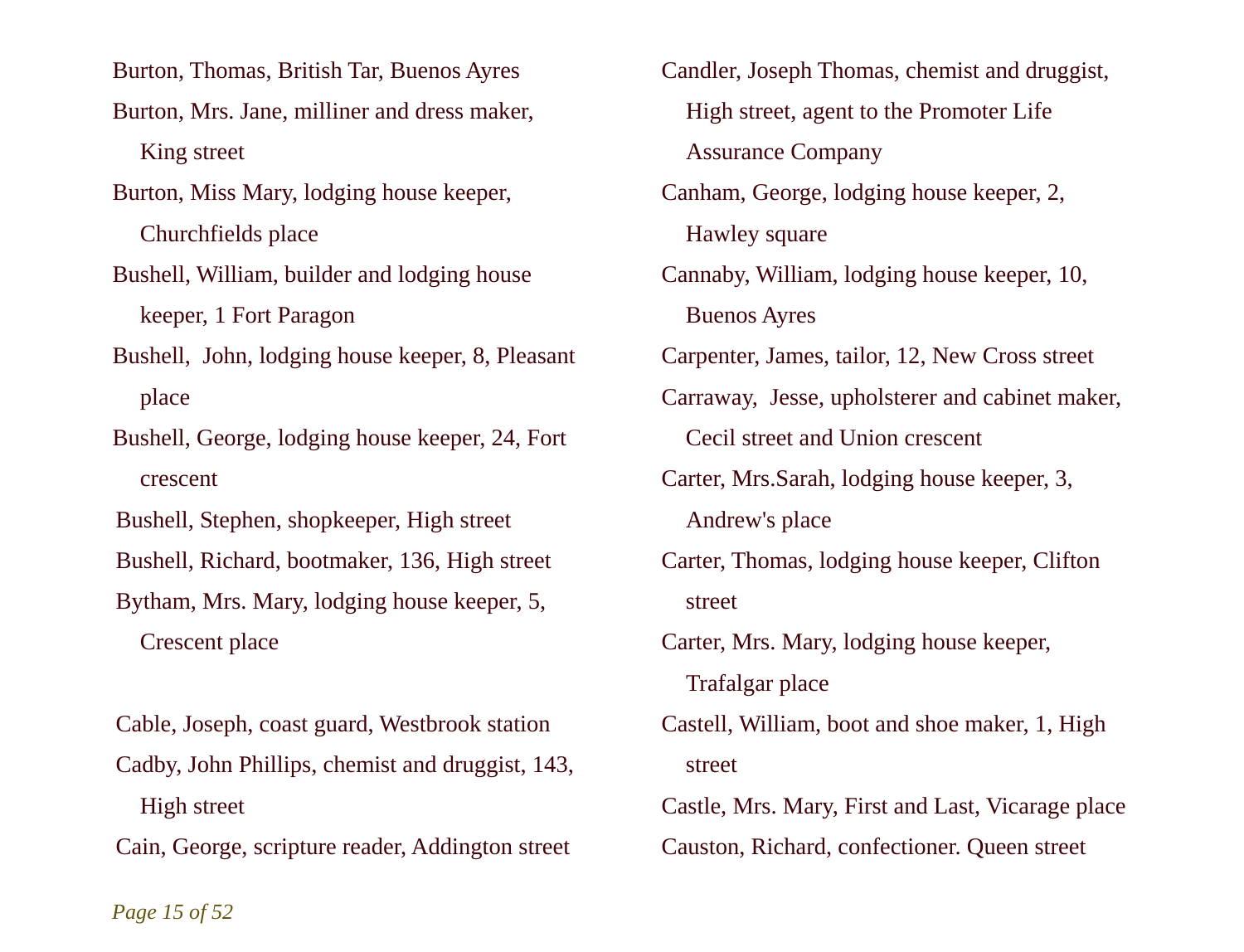- Chancellor, Matthew, baker and clerk to the Trinity Church, 20, Fort crescent
- Chancellor, Stephen S., lodging house keeper, 3, Lower Marine terrace
- Chancellor, Stephen S., jun., baker, 6, Bridge street
- Chancellor, Miss E. S., lodging house keeper, 9, Lower Marine terrace
- Chancellor, Francis, coal merchant, King street
- Chancellor, Mrs. Susannah, lodging house keeper, Fort road
- Chandler, Thomas, lodging house keeper, 19 and 20, Lower Marine terrace
- Chandler, Thomas, grocer, &c, New Cross street
- Chapman, George W., hair cutter and perfumer, 162, High street
- Chapman, Hart, Queen's Head, Market place
- Chapman, Mrs. Mary, lodging house keeper, 6, Lansell's place
- Chapman, George, builder, High street
- Chapman, Thomas Young, butcher, Hawley street Chapman, John, boot and shoe warehouse, 163, High street
- Cheeseman, William, brewer and maltster, Dane brewery
- Chexfield, George, superintendent and secretary to the Sea Bathing Infirmary, St. John's place
- Chidwick, Edward, tobacconist, plumber, glazier, &c, 128, High street
- Child, Mrs. Eleanor, lodging house keeper, 30,
	- Lower Marine terrace
- Childs, Anthony, Duke's Head and Family Hotel, Bankside, the Royal Thames Yacht Club House
- Chitty Mrs. Maria, agent to the South Eastern Gazette, and fruiterer, 2, Broad street Christie, Mrs. Susannah, lodging house keeper, Buenos Ayres
- Cladish, James, greengrocer, 34, Pleasant place

#### *Page 16 of 52*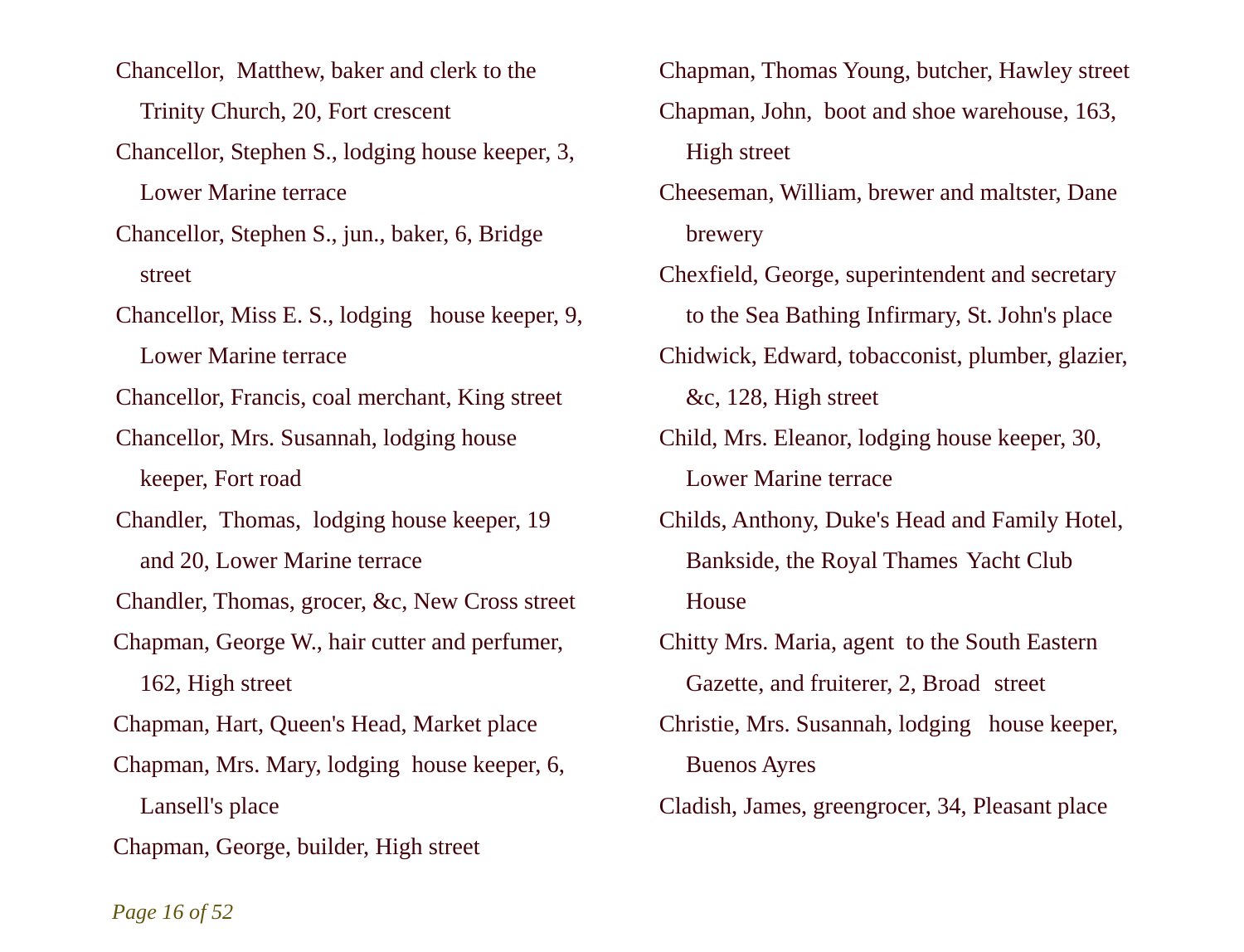- Claggett, Mrs. Mary Ann, poulterer, 1, Hawley street
- Clark and Pyle, photographic establishment and pianoforte mart, Hawley street
- Clark, Charles William, chemist and druggist, 5, High street, and Parade, agent to the National Provincial Insurance Office
- Clark, Thomas, grocer and tea dealer, New Cross street
- Clark, Isaac, lodging house keeper, 28, Lower Marine terrace
- Clark, Henry, coast guard, Westbrook station
- Cleeveland, John T. S., market keeper, Brook terrace
- Clewley, Robert, greengrocer, 37, High street
- Cliff, Mr., farmer, Dane farm
- Cobb and Company, bankers, brewers, and maltsters, King street
- Cobb, Mrs. Sarah, lodging house keeper, Pleasant place
- Cole, Mrs. Elizabeth, lodging house keeper, 17, Fort crescent
- Coleman, John, coast guard, Westbrook station
- Colley, Mrs.Elizabeth, White Hart, and Family
	- Commercial Hotel, Marine parade
- Collins, Henry, fish salesman, King street
- Collins, William, greengrocer, Lombard street
- Collins, William, lodging house keeper, Bellevue place
- Conconi, Louis, Watch and clock maker, 10, Bridge street
- Connor, Mrs. Elizabeth, lodging house keeper, High street
- Constable, William, lodging house keeper, Brook terrace
- Constant, Mrs. Ann P., lodging house keeper, Brook terrace Cock, George, greengrocer, King street
- Cook, William F., tailor, Bankside
- Cook, Mrs. Elizabeth, greengrocer, 4, New Cross

*Page 17 of 52*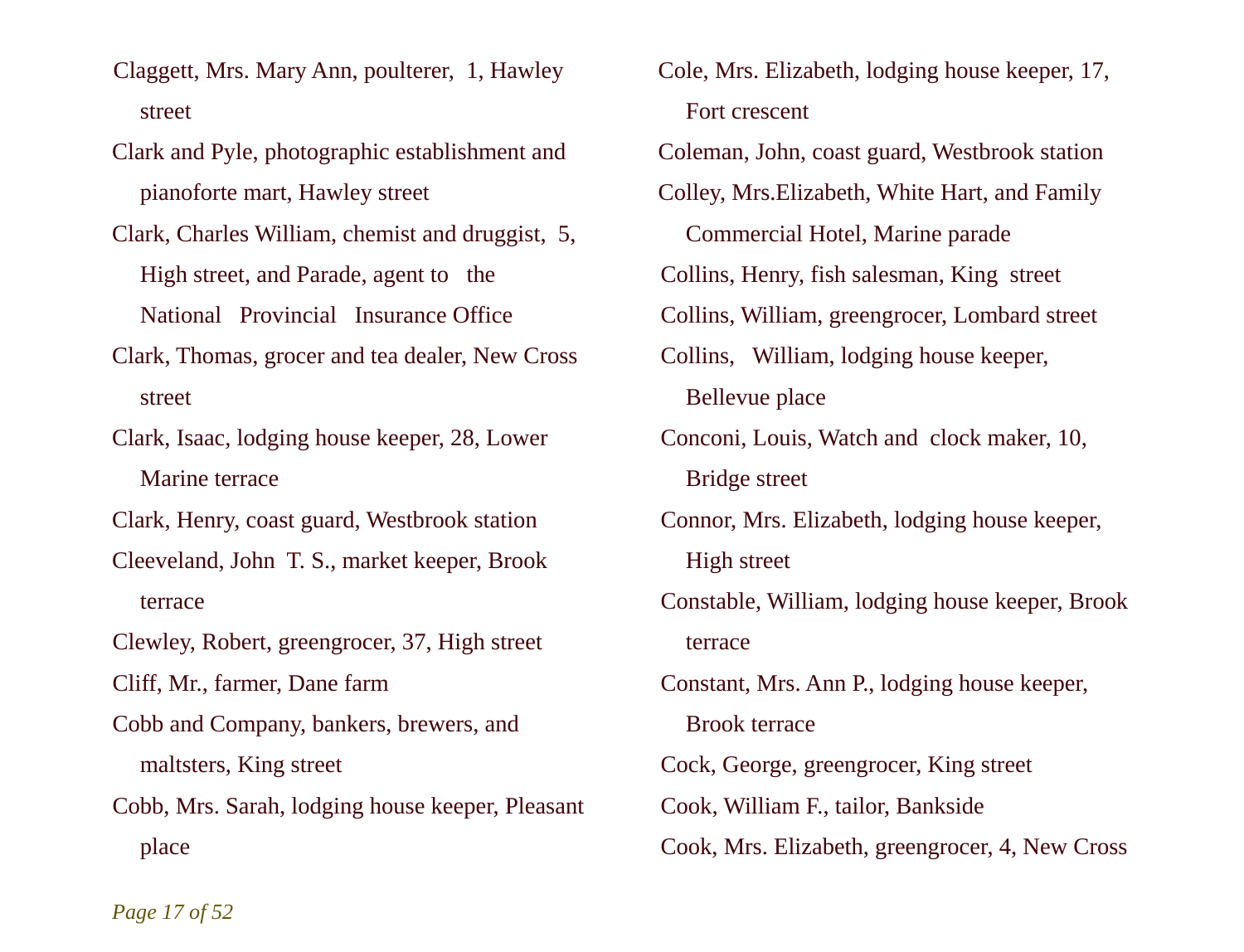street

- Cooper, John, collector of the Local Board, 10, Crescent place
- Cooper, Robert, lodging house keeper, Lower Marine terrace
- Cosgrave, John, Spread Eagle, Prospect place Cowell, John, fruiterer, Trafalgar place
- Cox, Mrs. Elizabeth, lodging house keeper, 21 and 22, Fort crescent
- Cox, George, lodging house keeper, Bellevue place
- Cox, Robert, boot and shoe maker, Zion place
- Cozens, Edwin, builder, 46, Hawley square
- Creed, Robert, greengrocer, Cranbourne alley
- Creed, James, lodging house keeper, Clifton street
- Crickett, John and William, bath proprietors, High street
- Crickett, Charles, Six Bells, High street
- Crickett, John, lodging house keeper, Lower
- Marine terrace
- Crofts, Robert, grocer, &c, 4 ½, Broad street
- Crofts, James, coal merchant, Church square
- Cross, Mrs. Sarah, lodging house keeper,
	- Westbrook
- Crothall, William, Globe Hotel, High street
- Crump, Richard, builder and undertaker, 9,
	- Addington square
- Crump, Miss, lodging house keeper, Fort paragon
- Crump, John A., lodging house keeper, Cliff errace
- Culmer, John, Brewer's Arms and brewer, High street
- Dadd, Thomas, Royal Oak, 61, High street Dale, Edward, lodging house keeper, 6, Bellevue place Darby, William, Dog and Duck, Westbrook Davis, Samuel, lodging house keeper, King
	- street

*Page 18 of 52*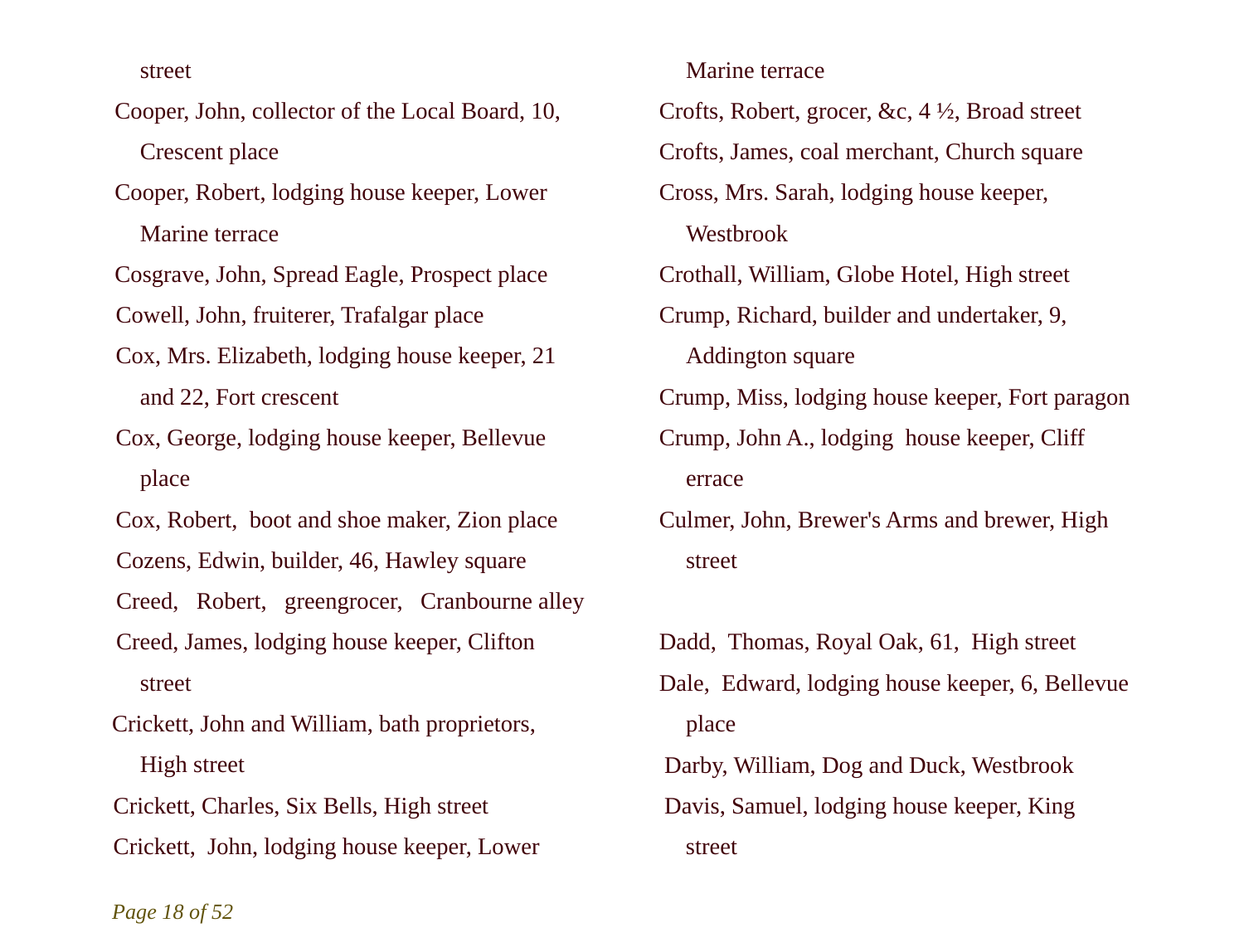Davies, Robert, organist to the Trinity Church, Dane Hill

Davis, Mr., lodging house keeper, Trafalgar place

Davis, George, lodging house keeper, Upper Park place

Davis, William, lodging house keeper, Waterloo place

Denne, Mrs. Mary, printer, stationer, and bookbinder, 4, Queen street

Denne, Miss Catharine, ladies' boarding establishment, 10, Cecil street

Dentry, Messrs., classical academy, Albion crescent

Deveson, Richard, coach office and tobacconist, Bankside

Dike, Thomas, tailor, 3, Love lane

Dike, Mrs, Sarah, lodging house keeper, Hawley street

Dixon, Charles D., printer, bookseller, and news

 agent, 22, High street Dixon, George, parish clerk and lodging house keeper, 12, Vicarage place Dixon, Frederick T., boot and shoe maker, and lodging house, 28, Fort crescent Dixon, Samuel, coast guard, Caroline square Doughty, Jeremiah, lodging house keeper, 4, Cliff terrace Doughty, Frederick, foreman to the Gas Works, Dane Hill row Doughty, Mrs. Sarah, lodging house keeper, Paradise street Draper, John A., droit officer, Paradise street Dray, Pearson, carpenter, 8, Crescent place Dray, Mrs. John, lodging house keeper, 2, Albion place Drury, Samuel, wine cooper, Garden row Duckett, John, Rose Inn, joiner and stone mason, Trinity square Duff, Mrs. Margaret, laundress, Bath road

*Page 19 of 52*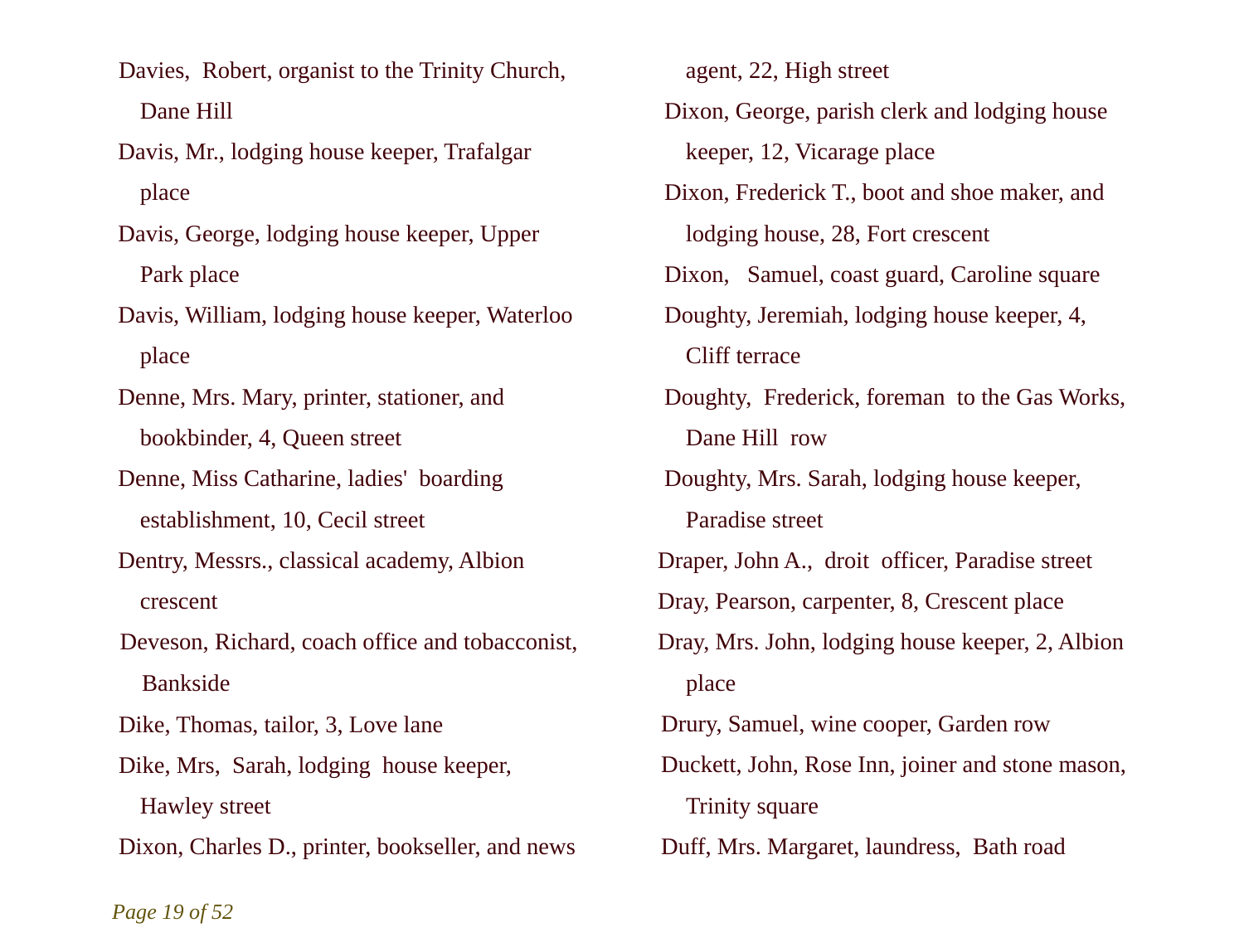Dunkin, Charles D., boot and shoe maker, 5, High Fort crescent Dunn, George W., butcher, Market street Dunn, Thomas, agent to the General Steam Navigation Company, Marine Parade Dyer, John, chemist and druggist, 31, High street Dye, Mrs.Mary, lodging house keeper, North Cliff House

Eastland, George, King's Arms, Market street Eastland, George, lodging house keeper, Park place

Eastling, Mrs.Sarah, lodging house keeper, Westbrook House Edwards, Frederick, Builder, &c, 4, Fort crescent Edwards, William, lodging house keeper, 4, Lower Marine terrace Edwards, Edward, shopkeeper, King street Edwards, John, lodging house keeper, 2, Fort crescent

Elliott, Thomas, lodging house keeper, 18, Fort crescent Elliot, Mrs. Mary Ann, lodging house keeper, Paradise street Elliott, Mrs. Sarah, lodging house keeper, Princess crescent Emptage, Daniel, plumber, painter, and glaizer, Northumberland crescent Emptage, William, mariner, High street Emptage, Joseph, lodging house keeper, Andrews place Emptage, Mrs. Elizabeth, lodging house keeper Westcliff House Emptage, William, lodging house keeper, Pleasant place Emptage, George, H., lodging house keeper, Zion place Emly, Mrs., lodging house keeper, Clifton terrace Engelback, Thomas C, glass bender, Clifton cottage

*Page 20 of 52*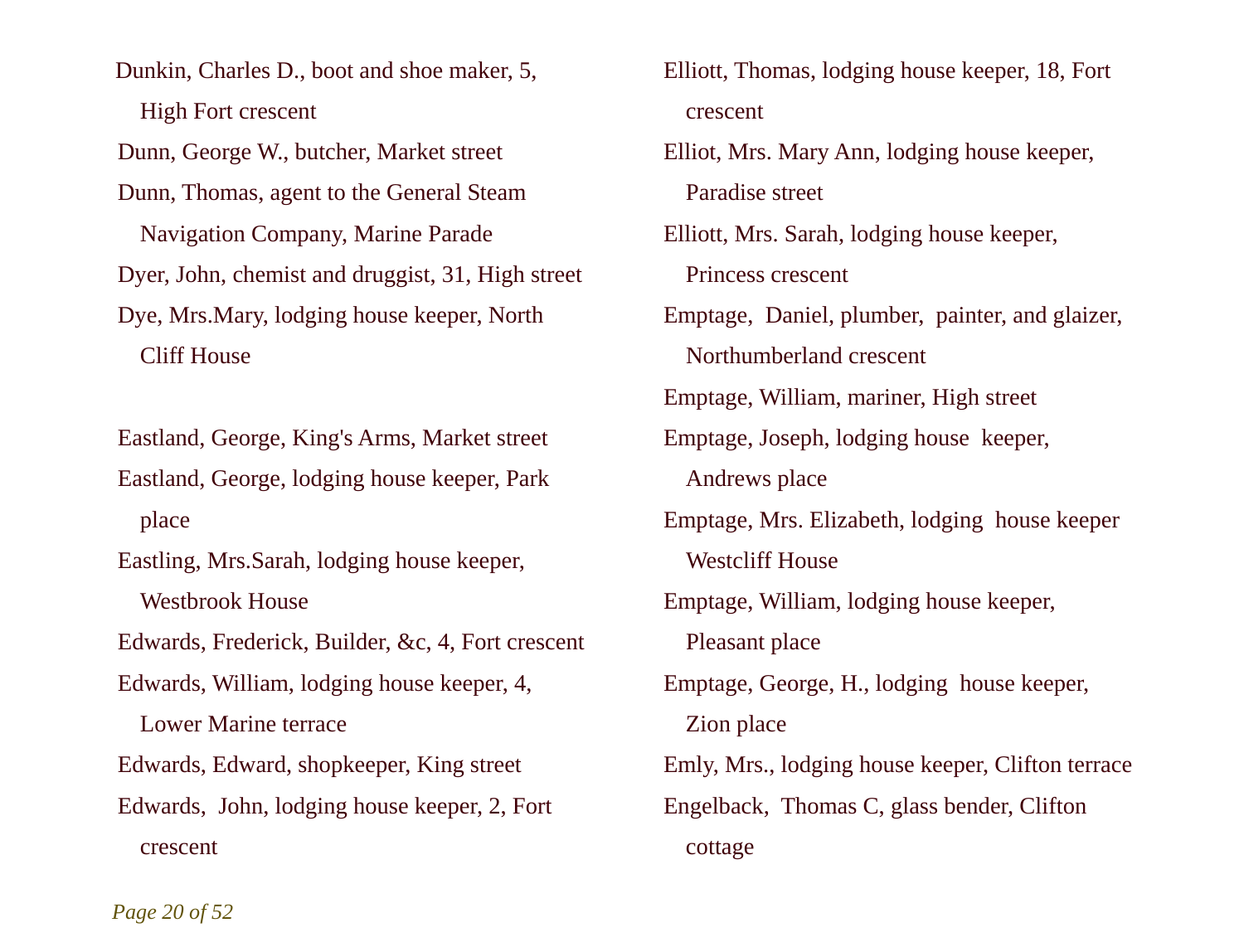Epps, George, butcher, 24, Zion place

Epps, William, fruiterer, &c, Dane hill

Euden, Daniel, boot and shoe maker,. 26, King street

Evans, Miss Ann, lodging house keeper, 7, Lansell's place

Everest, George, surgeon to the Navy,

Addington villas

Fagg, John, watch maker, jeweller, and silversmith, High street

Fagg, Alfred, professor of music, High street

Fassam, Mrs., Elizabeth, lodging house keeper, Zion place

Fassam, Mrs. Charlotte, laundress, Bethel **Cottage** 

Feakins, John, R., Freemasons' Tavern, Dane

Fegen, Charles, lodging house keeper, Andrew's place

Fells, Thomas, upholsterer, broker, &c, High

street

Fellows, Mrs. Mary Ann, lodging house keeper, 23, Lower Marine terrace Fish, James and Son, painters, plumbers, and glaziers, Brooke place Fish, Miss Harriet, ladies' day and boarding school, Cecil place Flint, Brothers, ironmongers, engineers, smiths, and gas fitters, Market place Fisher, Mrs. Emma, Family Hotel, Cinque Port Arms, Lower Marine terrace Flower, Mrs. Mary, dressmaker, Charlotte place Foat, Frederick, butcher, High street Foat, Robert, 37, bathing establishment, and painter and glazier, Lower Marine terrace Foat, Stephen, fishmonger, 24, High street Foat, Robert, plumber, &c, Crescent place Falwell, Mrs. Mary, shopkeeper, High street Fontaine, Ferdinand L., fancy shell warehouse, Marine parade

*Page 21 of 52*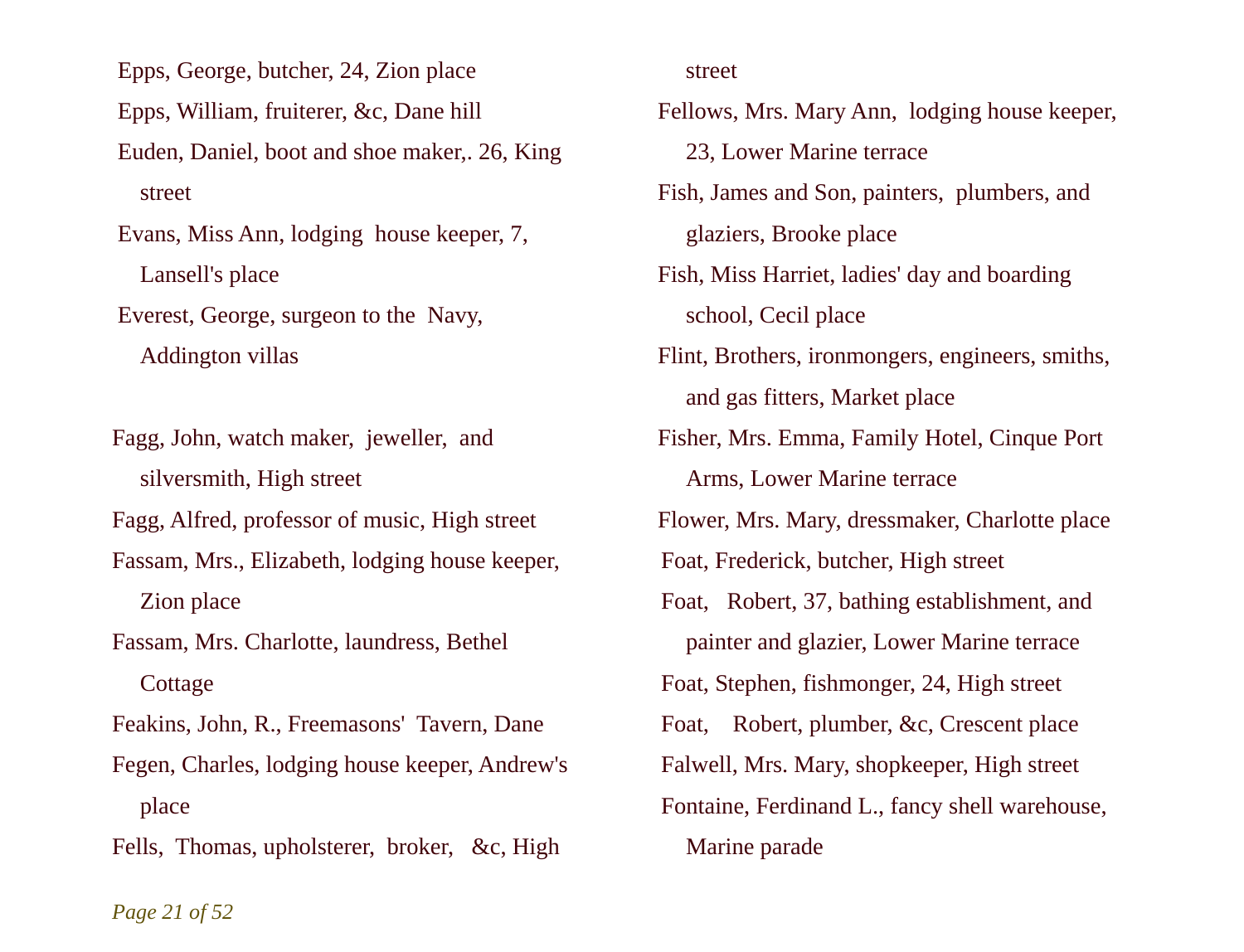Ford, James, leatherseller, Marine parade, agent to the National Life Assurance Society

Ford, William, assistant draper, Vicarage place

- Forster, Frederick, private school for the sons of gentlemen, 45, Hawley square
- Forster, Mrs., lodging house keeper, East crescent

Faulser, Henry, lodging house keeper, Love lane

- Fox, Miss Mary Ann, lodging house keeper, 12, Buenos Ayres
- Fox, Miss Mary, lodging house keeper, Caroline square
- Fox, Mrs. Catherine, lodging house keeper, Bellevue place

Fox, John, lodging house keeper, Lansell's place

Fox, Mrs. Elizabeth, lodging house keeper, Fort **Mount** 

Fox, George, lodging house keeper, Flint Row Fox, Thomas, gardener, St. John's place Franklin, Thomas, baker, 12, Church square

- Franklin, John, lodging house keeper, Lansell's square
- Francois, Madame, corset and stay maker, Cecil square
- Free, Miss Charlotte E., George Inn, 37, King street
- Freebody, John, bread and biscuit baker, 13, High street

Fruin, Joseph, shipwright, Lower Marine terrace Fuller, William, baker, Charlotte place

Gabb, Miss Mary, fancy repository, 15, High street

Gardner, Thomas, Royal Hotel and Assembly rooms, Cecil square Gardner, James, marine store dealer, King street Gaywood, Walter John, cabinet maker, 9 Cecil street Gibbs, Edward, Clifton Arms, Clifton street Gibbs, William, lodging house keeper, Clifton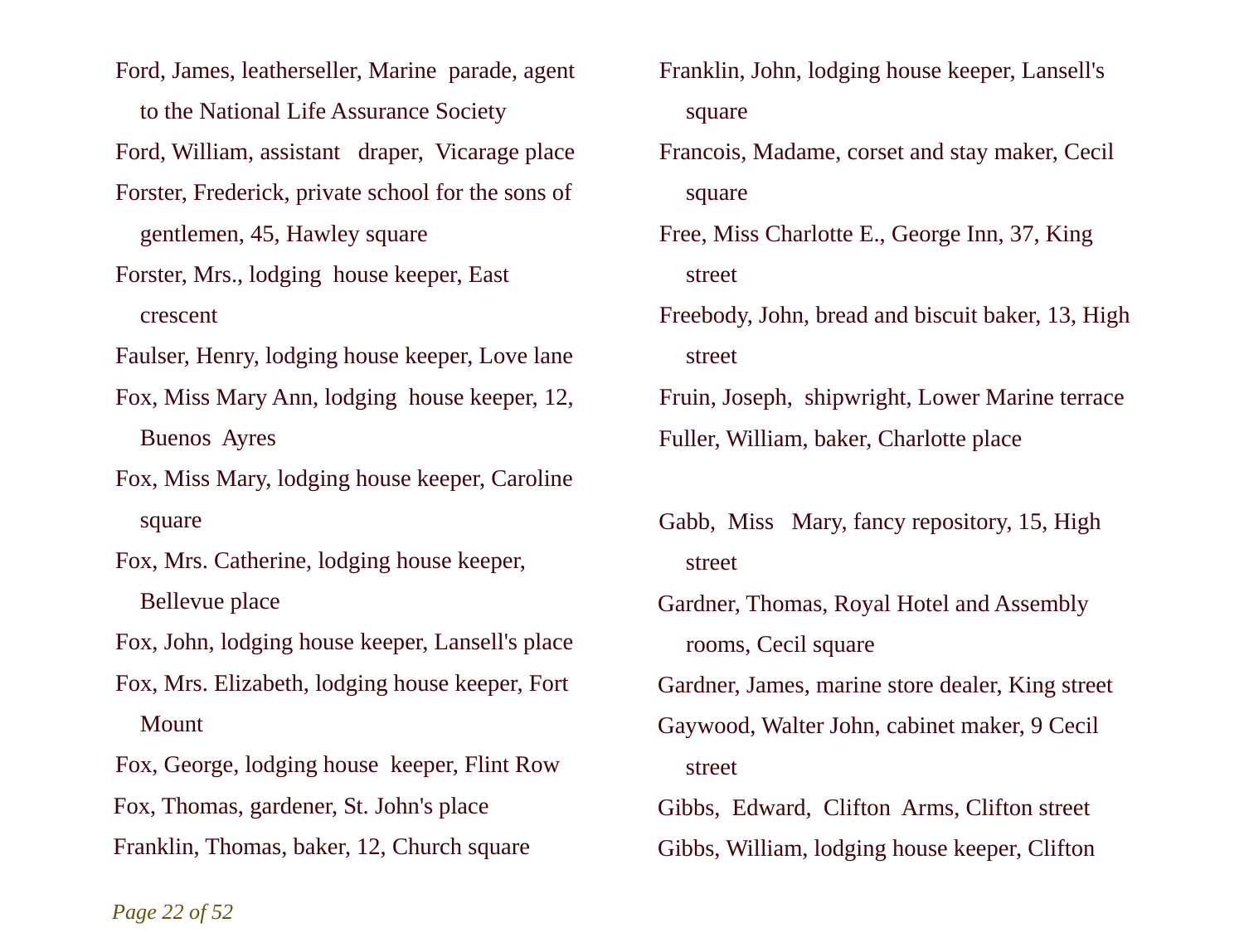street

Gifford, Mrs, Ann, lodging house keeper, Zion place

Gill, William, lodging house keeper, Dane hill

Gilbert, William, greengrocer, Paradise place

Gisby, Thomas, boot maker, Love lane

Goddin, Richard, cabinet maker, High street

Goddin, Richard S., paper hanger, High street

Goddin, Mrs. Elizabeth, lodging house keeper, Charlotte place

Goldsack and Pilcher, carpenters, &c, King street

Goldsack, William R., Phoenix brewery, King street

Goldsack, Isaac, lodging house keeper, 18, King street

Goldsack, John, lodging house keeper, King street

Goodale, John, tailor, Churchfields place Goodale, James, painter, plumber, and glazier, 20, Charlotte place

Goodale, Mrs Ann, Lodging housekeeper, 2, Zion place

Goodale, George, appraiser and broker, 1, Cecil square

Goodbourn, William W., lodging house keeper, Dane hill

Goodwin, Richard, shopkeeper, King street

Goodyear, Mrs. Sarah, milliner, &c, High street

- Goar, Charles, lodging house keeper, Upper Marine terrace
- Gore, Thomas G., guilder, &c, Northumberland crescent

Gore, Frederick, postmaster, 4, Cecil square

Gore, Thomas, builder, &c, Dane hill

Gore, Stephen, lodging housekeeper, Zion place

Goring, the Misses, preparatory school for ladies and gentlemen, Union crescent

Gouger, Daniel, miller and farmer, Margate mills

Goulden, Mrs. Elizabeth, fishmonger, High street

*Page 23 of 52*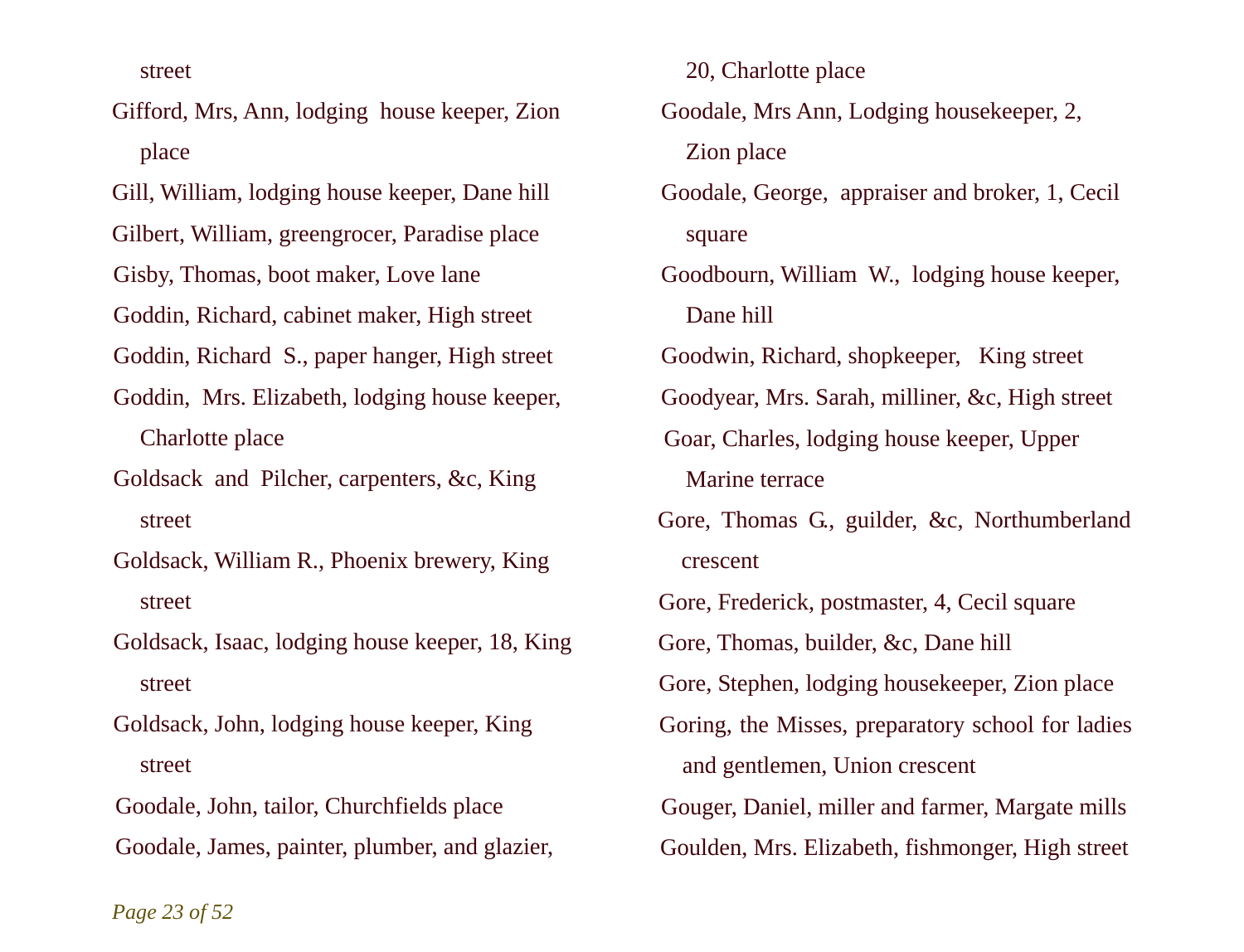Gostling, Mrs. Sarah Ann, draper and silk mercer, 14, High street

Grant, John, lodging house keeper, Pleasant place

Grants Thomas, lodging house keeper, Trafalgar place

Grant, Robert, boot and shoe maker, 16, Pleasant place

Grant, Miss Rolfe, lodging house keeper, Clifton place

Grant, Thomas W., day school, Caroline square

Grant, Mrs. Ann, lodging house keeper, 30, Fort crescent

Grant, Charles, lodging house keeper, Fort row

Gray, W. G. and Co., upholsterers and cabinet manufacturers, 40, Hawley square

Greenland, Mrs. Elizabeth, lodging house keeper, 18, Zion place

Greenland, Mrs., lodging house keeper, Cliff terrace

Griggs, Miss Eliza, milliner and dressmaker, Market place

Grimwood, Mrs. Mary Ann, lodging bouse keeper, High street

Grogan, John, pianoforte tuner, Crescent place

Gurton, John, grocer and tea dealer, Crescent place

Guy, John, jewel case maker, Clifton Cottage

Hadlow, George, stone mason, High street Hadlow, Mrs. Sarah, lodging house keeper, 7, Lower Grosvenor place Haggis, Alfred S., fishmonger, 9, Broad street Hallifax, William, lodging house keeper, 1, Cliff terrace Halliwell, Samuel, linen draper, Charlotte place Harlow, William, lodging house keeper, Bellevue

Harnett, Charles, grocer, &c, 2, Paradise place

place

*Page 24 of 52*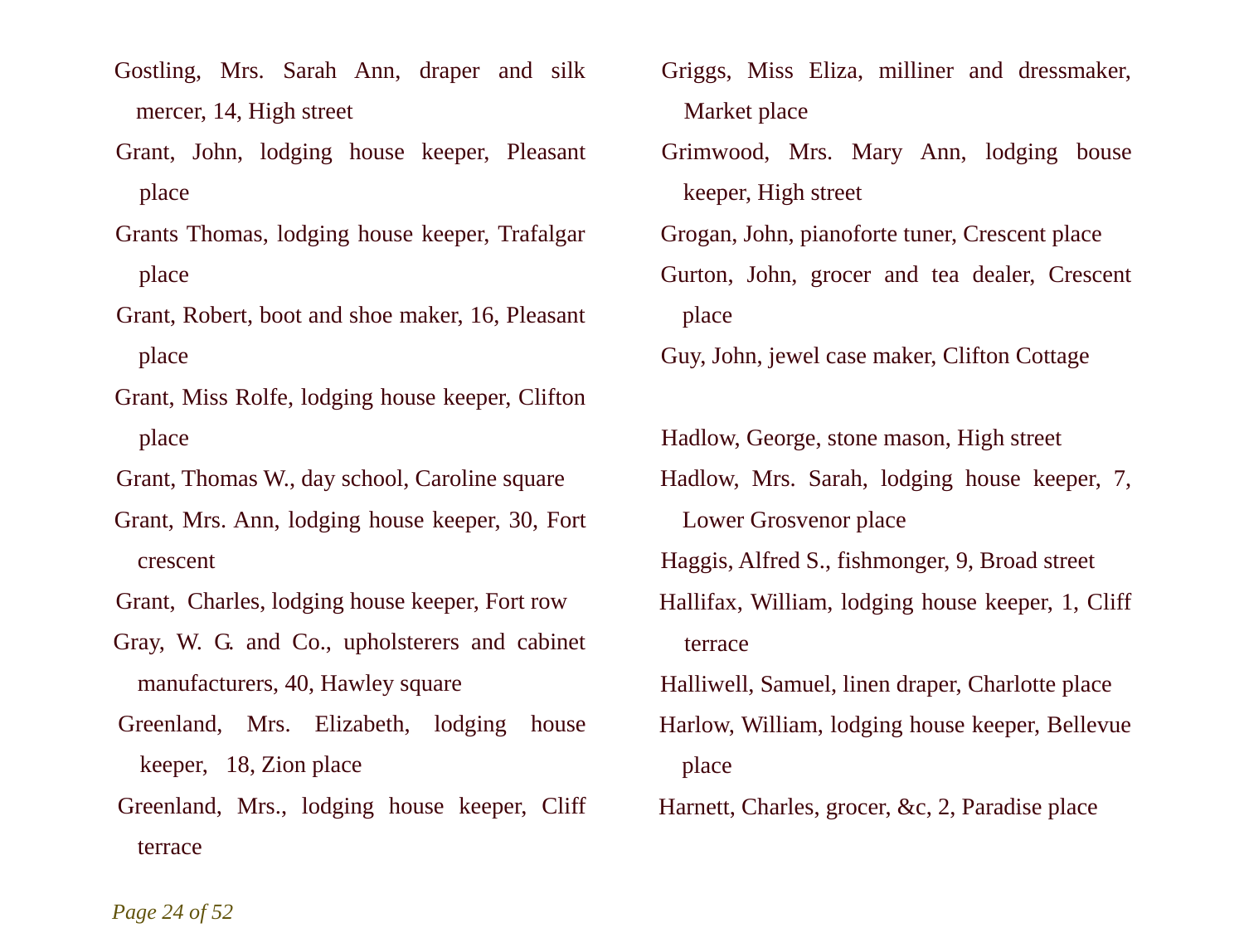Harnett, William, coach office, Upper Marine terrace

Harriett, Mrs. Elizabeth, lodging house keeper, Caroline square

Harper, James, lodging house keeper, 7,

Crescent place

Harper, Mrs. William, lodging house keeper, Fort crescent

Harman, Robert, lodging house keeper, King street

Harris, Abraham, tobacconist, and dealer in meerschaum pipes, 11, Queen street

Harris, George, brewer, Angle place

Harrison, Mrs. Eliza, lodging house keeper, 2, Bridge terrace

Hart, Alfred, grocer and tea dealer, 8, St. John street

Hart, Mrs. Susannah, preparatory school for young ladies, Cecil square

Hayhow, William, lodging house keeper, 35,

 Lower Marine terrace Hayward, Charles E., lodging house keeper, Northumberland crescent Hayward, Edward C, Clifton baths, Cliff terrace Hayward, William, engineer, &c, Crescent place Hayward, Francis, lodging house keeper, Northumberland crescent Hellen, Thomas, linen draper. High street Hemer, Robert, lieutenant of the Royal Navy, Coast guard station Henderson, Miss Eliza, milliner and dressmaker, 9. Cecil square Hermitage, Henry, painter, plumber, and glazier, Brunswick House Hermitage, Stephen, painter, &c, Clifton street Hermitage, Mrs. Jane, milliner, &c, 3, Trafalgar place Hewett, Mrs. Maria, lodging house keeper, Lansell's place Hewett, Miss Elizabeth, lodging house keeper,

*Page 25 of 52*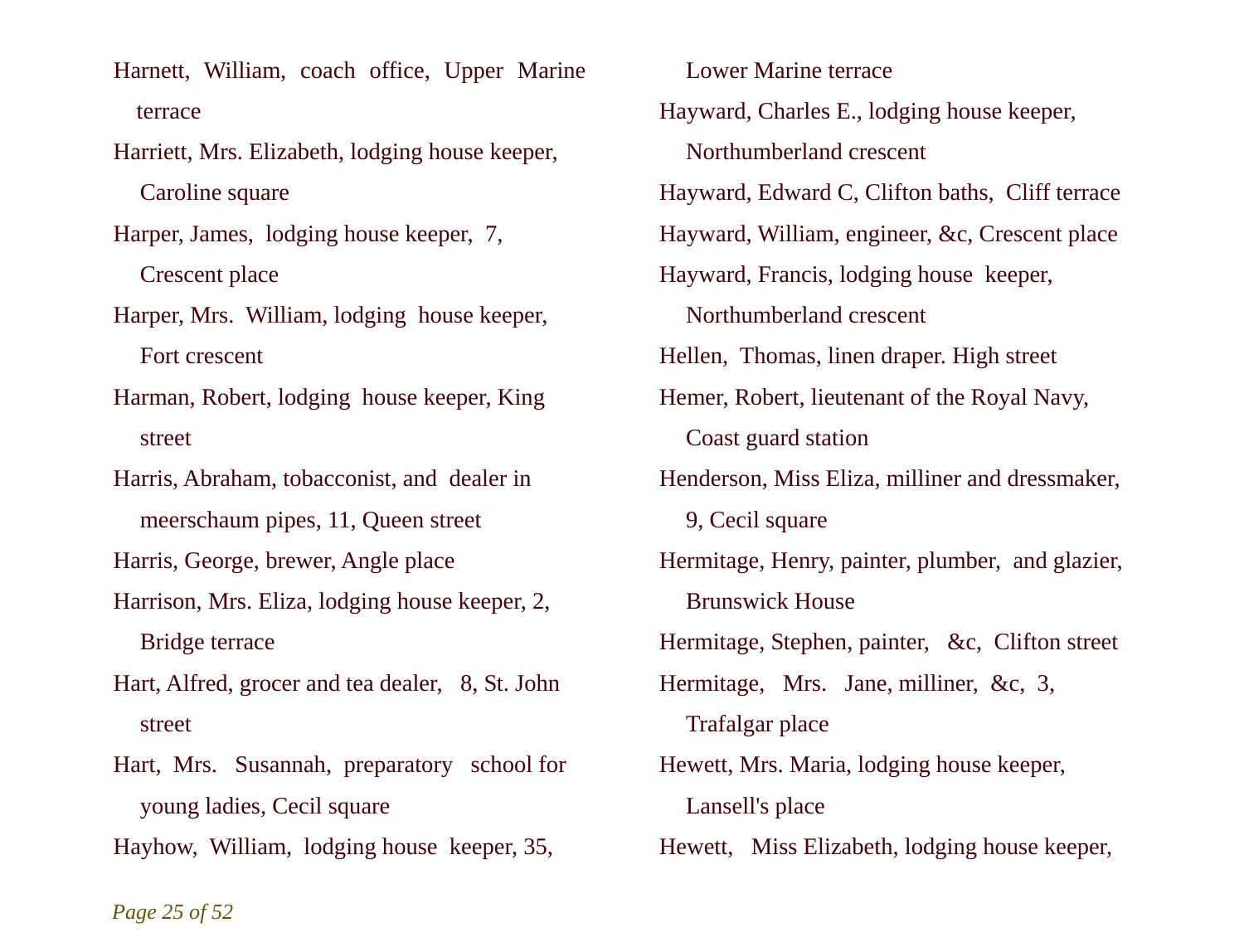Lower Marine terrace

Hewett, Edward, lodging house keeper, 31,

Lower Marine terrace

Hewett, George, baker, 10, St.John's place

Hickling, James, photographic artist, High street

Higgins, Thomas, lodging house keeper, Caroline square

Hills, George, baker, Church square

Hills, George, lodging house keeper, 3 Albion place

Hills, Miss Susan, lodging house keeper, St. James' square

Hoare, Thomas, lodging house keeper, Victoria terrace

Hobbs, Joseph, tailor and hatter, 6, Cranbourne alley

Hobbs, Weeks William, boot and shoe maker, High street

Hobbs, Joseph William, tailor, &c, High street Hobbs, W. W., boot and shoe maker, St. John's place

- Hobbs, William A., lodging house keeper, Dane hill
- Hobday, Mrs., lodging house keeper, Bath place Hobday, Joseph, lodging house keeper, Caroline square
- Hobday, John, lodging house keeper, Caroline square

Hobday, Benjamin, draper, Dane Hill row

Hodges, Miss Jane, seminary for young ladies, Dane hill row

Hodgman, Henry, lodging house keeper,

Bellevue place

Hoffman, George H., surgeon, Union crescent

Hoffman and Rowe, surgeons, &c, Cecil street

Hoile, James, baker, St. John's street

Hollams, Mrs. Jane Mary, shopkeeper, Cranbourne alley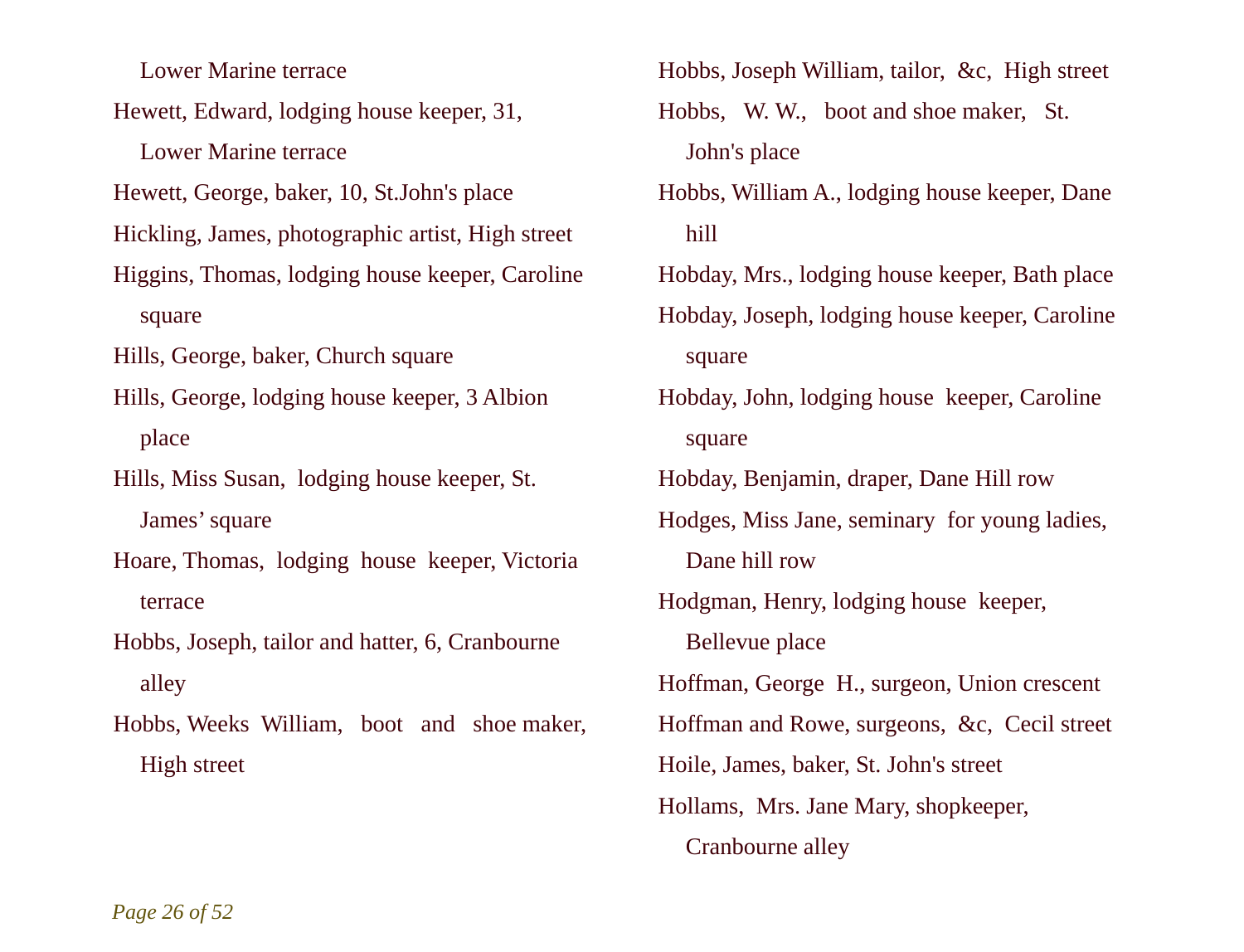Holloway, John, lodging house keeper, Buenos Ayres

Holloway, Miss Ann, lodging house keeper,

Buenos Ayres

Holloway, James, lodging house keeper, Zion place

Holmans, Henry C, Fountain Commercial Hotel, King street

Holmans, Henry, lodging house keeper, Clifton place

Holmes, George, fruiterer, 13, King street

Holmes, George, gardener, Dane hill

Holmes, John, market gardener, Dane Hill row

Holmes, Mrs., lodging house keeper, Lower

Marine terrace

Holness, David, hair dresser and perfumer, Queen street

Holness, James, boot and shoe maker, High street Holness, Thomas, lodging house keeper, Clifton **Cottage** 

Holness, Mrs. Mary, lodging house keeper, Fort crescent

Holness, Mr., lodging house keeper, Dane Hill row

Holness, Miss Jane, lodging house keeper, East crescent

Hook, Mrs. Mary, lodging house keeper, 8, Buenos Ayres

Hope, Mrs., lodging house keeper, Upper Grosvenor place

Hopkins, Thomas, dyer, Cecil street

Hopkins, Mrs. Maria, lodging house keeper, Bankside

Horn, William, lodging house keeper, Caroline square

Horn, Stephen, farmer, Bellevue place

Howland, Mrs. Hannah, lodging house keeper, 3, Cliff terrace

Howland, Frederick, lodging house keeper, 19, Crescent place

*Page 27 of 52*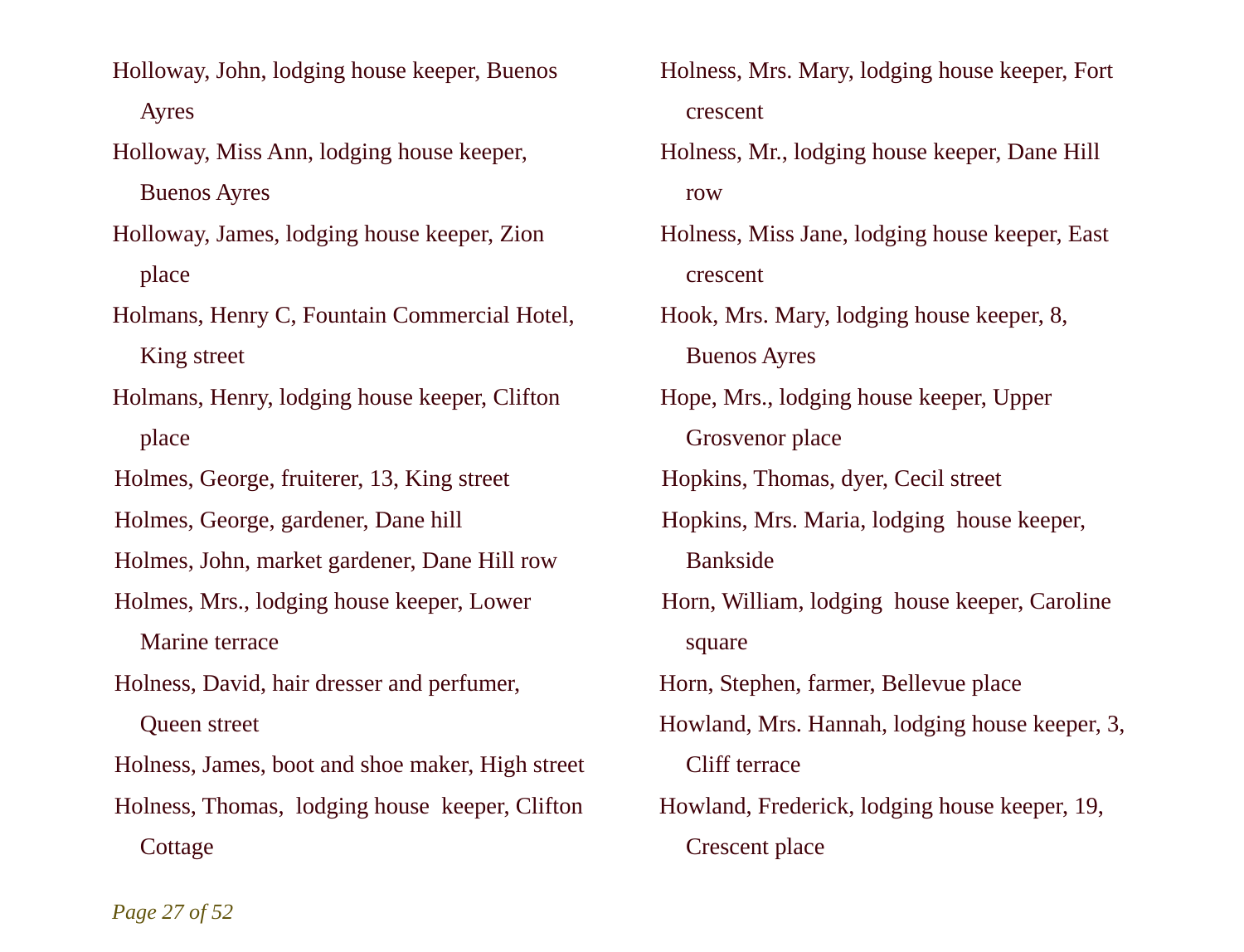Howland, Edward, mariner, Bankside Hubbard, Thomas, milliner, &c, High street Hubbard, Miss Alice, lodging house keeper, 14, Lower Marine terrace

Hubbard, Miss, establishment for young ladies, Holbrook House

Hubbard, Miss, ladies' boarding school, Princess street

Hubbard, Thomas, mariner, Lower Marine terrace

Hubbard, Mrs. Elizabeth, lodging house keeper, East crescent

Hubbard, William, shipping agent and sail maker, Upper Marine terrace

Hudson, William, Pier Hotel, Bankside

Hudson, John, coffee and eating house, Bankside

Hudson, Miss Catherine, ladies' boarding establishment, Waterloo House

Hudson, John, day and boarding school, Albany House

Hughes, Thomas, cab proprietor, Mill lane Hughes, Joseph, coach builder, Lower Grosvenor place, shop, Mill lane Hughes, William, coffee house, &c, Market place Hughes, Richard, grocer, &c, 11, Market place Hughes, Stephen, greengrocer, Fort road Hunt, William, secretary to the Gas Company, Dane House Hunt, Miss Elizabeth, lodging house keeper, Upper Marine terrace Hunter and Thornton, surgeons, Cecil square Hunter, Thomas, Wellington Inn, and tailor, Duke street

Inge, Frederick, lodging house keeper, Hawley square

Ingmire, Henry, fruiterer and confectioner, Queen street

Ingmire, Henry, draper and tobacconist, Broad street

*Page 28 of 52*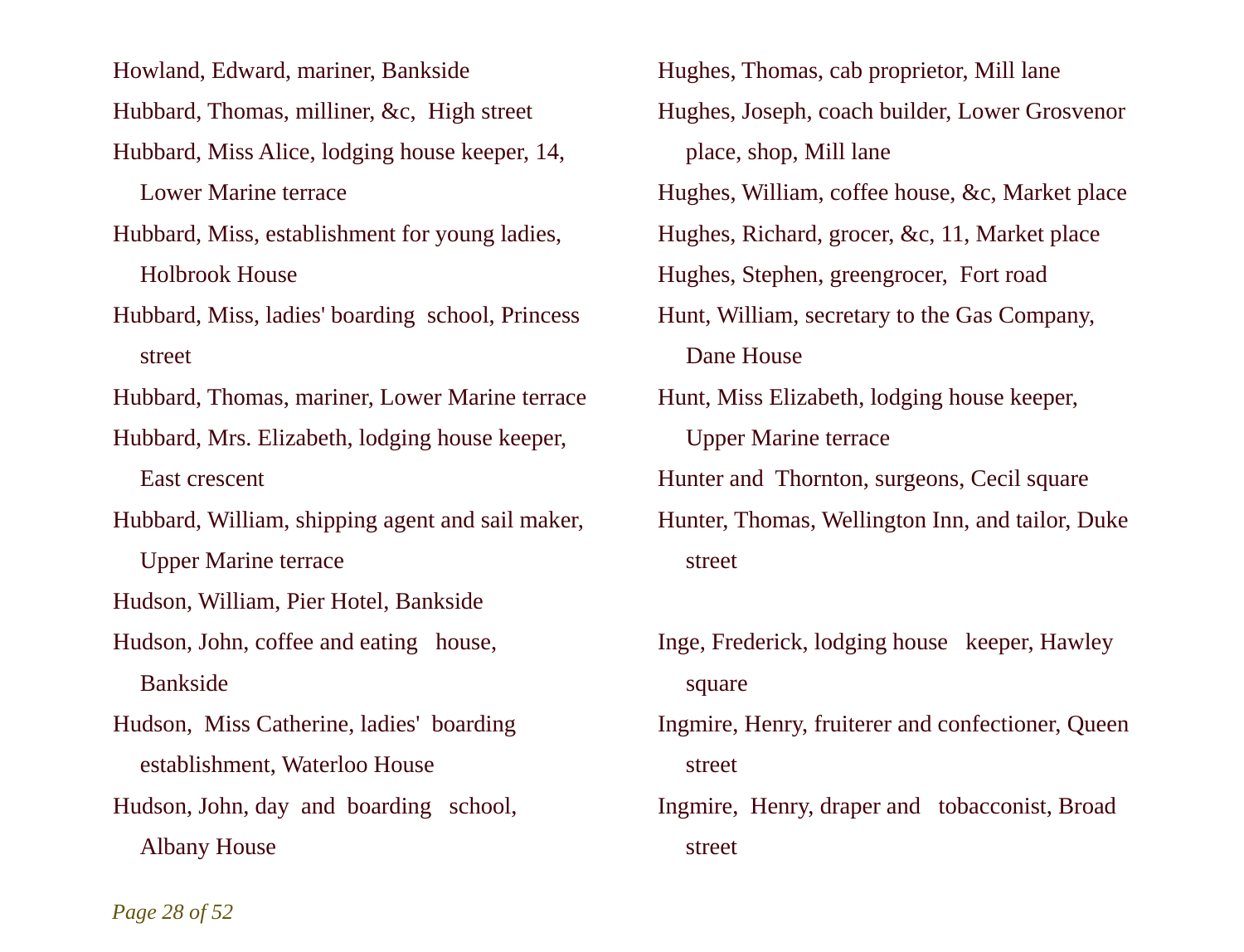Ingmire, George, lodging house keeper, High street

Ingmire, William F., grocer, &e., Bath rd.

Jackson, Mrs.Jane, and Hendry, Miss Eliza, boarding establishment for young ladies, Hawley House, Hawley square

Jackson, John, coast guard, Westbrook House

- Jacobs, Daniel, lodging house keeper, Pleasant place
- Jarman, John, lodging house keeper, Paradise place

Jarrott, Charles, Liverpool Arms, Charlotte place Jarrett, Charles, coal merchant, the Dane

Jarrett, Charles, lodging house keeper, King street

Jarrett, Mrs. Jane, lodging house keeper,

Northumberland crescent

Jemmison, George, dealer in marine stores, King street

Jenkins and Smith, auctioneers, surveyors,

 builders, &c, 50, Hawley square Jenkins, William, lodging house keeper, Paradise street

- Jezzard, Mrs Phoebe, ladies' boarding school, Crescent House, 8, Aldby place Jezzard, Thomas, lodging house keeper, Marine
	- parade

Johncock, Daniel, Saracen's Head, High street

Jones, Mrs. Mary Ann, lodging house keeper, Crescent place

Johns, John, coast guard, Westbrook station

Johnson, William, lodging house keeper, 13, Fort crescent

Johnson, Edward, whitesmith, &c, Zion place Jolly and Son, linen drapers, silk mercers, and fancy bazaar, 26, High street Jordan, Thomas, jeweller, Lower Grosvenor place Jordan, George, lodging house keeper, Upper Park place Jordan, William, lodging house keeper, High

*Page 29 of 52*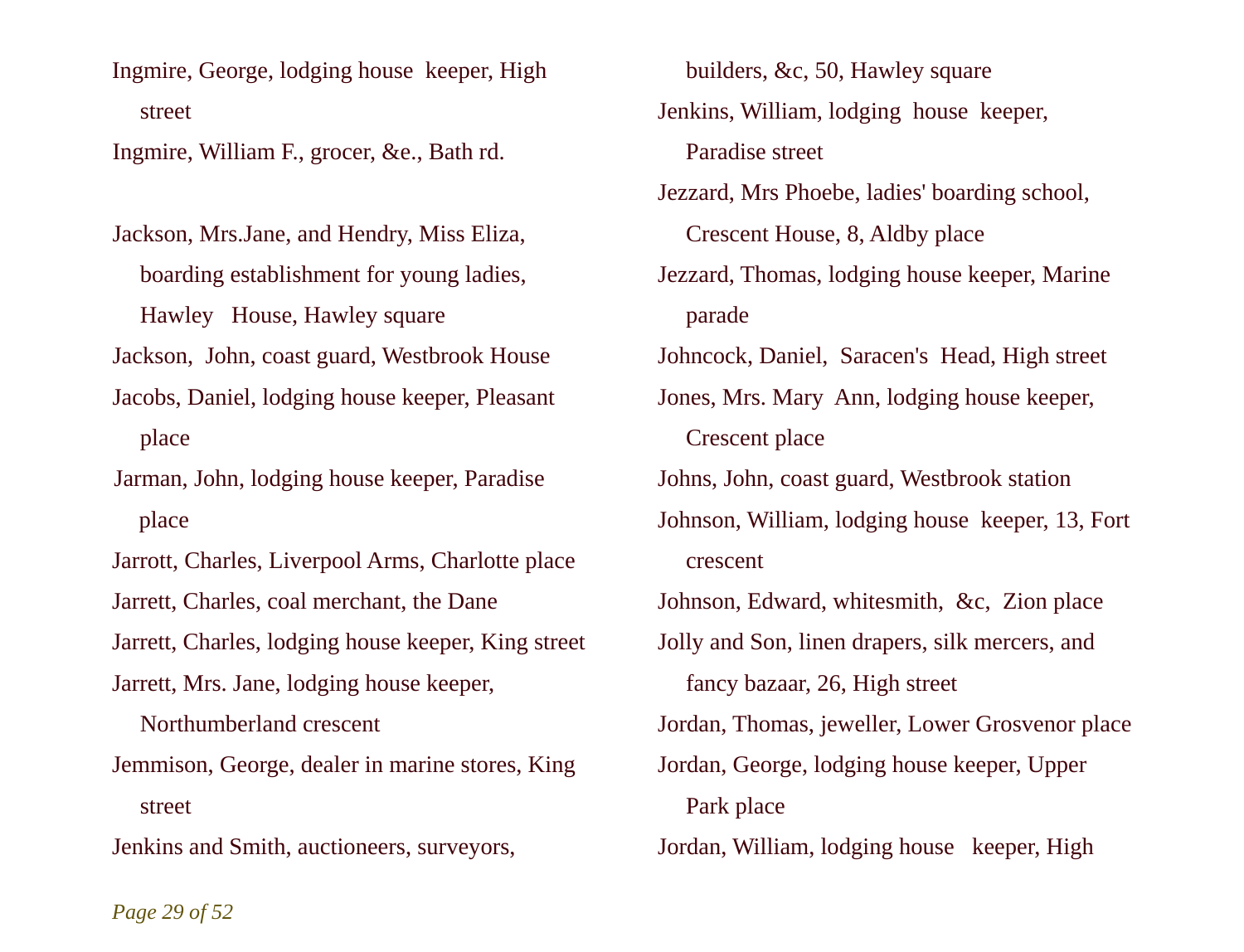Park place

Jury, Edward, lodging house keeper, Dane hill

Keble, Thomas, publisher, printer, and bookseller,

High street

Kelly and Bowles, rope manufacturers, Rope walk, Brook terrace

Kelsey, John, the Hoy Tavern, Bankside

Kelsey, John, carrier, Church square

Kelsey, William, gingerbeer manufacturer, High street

Kemp, Henry, lodging house keeper, Bath place

Kemp, Henry, lodging house keeper, Dane hill

Kemp, Mrs. Easter, lodging house keeper, Regent place

Kendal, Daniel, corn chandler, h Fort crescent, shop, Market place

Kendal, James, lodging house keeper, Zion place

Kendall, Peter, lodging house keeper, 5, Lower Grosvenor place

Kendall, Zechariah, lodging house keeper,

Paradise place

Kennard, Isaac D., hat manufacturer 2, High street

Kerby Wm., Bull's Head Inn, Market place

Kerr, Robert, law stationer, Buenos Ayres

Killicks, Miss, marine boarding house, Upper Marine terrace

King, Thomas, lodging house keeper, 22, Upper Marine terrace

King, William, broker, High street Kingston, William, coast guard, Bath road Kite, John, greengrocer, Upper Marine terrace Knight, Frederick, linen draper, Queen street Knight, George, confectioner, High street Knight, Mr., lodging house keeper, Pleasant place Knight, John, lodging house keeper, Fort row Knott, James, boot and shoe maker, 117, High street

Ladd, Mrs. Elizabeth, lodging house keeper,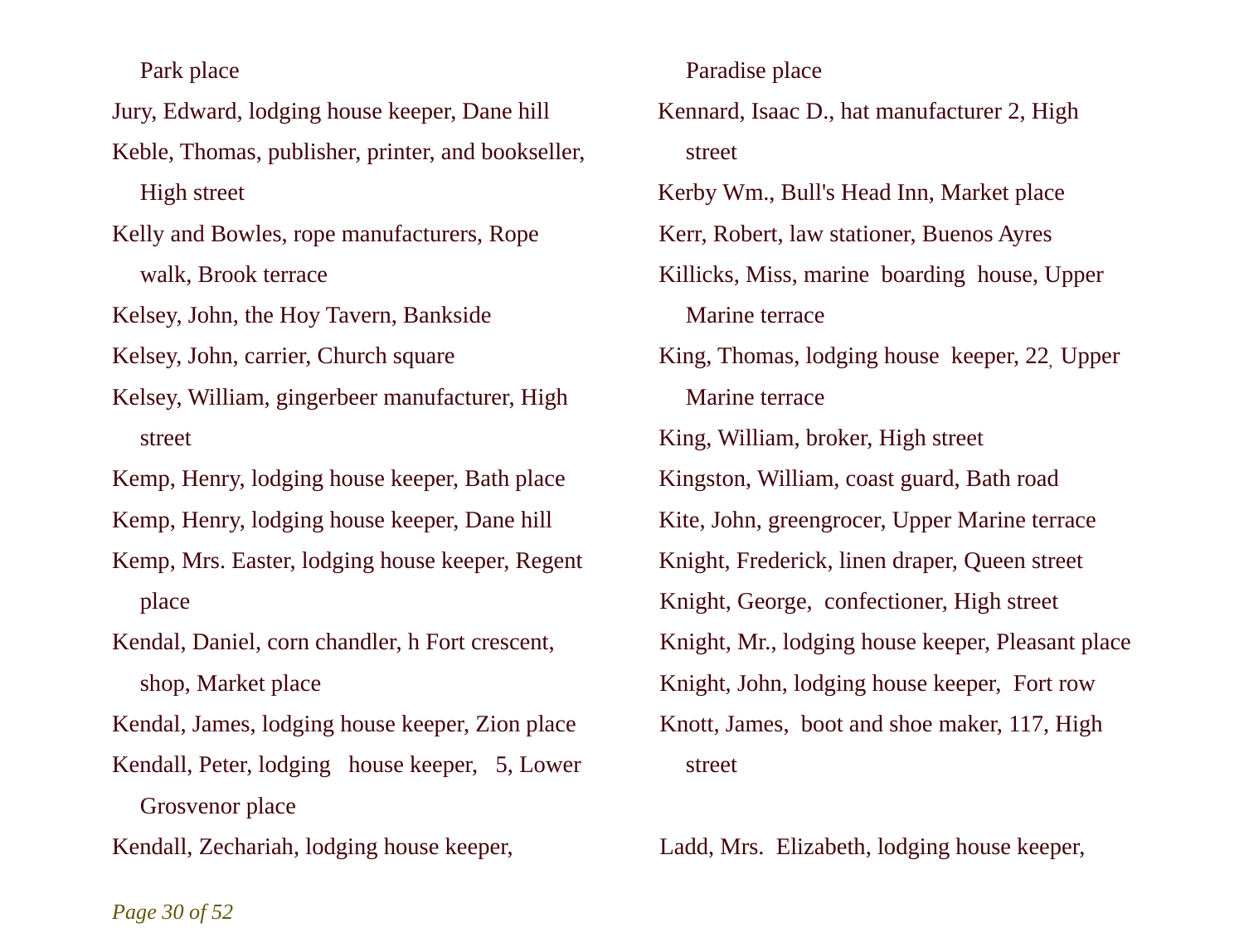Broad street

- Ladd, Mrs. Mary, shopkeeper, King street
- Laker, Mrs. Mary, laundress, &c, 19, Bellevue place
- Lancaster, William, the London Dining Room, Queen street
- Lashmar, Kichard, sail maker and lodging house, Fort crescent
- Lashmar, Mrs. Elizabeth, lodging house keeper, Fort crescent
- Laslett, Thomas, tailor, &c, 4, King street
- Law and Standring, importers of foreign wines and spirits, Marine Parade
- Lawrence, Stephen, shopkeeper, Bankside
- Lawrence, Miss Mary, lodging house keeper, Union crescent
- Lawrence, George, coach proprietor, Hawley square
- Laurence, Shrubsole, baker and confectioner, 140, High street
- Lea, George, solicitor, Gloucester lodge
- Legg, John G., lodging house keeper, Lower Marine terrace
- Lenham, Mrs. Sarah, Love lane brewery, Love lane
- Lewis, William, baker and confectioner, Bankside
- Lewis, the Misses, preparatory school for young gentlemen, Union crescent
- Lewis, William, confectioner, High street
- Lloyd, Mrs. Mary Ann, grocer, &c, Church square
- Lloyd, Thomas, lodging house keeper, Paradise place
- Long, the Misses, boarding establishment for young ladies, Union crescent Lovatt, John, muffin baker, 1, St. John's place Love, John, lodging house keeper, Upper Park place

*Page 31 of 52*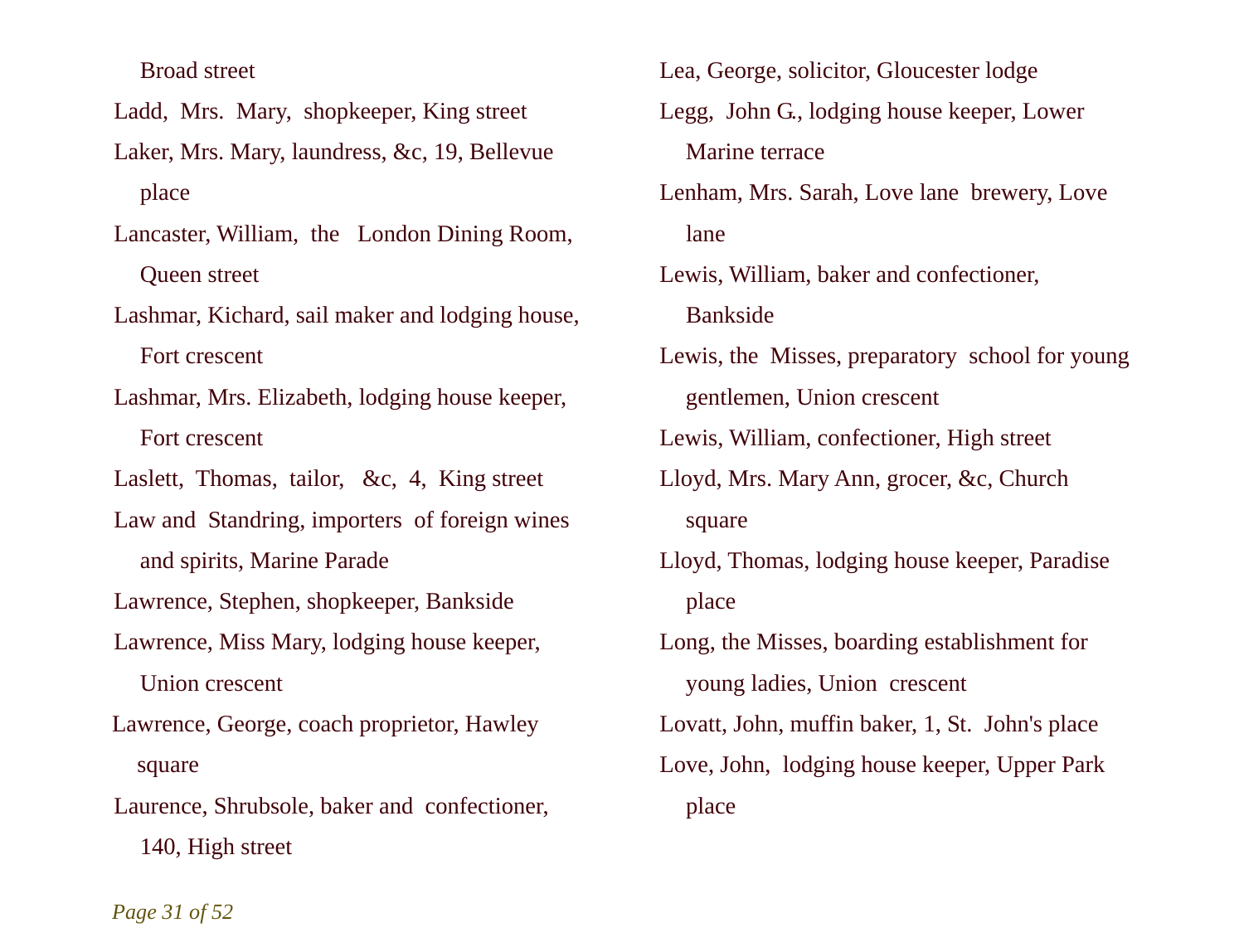Lovelock, Henry, lodging house keeper, 13, Upper Marine terrace Lowin, John, greengrocer, High street Lyons, M. and E. E., pawnbrokers and earthenware dealers, Market place

Mace, John, lodging house keeper, Pleasant place

Mc'Canie, Thomas, coast guard, Westbrook house

Mc'Grath, Mrs. Sarah, lodging house keeper, 7, Buenos Ayres

Maddox, Mrs. Mary, lodging house keeper, Dane Hill row

Macnally, John, Walmer castle, Church fields

Major, George, lodging house keeper, 26, Fort crescent

Malins, John B., grocer and tea dealer, Charlotte place

Malins, William, cow keeper, Prospect place Malpas, David, boot and shoe maker, and

 lodging house, Northumberland crescent Malpas, Thomas, lodging house keeper, Pleasant place

Malpas, John, lodging house keeper, King street Mannings, Richard, grocer and tea dealer, 134, High street

 Mantle, John, lodging house keeper, Pleasant place

Maslin, John, coast guard, Westbrook station Mason, James, lodging house keeper, Fort row Masters, John, the Albion Hotel, Marine parade Marchant, Stephen C, inspector of the police, Dane Hill row

Marsh, Mrs. Mary Ann, lodging house keeper, Clifton, terrace

Marshall, Miss Elizabeth, lodging house keeper, Crescent place

Martin, Anthony, captain to a trading vessel, Crescent place

Matthews and Smith, saddle and harness

*Page 32 of 52*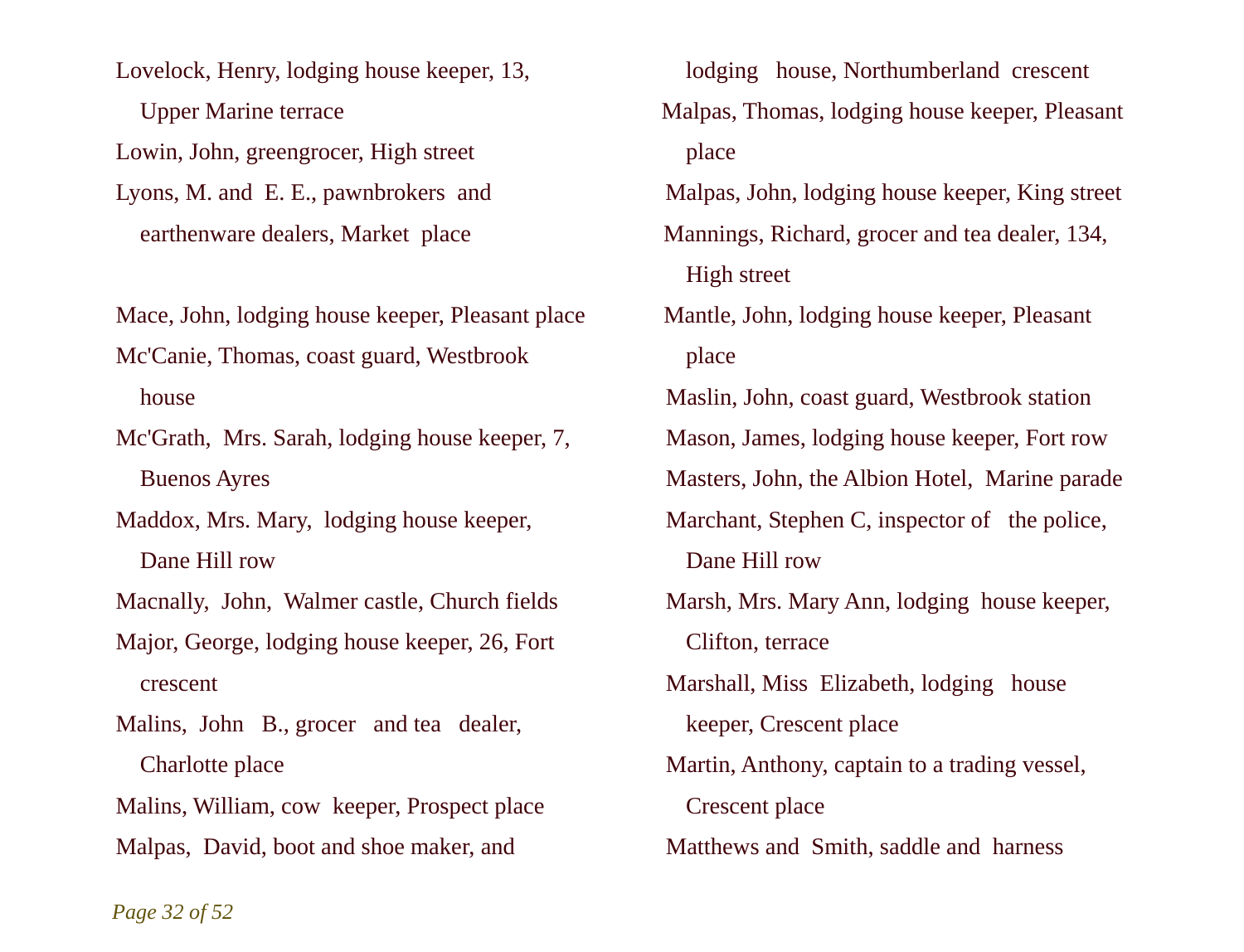makers, Market place

Matthewson, John, lodging house keeper, 4, Brooke terrace

Maxted, H., lodging house keeper, Fort paragon

Maxted, Robert B., grocer, &c, High street

- Meller, Mrs. Sarah, lodging house keeper, Clifton terrace
- Mercer, John and William, timber merchants and builders, Kent timber yard, 64 and 65, High street

Mercer, Samuel, builder and undertaker, 58, High street

Mercer, Charles, builder, Prospect place

Merton, Mrs. Matilda, parade refreshment rooms, High street

Miles, Mrs. Mary Ann, lodging house keeper, Cliff terrace

Miles, William, lodging house keeper, 19 and 20, Cliff terrace

Miles, Mrs. Elizabeth, lodging house keeper, 27,

Fort crescent

Miles, William, Bellevue Tavern, Newtown

Miles, Horace, Duke's Head Tap, Paradise street

- Miles, Mrs. Maria, lodging house keeper, Upper Marine terrace
- Miles, Mrs. Martha, lodging house keeper, Mill lane
- Miles, Mrs. T., lodging house keeper, Albion place

Miles, John, fishmonger, High street

Miles, John Abraham, baker and confectioner,

5, Queen street

Milleu, Miss Sarah, lodging house keeper, Lower Marine terrace

Millgate, Edward, lodging house keeper, 3,

Churchfields place

Millhouse, the Misses, boarding house, 22, Cecil square

Mitchell, James, greengrocer, 6, Hawley street

### *Page 33 of 52*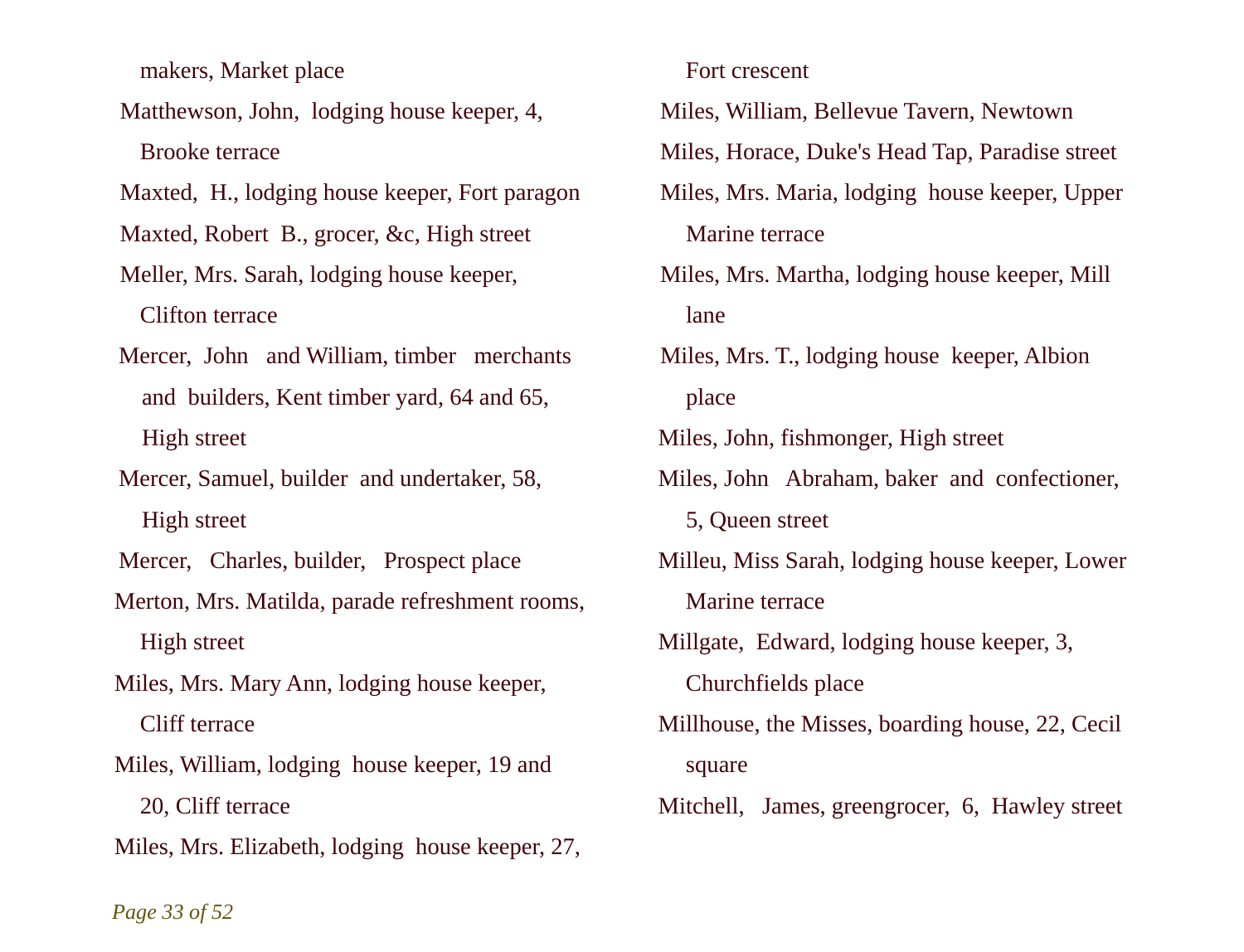Mirams, Edward, carrier, Dane hill

Mockett, Mrs. Elizabeth, baker, High street

- Morgan, William, lodging house keeper, Clifton terrace
- Morgan, Miss Hannah, lodging house keeper, Clifton terrace
- Morris, Mrs. Mary, lodging house keeper, Fort mount

Mount, Mrs. Alice, lodging house keeper,

Northumberland crescent

- Mummery, Mrs. Agnes, coffee and eating house, Market place
- Mummery, George, lodging house keeper, Albion place

Mummery, Charles, lodging house keeper,

Paradise place

- Mummery, Francis, boot and shoemaker, 2, New Cross street
- Mummery, John, straw and tuscan bonnet maker, New street
- Mummery, William, poulterer, King street Munns, John, greengrocer, High street Munns, Stephen, boot and shoe maker. 5, Duke street
- Munns, Samuel, boot and shoe maker, Market street
- Mussared, Henry, lodging housekeeper, 1, Zion place
- Mussared, James Valentine, builder, &c, Crescent place
- Mussared, William George, fishmonger, Market street
- Mussared, John N., Pastrycook and confectioner, 49, King street
- Myland, Mrs. Ann, lodging house keeper, 2, Aldby place
- Newby, Mrs Harriet, lodging house keeper, Clifton terrace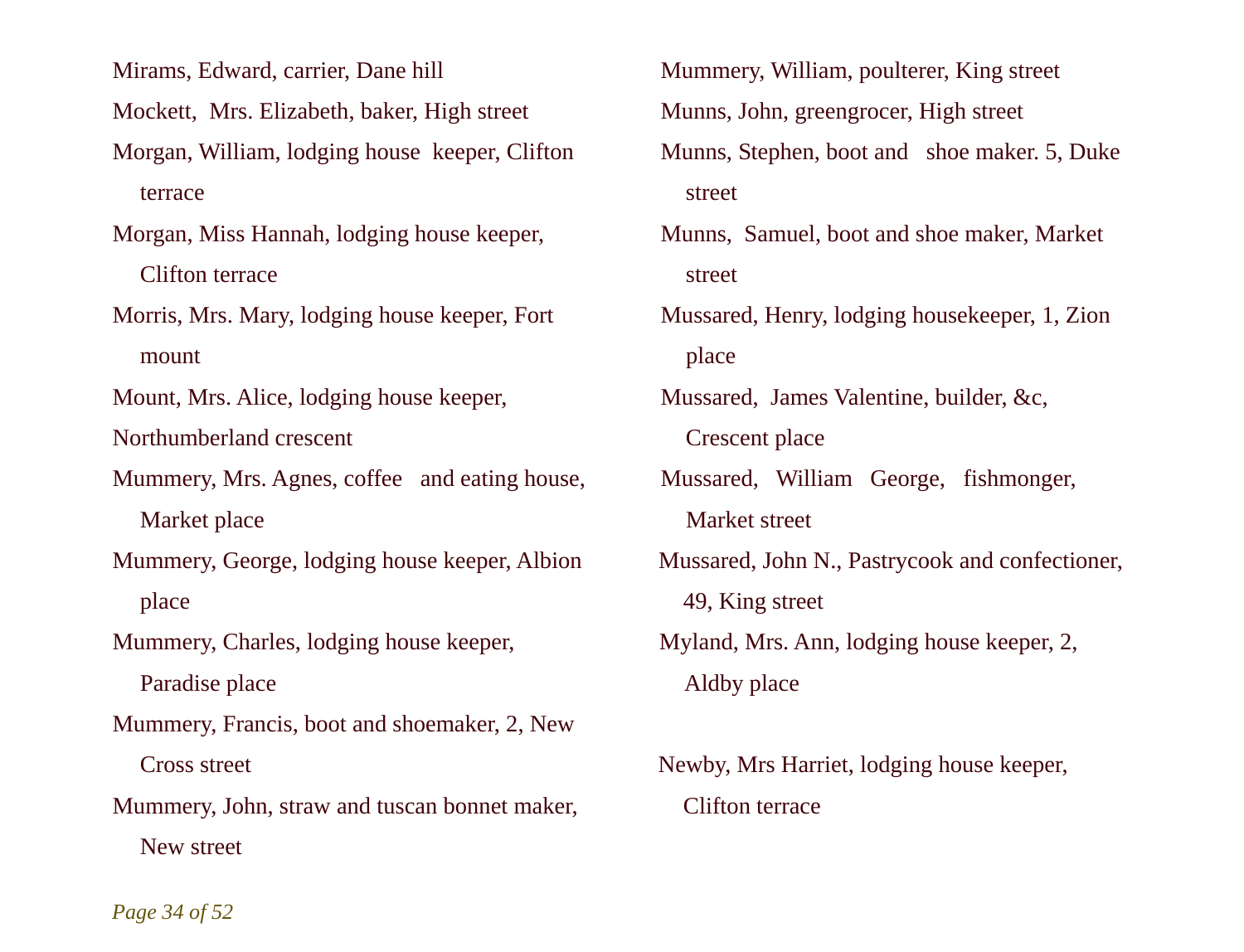- Newlove, James, boarding establishment for young-gentlemen, academy, 17, Hawley square
- Nichols, William, boot and shoe maker, 139, High street

Norwood, John, general dealer, 5, Cecil square

- Norwood, Thomas, tailor and draper, Market place
- Norwood, Thomas, tailor, 12, Lower Marine terrace
- Norwood, Thomas, lodging house keeper, Fort crescent
- Nutting, Miss Ann, lodging house keeper, 16, Lower Marine terrace
- Oness, John, lodging house keeper, 5, Dane Hill row

Orpin, Edward, butcher, Market place

Osborne, Robert C, Commercial Hotel, King's Head, 149, High street

- Ovenden, Richard, bricklayer, Clifton terrace Ovenden, John, cow keeper, Charlotte place Ovenden, John,lodging house keeper, Pleasant place
- Owen, Alfred P., surgeon, 1, Churchfields place
- Packer, Edward, basket maker, Cranbourne alley Pain, Thomas, fruiterer, Zion place
- Palmer, Robert, lodging house keeper, 8, Cliff terrace
- Palmer, Thomas, lodging house keeper, 4, Zion place
- Palmer, William, lodging house keeper, 8, Fort crescent
- Palmer, John A., lodging house keeper, Paradise street
- Palmer, Mrs. Jane, milliner, &c, Market street Pampfleet, Stephen, butcher, Duke street Paramor, Mrs. Mary, lodging house keeper, 4 and 5, Fort Paragon

*Page 35 of 52*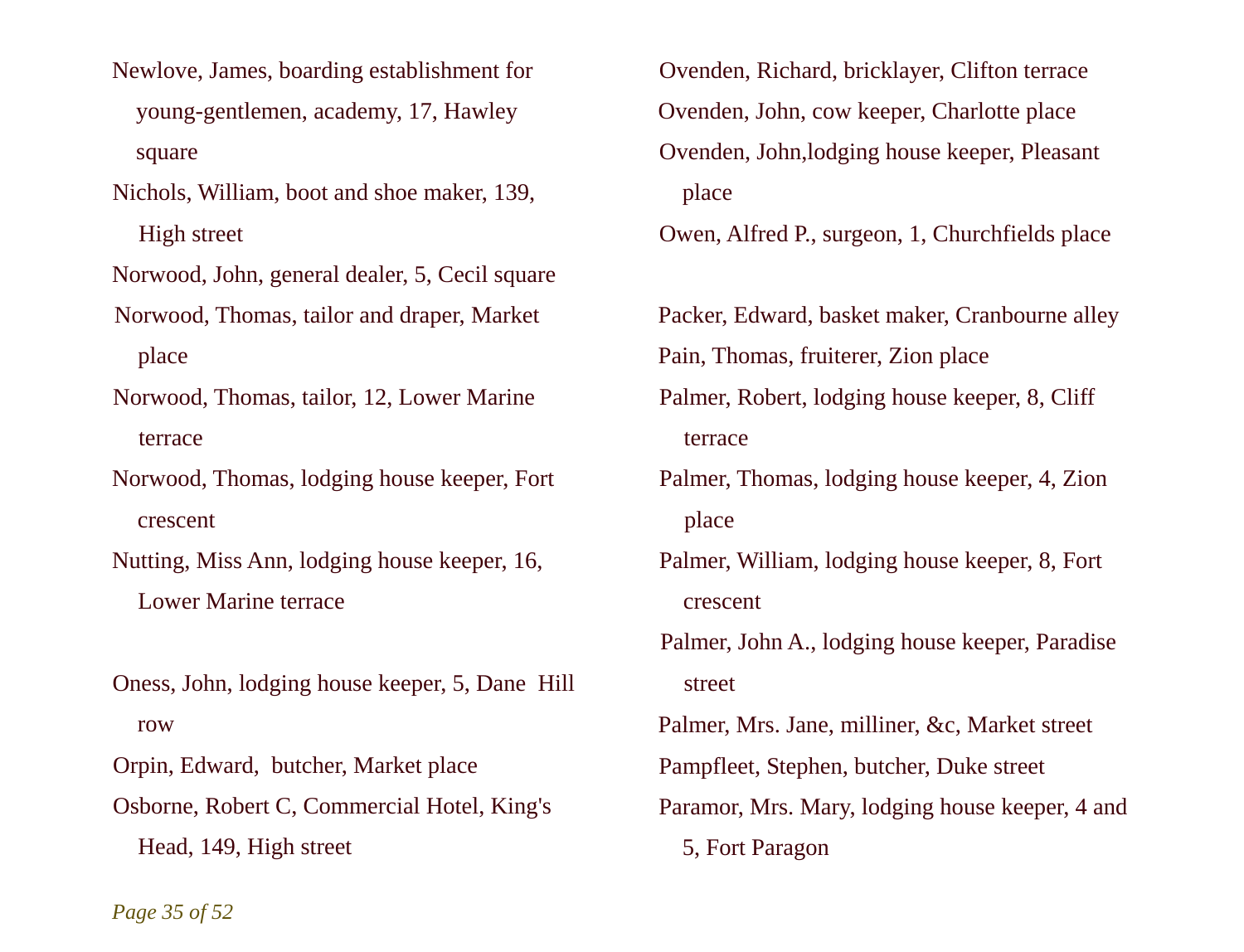- Paramor, William, lodging house keeper, Clifton street
- Paramor, Richard, bricklayer and plasterer, Upper Marine terrace

Paramor, James, lodging house keeper, Dane hill

Paramor, James, bricklayer, &c, Zion place

- Paramor, Richard, lodging house keeper, Clifton street
- Parker, Mrs. Jane, lodging house keeper, 1, Buenos Ayres

Parker, Edward, lodging housekeeper, Fort mount

Parnall, William, lodging house keeper, Upper Union place, Westbrook

Pavey. Mrs. Maria, lodging house keeper, 4,

Upper Marine terrace

Pay, Miss, lodging house keeper, Regent place Pay, Edward, lodging house keeper, Caroline square

- Pays, Thomas, lodging housekeeper, Pleasant place
- Peal, Robert Dunk, Britannia Inn, Fort crescent Peall, Benjamin, lodging house keeper, 8, Lower Marine terrace
- Pearce, Miss Mary, lodging house keeper, 3, Lower Clifton Place
- Pearce, Mrs., lodging house keeper, Clifton place
- Peyden, Mrs. Jane, lodging house keeper, Princess crescent
- Perkins, William, Thanet brewery, 5, Bridge street
- Perry, William, bookseller, stationer, printer, and musicseller, 4, Broad street, agent to British Amicable Life, and British Empire Fire Insurance Office, also for the Perpetual Investment Land and Building Society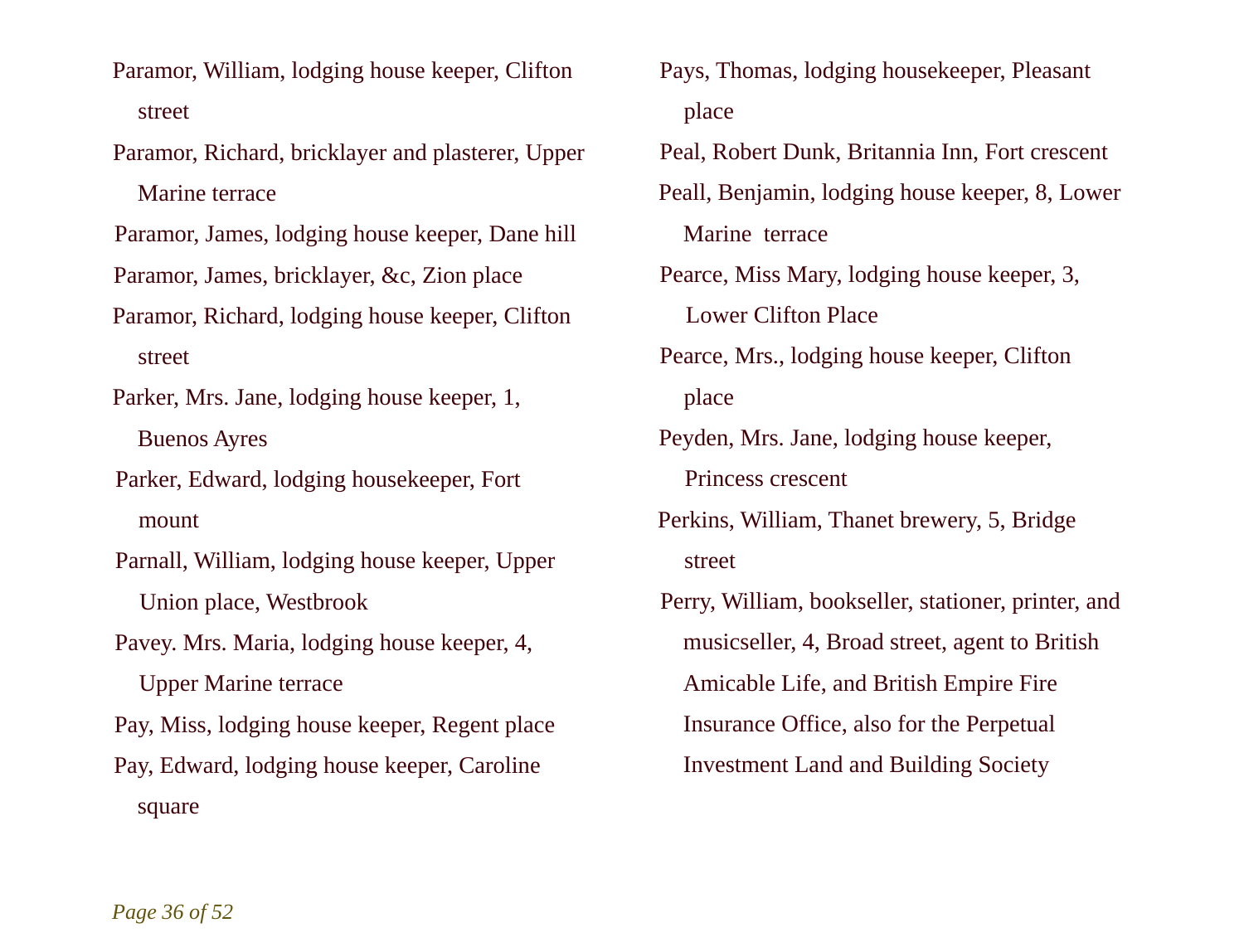Perry, Robert, Chateau Bellevue Sea Bathing establishment for invalids from hospitals, and metropolitan workhouses, Wilderness, Dane

Perry, George M., surgeon, Upper Grosvenor place

Peterkin, Andrew, furniture dealer and photographic artist, High street

Pettey, Henry, lodging house keeper, Bellevue place

Pettey, Miss Hannah, shopkeeper, Prospect place

Pettman, Thomas, tea and coffee house,

Mansion house

Pettman, Mr., tailor, New town

Petters, Mrs. Ann, lodging house keeper, 17,

Upper Clifton terrace

Phillpotts George H., Wellington baths and coal merchants, High street

Phillpott, William, lodging house keeper, 4, Buenos Ayres

Phillpott, William, coal merchant and brewer, Mill lane Phillpott, Mrs. Elizabeth, lodging house keeper, Dane hill Phillpott, Mrs., laundress, Bath place Pickering, William D., tailor and draper, 3, High street Pilcher and Goldsack, carpenters, &c, King street Pilcher, William, solicitor, Clifton terrace Pilcher, John, chimney sweeper, High st. Pittacks, George, physician, Crescent place Pointer, Mrs. Henrietta, lodging house keeper, 4, Charlotte place Pointon, Samuel, agent to the Imperial Life Office, 10, Lower Marine terrace Pointer, Mrs. Mary Ann, shopkeeper, High street Poole, Daniel, hair dresser, High street Poole, Mrs. Maria, milliner, High street Pooley, Mrs. Susan, marine store dealer, Hawley

*Page 37 of 52*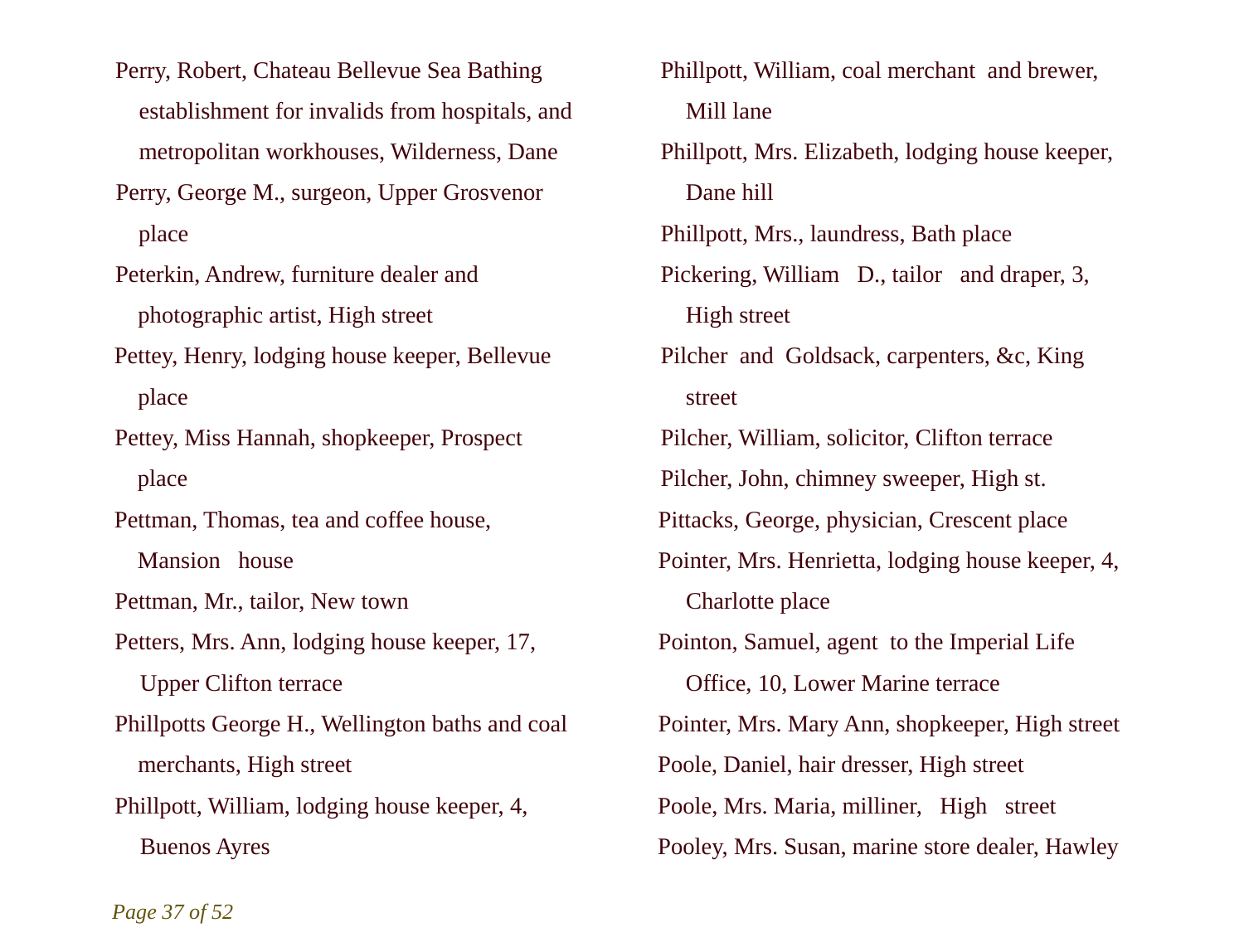street

- Porter, Mrs. Mary, lodging house keeper, Bridge terrace
- Poss, Thomas, tailor and carpet maker, 25, Fort crescent
- Possoweight, Mrs. Mary H., lodging house keeper, Victoria terrace
- Pound, John, lodging house keeper, 1,East crescent
- Pound, Mrs. Elizabeth, haberdashery, Pleasant place
- Poulter, Miss Martha, lodging house keeper, Clifton place
- Poussett, John, accountant, Rose Cottage
- Powell, Joseph, grocer and tea dealer, High street
- Prebble, James, watch maker and engraver, High street
- Prebble, James, lodging house keeper, and Victoria baths, High street
- Price, David, surgeon, Northumberland House
- Price, Edward, shopkeeper, High street Pritchard, James, lodging house keeper, King street
- Pyle, Henry W., builder and undertaker, 3, Garden row
- Pyle, James, lodging house keeper, King street
- Quelch, Edward, basket maker, 10, New Cross street Quested, Charles, chemist, Market place
- Quested, Mrs. Mary, toy dealer, High street
- Randell, Mrs., lodging house keeper, Pleasant place Rapson, Edward, clothier, &c, High street Rapson, Edward, draper and silk mercer, High

street

Read, Miss Mary, milliner and dressmaker, Zion place

*Page 38 of 52*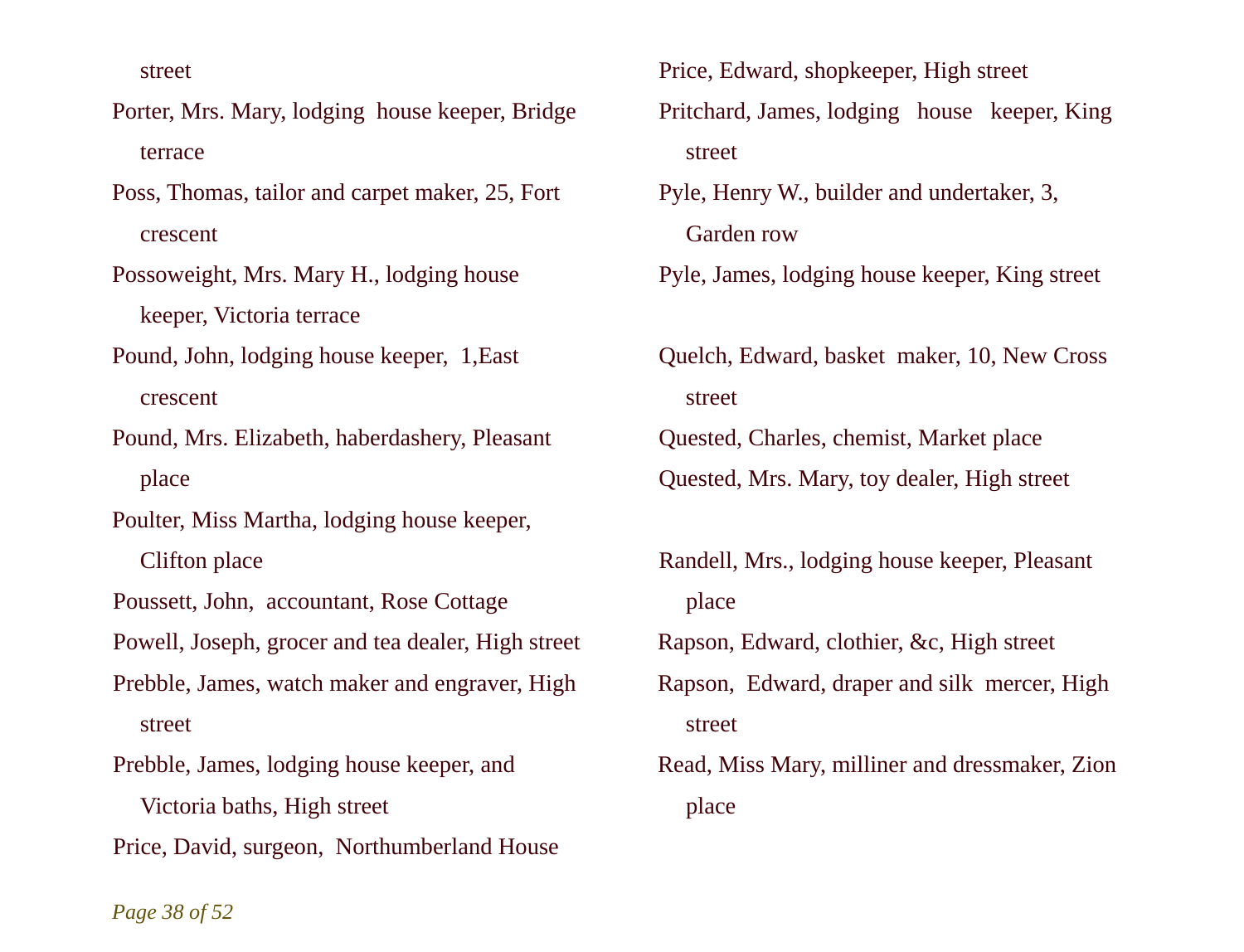Read, Robert, lodging house keeper, 8, Zion place

Read, James, tailor, Zion place

Read, Mrs. Ann, lodging house keeper, Zion place

Read, Mrs. Harriet, New Clifton baths, Bath road

Read, Thomas, coast guard, Westbrook station

Read, Miss Louisa, shopkeeper, Lombard street

Reader, Mrs. Sarah, stationer, Dane hill

Reeve and Co., soda water manufacturers, &c, Hawley street

Reeve, Thomas Dalby, surveyor, &e., to Local Board of Health, Hawley street

Relph, Edward Thomas, butcher, Market street

Reynolds, Mrs. Ann, lodging house keeper, Bankside

Rich, Miss Julia, preparatory school for young gentlemen, Churchfield place Richards, John, grocer, 36, King street

Ridge, Mrs. Sarah, lodging house keeper, 18 and 26, Upper Marine terrace

Riddle, Mrs. Ann, lodging house keeper, Marine parade

Ridnell, John L., lodging house keeper, 17, Lower Marine terrace Ring, Mr., confectioner, Upper Grosvenor place Robins, George, lodging house keeper, Crescent place Robins, Mrs. Ann, lodging house keeper, Lower

Marine terrace

Robins, Mrs. Ann, lodging house keeper, 5, Aldby place

Robins, George, grocer and tea dealer, Zion place

Robins, Edward, lodging house keeper, Zion place

Robinson, Mrs.Mary, lodging house keeper, 3, Brooke place

Robinson, William, boot and shoe maker, and lodging house,15, Lower Marine terrace

*Page 39 of 52*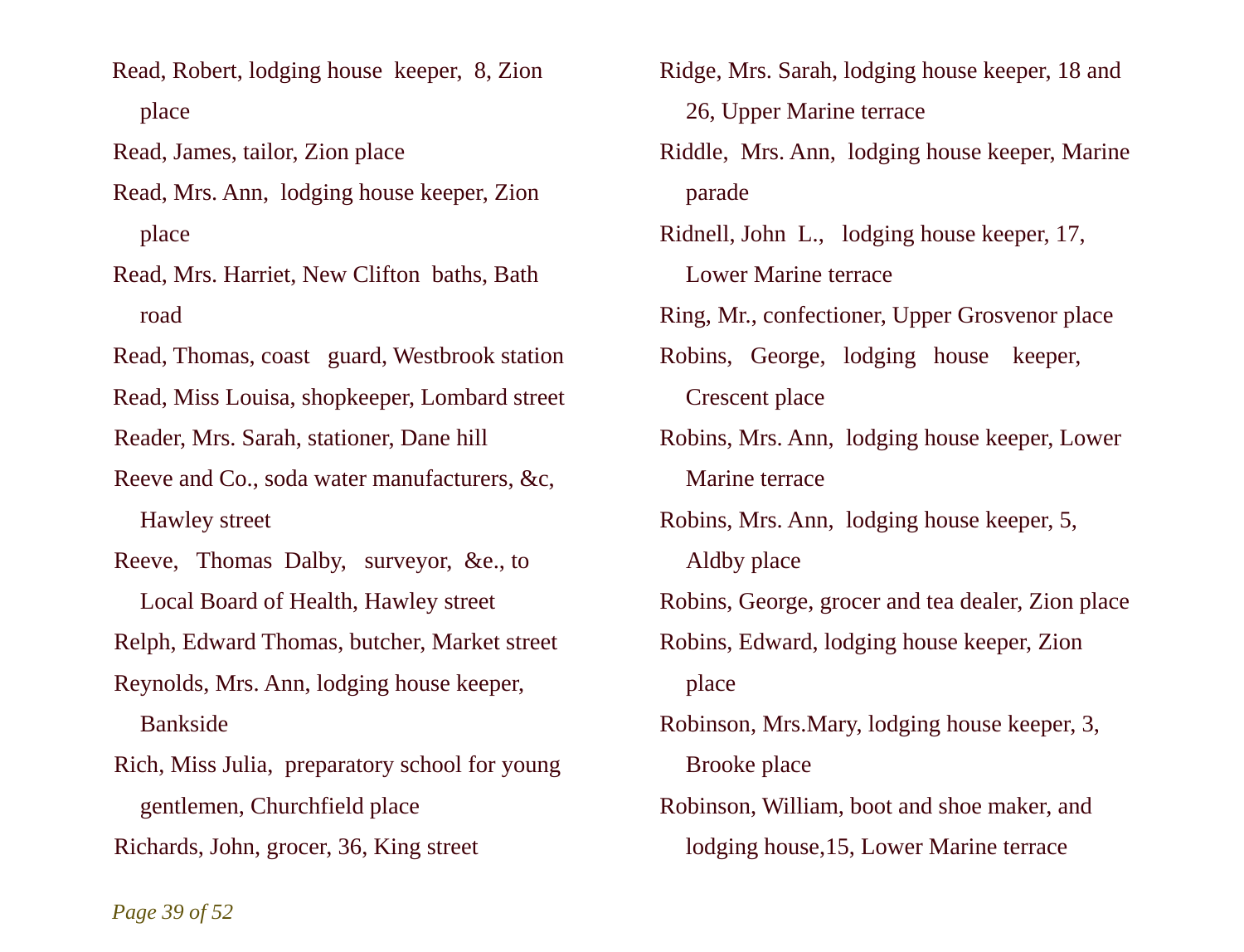- Robinson, Miss Eliza, lodging house keeper, 11, Lower Marine terrace
- Robinson, John W., grocer and tea dealer, High street
- Robinson, William, china and glass and tea dealer, High street
- Robinson, Richard, tobacconist, High street
- Robinson, Miss C, lodging house keeper, Cliff terrace

Rofiway, James, cabinet maker, Charlotte place

- Rogers, Miss Ann, lodging house keeper, Clifton place
- Rogers, Miss Maria, lodging house keeper, Bath road
- Rogers, Mrs. Jane Amelia, lodging house keeper, Market place
- Rogers, Thomas, lodging house keeper, 4, Lower Clifton place
- Rogers, Mrs. Mary, lodging house keeper, 5, Lansell's place
- Rogers, William H., lodging housekeeper, Princess crescent
- Rogers, William, coast guard, West station
- Rolfe, Mrs. Sarah, greengrocer, Cranbourne alley
- Rolfe, Richard, lodging house keeper, Zion place
- Rolfe, Mrs. Harriet, baker, and post-office, Zion place
- Rooff, Charles J., general smith, New Cross street
- Rose, William, clerk of the County Court, Dane hill
- Rowe, Mrs. Elizabeth, boot and shoe Warehouse, 12, High street
- Rowe, Thomas Smith, M.D., M.R.C.S., Cecil street, Hoffman and Rowe, surgeons, Cecil street
- Rowe, John, lodging house keeper, 6, Fort crescent
- Rowe, Thomas Smith, coal merchant, High street

*Page 40 of 52*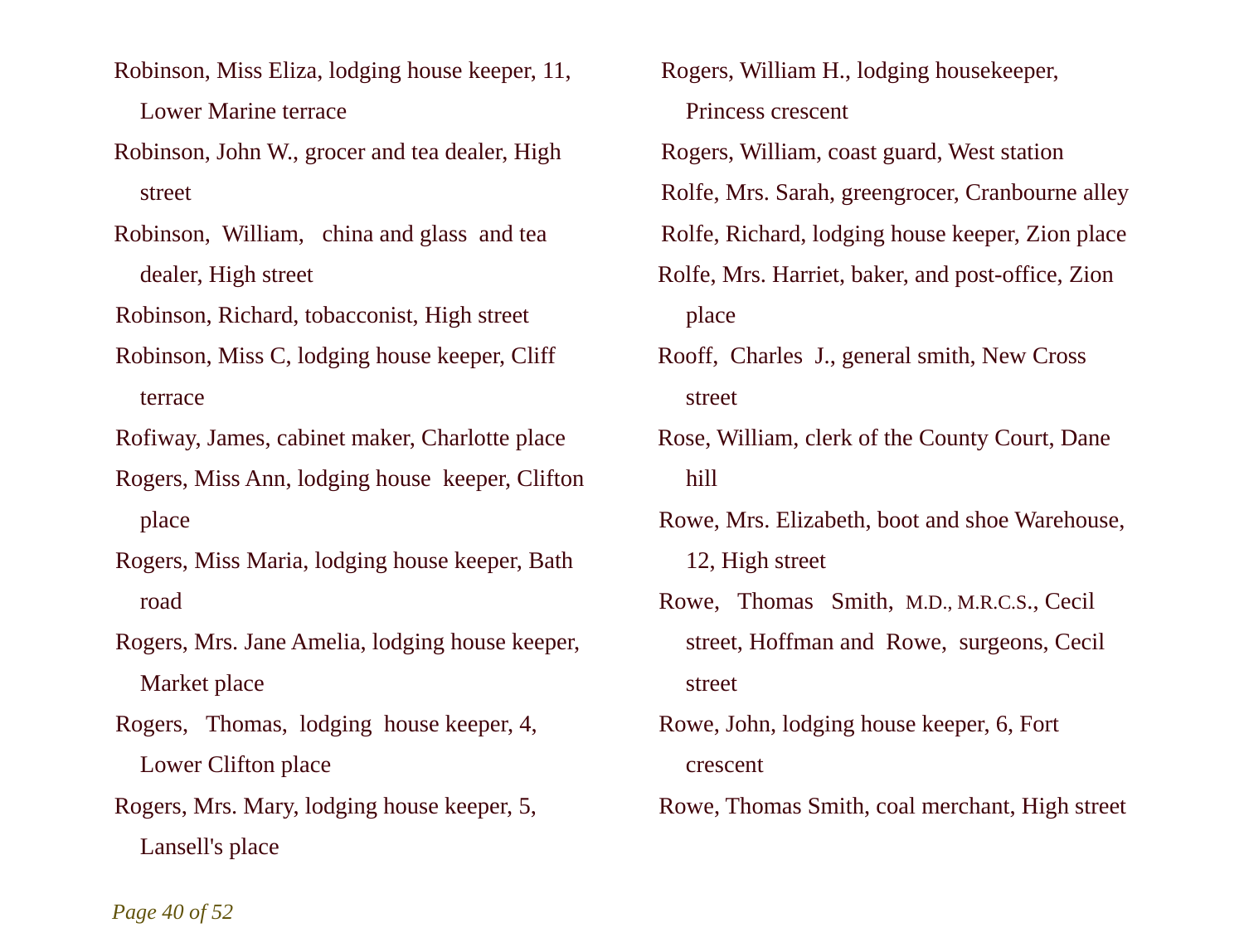Rowe, Christopher, eating house, 6, Duke street Rowe, William, boot and shoe maker, Lombard street

Rowe, Matthew W., hairdresser, Bridge street

- Royer, Richard, straw milliner, Bedford row, Church fields
- Royer, Miss M. milliner, Bedford row, Church fields

Sackett, Richard, baker, 21, King street

Sackett, Miss Elizabeth, lodging house keeper, High street

Sackett, Miss Rebecca, lodging house keeper, Princess street

Sandwell, Thomas, hair cutter, King street

Sanky, Mr., coast guard, Bath place

Saunders, Thomas, baker, &c, 1, Paradise place

Saunders, Mrs. Fanny, lodging house keeper,

 Clifton Cottage Saunders, Peter, saddler, High street

- Saunders, John, lodging house keeper, High street
- Savin, George, blacksmith and whitesmith, King street, h Dane hill
- Saw, Mrs. Jane, lodging house keeper, St. John street

Sawyer, William W., baker, 5, Zion place

Sayer, Isaac, London Tavern, Addington st.

Sayer, George, boot and shoe maker, Hawley street

Sayer, Thomas, Fort Castle, the Fort

Sayer, Thomas, lodging house keeper, St. John street

Sayer, Mrs. Harriet, Star inn, High street

Sayer, Mrs. Jane, lodging house keeper,

Crescent place

Scott, John, town missionary, Dane hill row Scott, Stephen, lodging house keeper, .Bath place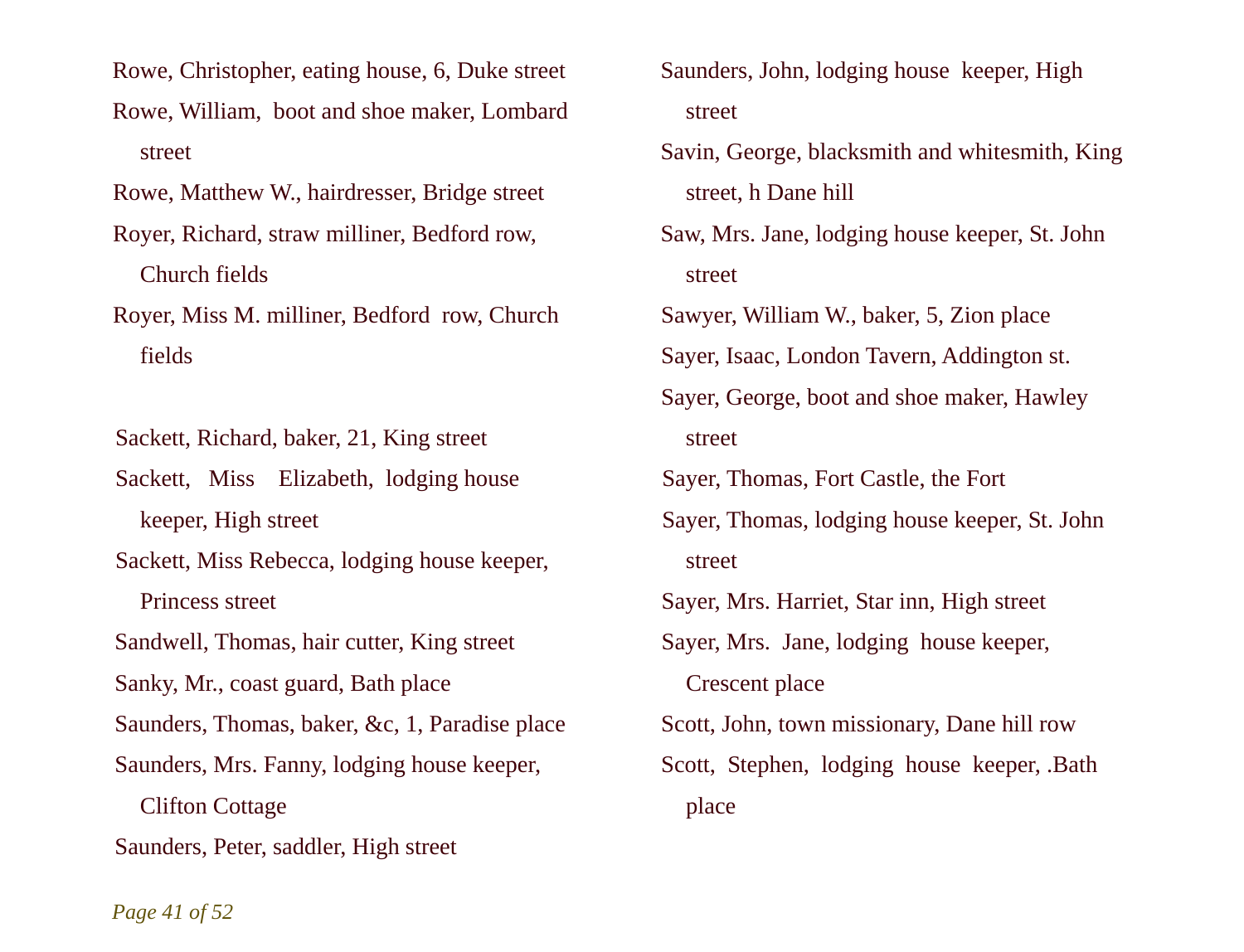Scott, Mrs. Elizabeth, greengrocer,

Northumberland crescent

Seaford, Miss Ann, lodging house keeper, Austin row

Sear, William L., auctioneer, house and estate agent, civil engineer, &c, Market place

Seckett, John, carrier, King street

Seller, D., milliner, &c, High street

Sharp, Mrs. Mary, lodging house keeper, 2,

Upper Marine terrace

Sharpe, Thomas, baker, 15, Bath road

Shearman, Mrs. Sarah, lodging house keeper, 4, Aldby place

Shelvey, Daniel, lodging house keeper, Princess crescent

Shelvey, John, shopkeeper, Cecil street

Shepherd, George, boot and shoe maker, High street

Shew, Mrs. C, teacher of writing, Princess street Shingleston, William, lodging housekeeper,

 Hawley street Shouldom, Mrs. Ann, lodging housekeeper, Lower Marine terrace Shrubsole, Edward, lodging house keeper, Marine parade Sidders, John, grocer, &c, 70, High street Silver, Arthur, mariner, High street Simmons, J. V., riding master, Royal Hotel livery stables, Mill lane Simmons, George Lake, painter, plumber, and glazier, 116, High street Sinclair, John, proprietor of the Tivoli gardens Sinnock, Mrs. Esther, milliner, &c, Market street Sisley, Barton James, photographic artist, Princess crescent Smith, Mrs. Elizabeth, lodging house keeper, Pleasant place Smith, Mrs. Elizabeth, lodging house keeper, Dane hill Smith, George, china and glass dealer, King

*Page 42 of 52*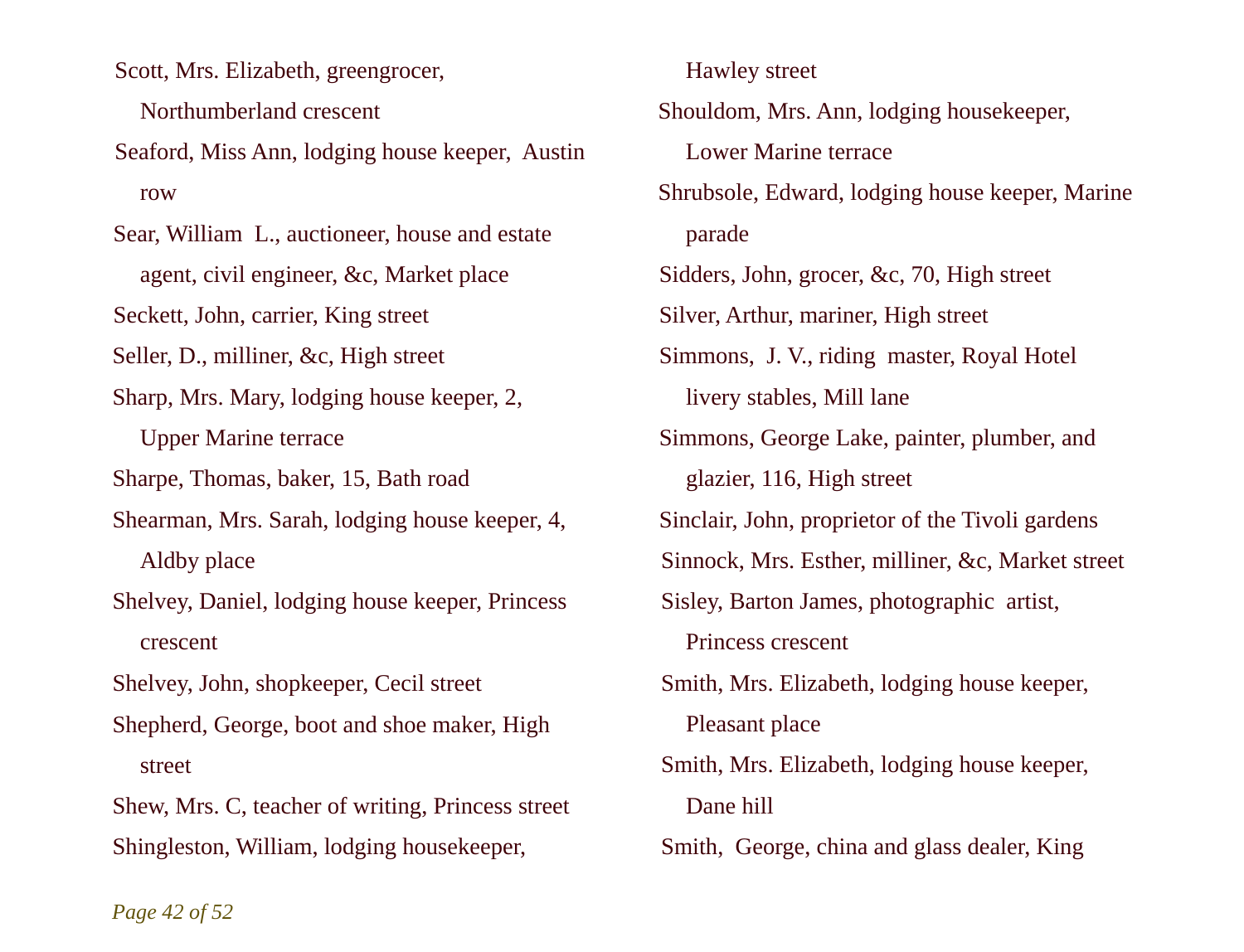street

- Smith, William, lodging house keeper, 7, Aldby place
- Smith, George H., British schoolmaster, Princess crescent
- Smith, John P., architect and surveyor, Hawley square
- Smith, Thomas, merchant, Hawley square
- Smith, Jesse, leather case manufacturer, Vicarage crescent
- Smith, Thomas, corn chandler and seedsman, High street
- Smith, George, Taylors' Arms, 41, High street
- Smith, Mrs. Mary Ann, Lord Nelson, Marine parade
- Snow, William, painter, plumber, and glazier, 1, Northumberland crescent
- Soffe, Mrs.Mary Ann, ladies' and children's outfitting warehouse, Marine parade Solly, Aaron, lodging house keeper, Dane hill
- row
- Solly, B. H., china and glass dealer, Princess street
- Solly, George W., lodging house keeper, Fort paragon
- Solly, John, lodging house keeper, Fort crescent Solly, Mrs. Jane, lodging house keeper, Lancer's place
- Solly, Henry, hair dresser and perfumer, High street
- Solly, William, shoeing smith, Mill lane
- Somes, William, watch and clock maker,
	- Cranbourne alley
- Soper, John, carpenter, King street
- Soper, F. L., boarding establishment for young gentlemen, Churchfield House
- Sparshott, Mrs. Jane, lodging house keeper, Clifton street
- Spratt, Joseph John, grocer and provision merchant, High street

*Page 43 of 52*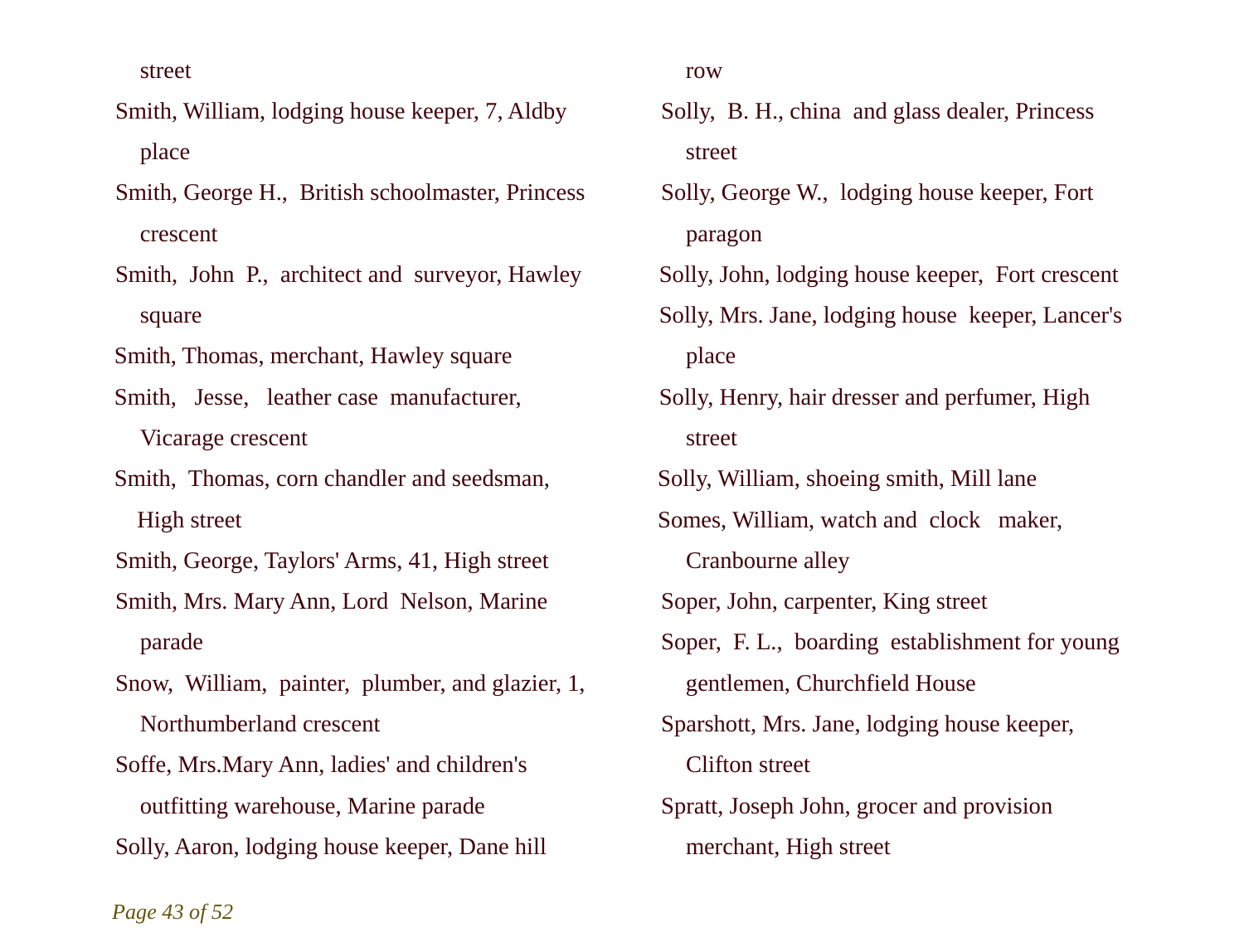Spratt, Henry, baker, 4, Duke street

- Spratt, Mrs. Elizabeth, lodging house keeper, High street
- Springitt, Mrs., lodging house keeper, St. Mary's **Cottage**
- Springthorpe, George, photographic artist, High street

Staner, Joseph, auctioneer, &c, High street

- Standring, Mr. James, wine merchant, Hawley street
- Stanley, William, Bath house academy, 12, Zion place

Stedall, James, tailor, 14, Broad street

- Stevens, Thomas, lodging house keeper, Cliff terrace
- Stevens, Miss Eliza, lodging house keeper, Carraway place

Stodart, James, shell depot, 13, Zion place Stokes, John, dyer, &c, High street

Stranack, John S., grocer, &c, post-office, Paradise street Strivens, George, lodging house keeper, Pleasant place Stroud, George, nurseryman and seedsman, Regent place Stroud, Henry, jun., florist and seedsman, Dane nursery Stroud, John, superintendent of the cemetery, Minster road Stroud, Henry, lodging house keeper, Bellevue place Stuppell, William, hair cutter, Broad street Sturges, Edwin, cowkeeper, Bath road Sullivan, Miss Sarah, lodging house keeper, Princess street Sutterfield, John, carpenter, Carraway place Sutterfield, Thomas, lodging house keeper,

Brooke terrace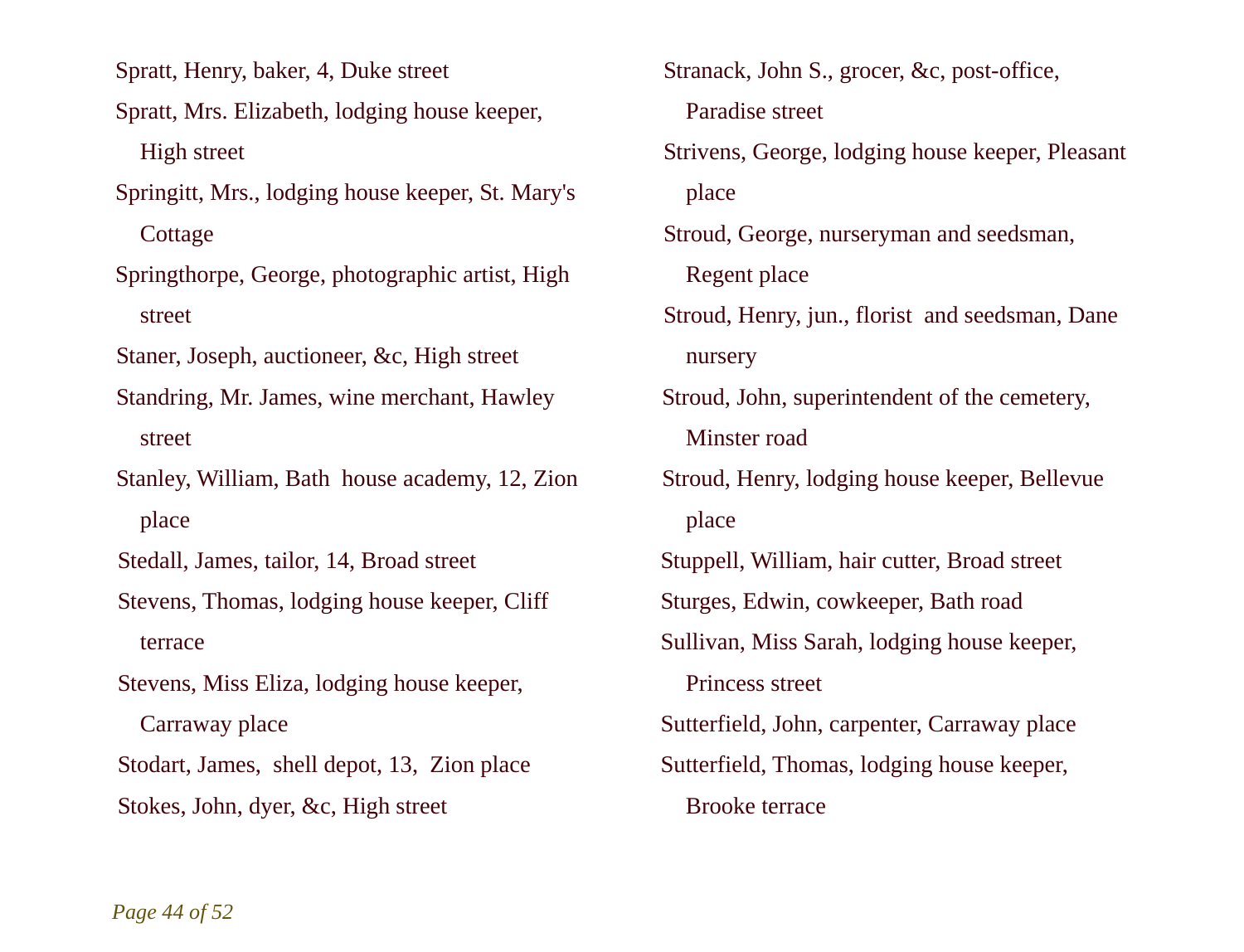Sutterfield, Stephen, lodging house keeper, Pleasant place Sutton, Charles, tailor, High street Swan, Mrs; Margaret, lodging house keeper, Union crescent Sweatman, John, boot and shoe maker, Cranbourne alley Tadhunter, William D., bread and biscuit baker, 1, Crescent place

Tadhunter, Mrs. Elizabeth, lodging house, keeper, Lower Marine terrace

Tappenden, Elizabeth Ann, tobacconist and fruiterer, High, street

Tatnell, Miss Sarah, lodging house keeper, Fort crescent

Taylor, James, grocer, &c, Wellington place

Taylor, Mrs. Ann, lodging house keeper, Andrew's place

Taylor, John, tobacconist and printer, High street Taylor, Edward, relieving officer, Covell's row Taylor, Charles, bricklayer, High street Terry, Miss, linen draper, Cecil street Terry, Mrs. Elizabeth, lodging house keeper, Zion place Thornton, William Henry, surgeon, 1, Garden row Thornton, Mr., pilot, King street Thorpe, Mrs. Maria, lodging house keeper, Cecil square Thunder, Mr. Ellington, lodging house keeper, Clifton place Thursby, George, Marine Tavern, Bridge street Thurton, Samuel, greengrocer Market place. Tomlinson, Mrs. Ann, lodging house keeper, Dane hill Towne, Josiah, solicitor, advocate in the County Courts of the south eastern circuit in Kent,

*Page 45 of 52*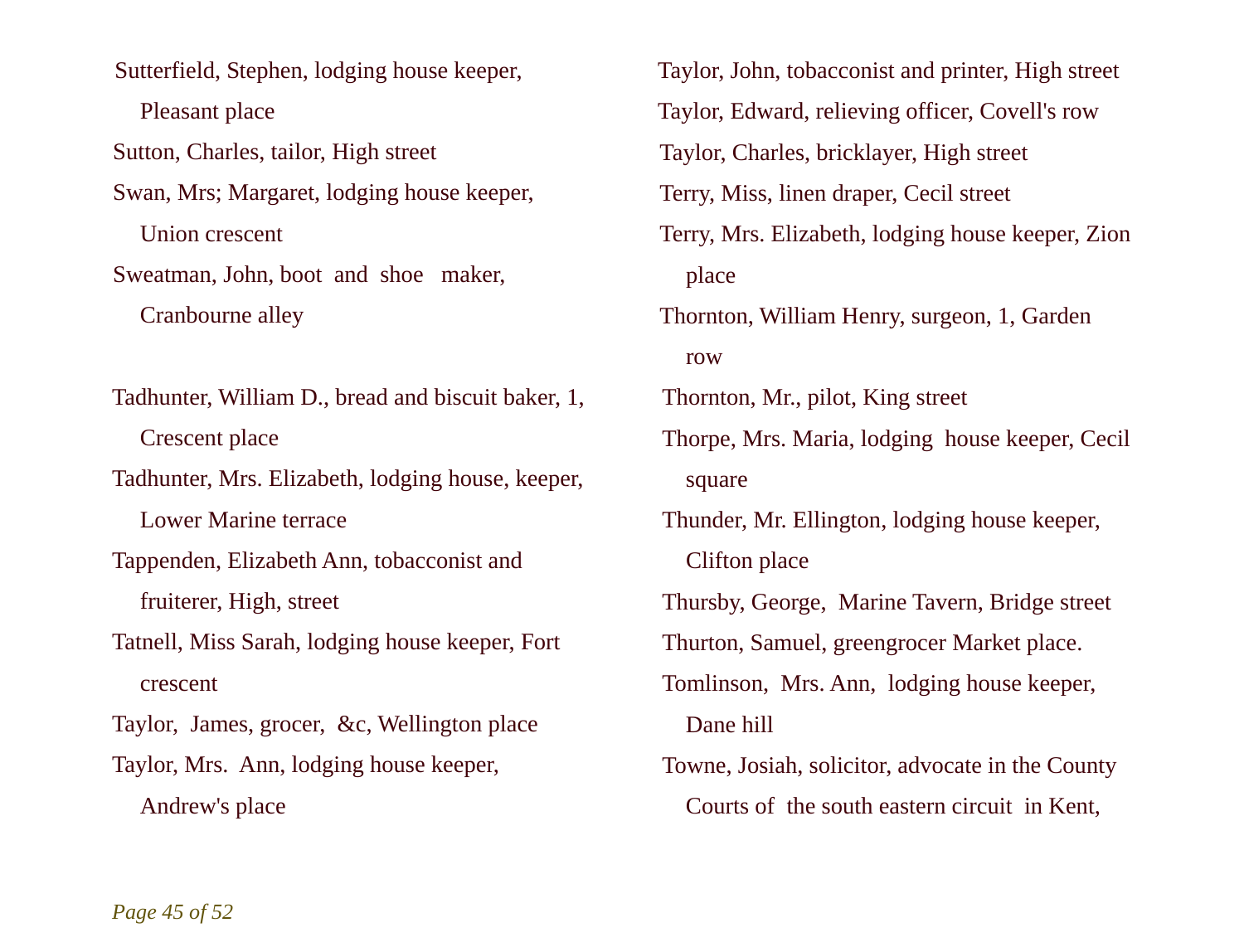including Ashford, Dover, and Canterbury, Belgrave Cottage

Towne, J., agent to the Imperial Fire Insurance Company, Cecil street

Tozer, Mrs. Mary, Railway Commercial Tavern, High street

Tring, Stephen, butcher, Market place

Tritton, Mrs. Susannah, stay maker, Dane Hill row

Tucker, Alfred R., Prospect Hotel for families and gentlemen, Dane hill

Tumber, William, lodging house keeper, St. James's square

Turnbull, Mrs. H., establishment for young ladies, Cecil street

Twyman, Thomas, Prince of Wales Tavern, High street

Twyman, Mrs. R., lodging house keeper, Upper Marine terrace

Valder, William H., agent to Lloyd's shipping office, Lombard street Vinger, Thomas, fly repository, Princess crescent

Waddington, Joshua, surgeon, and consulting surgeon to the Royal Sea Bathing Infirmary, 14, Cecil square, and 6, Upper Marine terrace Wales, James, Good Intent, Bath road Wales, James, dairyman, 12, Caroline square Wales, Edward, Brown Jug, Bath road Wales, Mrs., lodging house keeper, Clifton terrace Wales, John, bricklayer, New town Wales, George, lodging house keeper, Paradise place Wales, John Henly, bricklayer, &c, Brook terrace Walk, Joseph, baker, Addington street Walker, George F., Queen's Arms Inn, near the Parade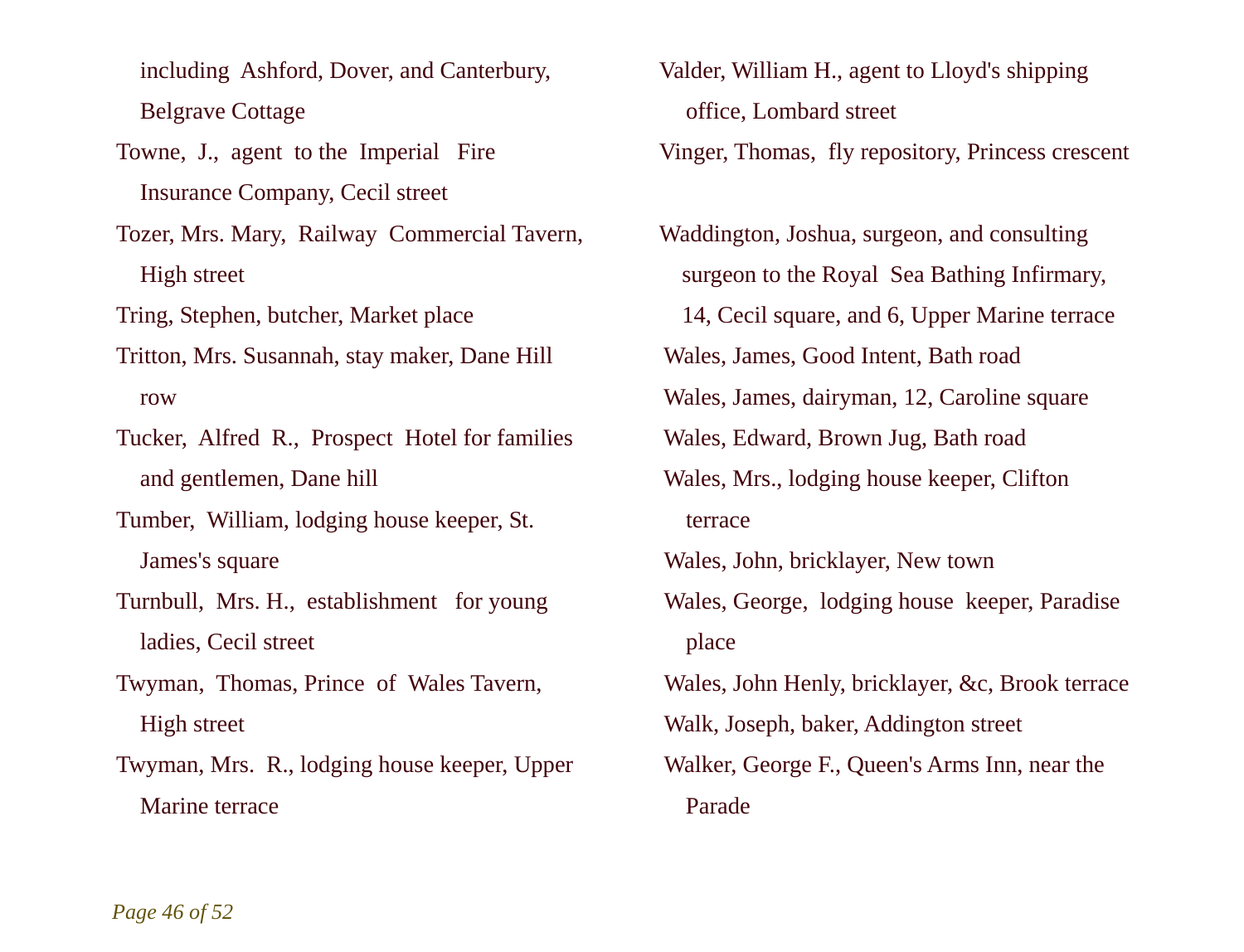- Walker, Joseph, lodging house keeper, Buenos Ayres,
- Walton, Walter H., professor of dancing, Ivy Cottage, Dane hill

Wanstall, Robert, butcher, 10, St. John street

Wanstall, Joseph, lodging house keeper, Pleasant place

Ward, Samuel, Ship Hotel, Bankside

Wardell, Robert, York Hotel, Marine Parade

Warming, Mrs., lodging house keeper, Upper Union place, Westbrook

Warren, George, leatherseller, Charlotte place

- Warrick, Thomas, builder, Victoria terrace
- Watson, Archer, coach builder, 4, Churchfields place
- Watson, Frederick, George and Dragon Charlotte place

Watson, Walter, carrier, St. James's square

- Watson, James, greengrocer and register office for servants, St. John street
- Watson, William, tailor, Pleasant place Watson, Alfred, stationer, Zion place Watt, Mrs. Jane, lodging house keeper, Bridge terrace Waters, Richard, Druid's Arms, St. John street Webb, Mrs. James, lodging house keeper, Crescent place Webb, George F., grocer, Church square Weekley, John, metropolitan establishment, Margate Wells, Mrs. Elizabeth, lodging house keeper, King street Wells, Edward, lodging house keeper, Brook terrace Wells, Edward, lodging house keeper, Carraway place Westfield, Godfrey, Albion coffee and dining rooms, Bankside Wharton, George, plumber, glacier, and painter, 4, Hawley street

*Page 47 of 52*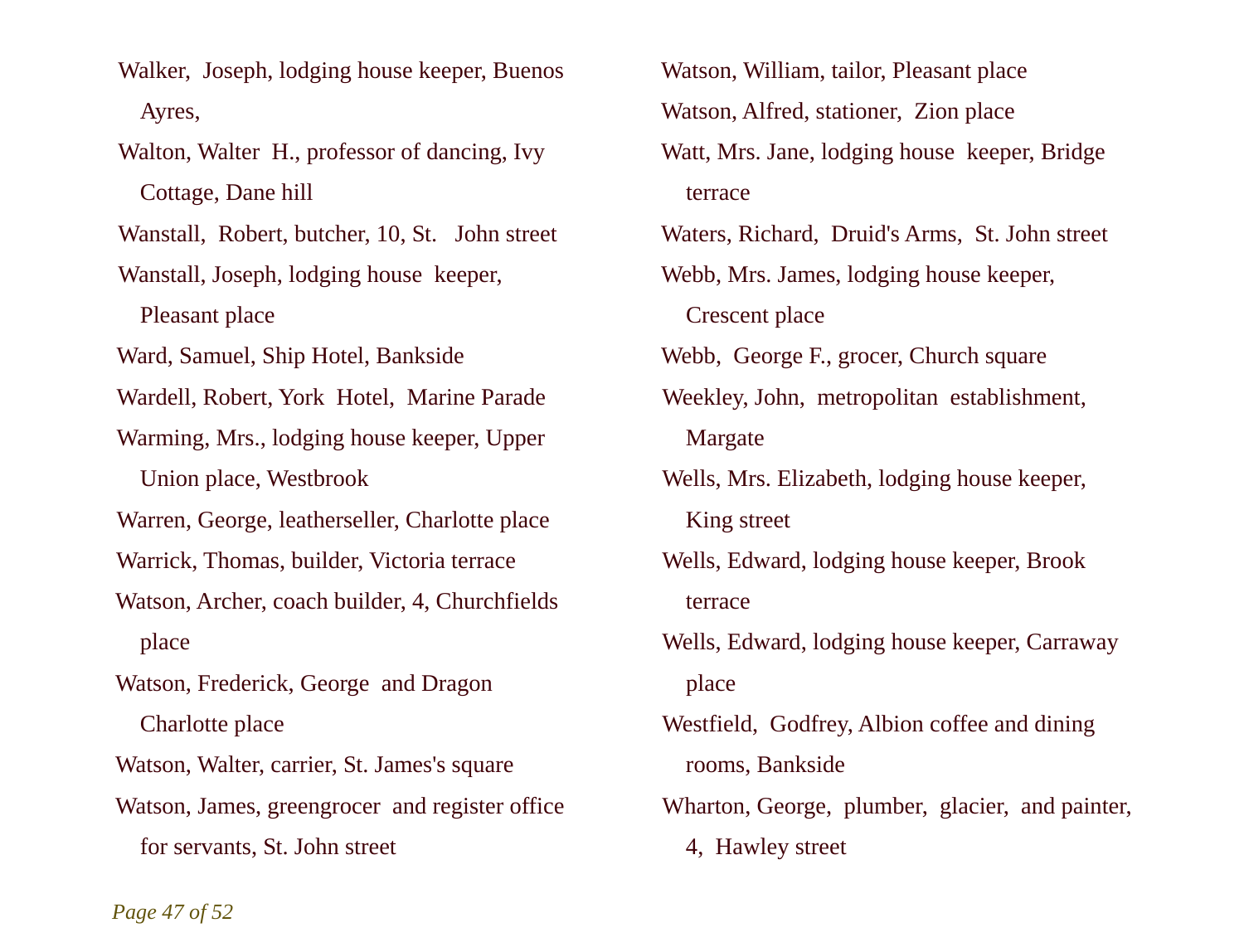Wharton George, lodging house keeper, Bellevue place

Wharton, Miss Jane, lodging house keeper, Regent place

White, T. G. P., bread and biscuit baker, 13, New Cross street

White, Edward, boot and shoe manufacturer, High street

White, Alfred, sea bathing establishment and plumber, painter, and glazier, High street

White, Charles, baker, Bath road

White, Edward, lodging house keeper, Pleasant place

White, William, lodging house keeper, Fort Mount

Whitely, Mrs. Catherine, lodging house keeper, Northumberland crescent

Wickings, William, lodging house keeper, Clifton street

Willett, Thomas William, linen draper, 8 and 58, High street

Willshaw, John, lodging house keeper, Addington square

Wilshsaw, Miss Frances, lodging house keeper, Mount crescent

Wilson, James, fancy stationer, High street

Wilson, William, carpenter, &c, Clifton street

Wilson, William, carpenter and joiner, Dane hill

- Winch, Miss Ann, lodging house keeper, Marine parade
- Winch, Mrs. Elizabeth, lodging house keeper, Marine parade

Winch, Mrs. Sarah, shopkeeper, Love lane

Winch, James, bricklayer and builder, Market place

Winch, Miss Emma, miller, &c, Hawley square Winch, Mrs. Mary, lodging house keeper, High street

Winch, Charles, lodging house keeper, Clifton

*Page 48 of 52*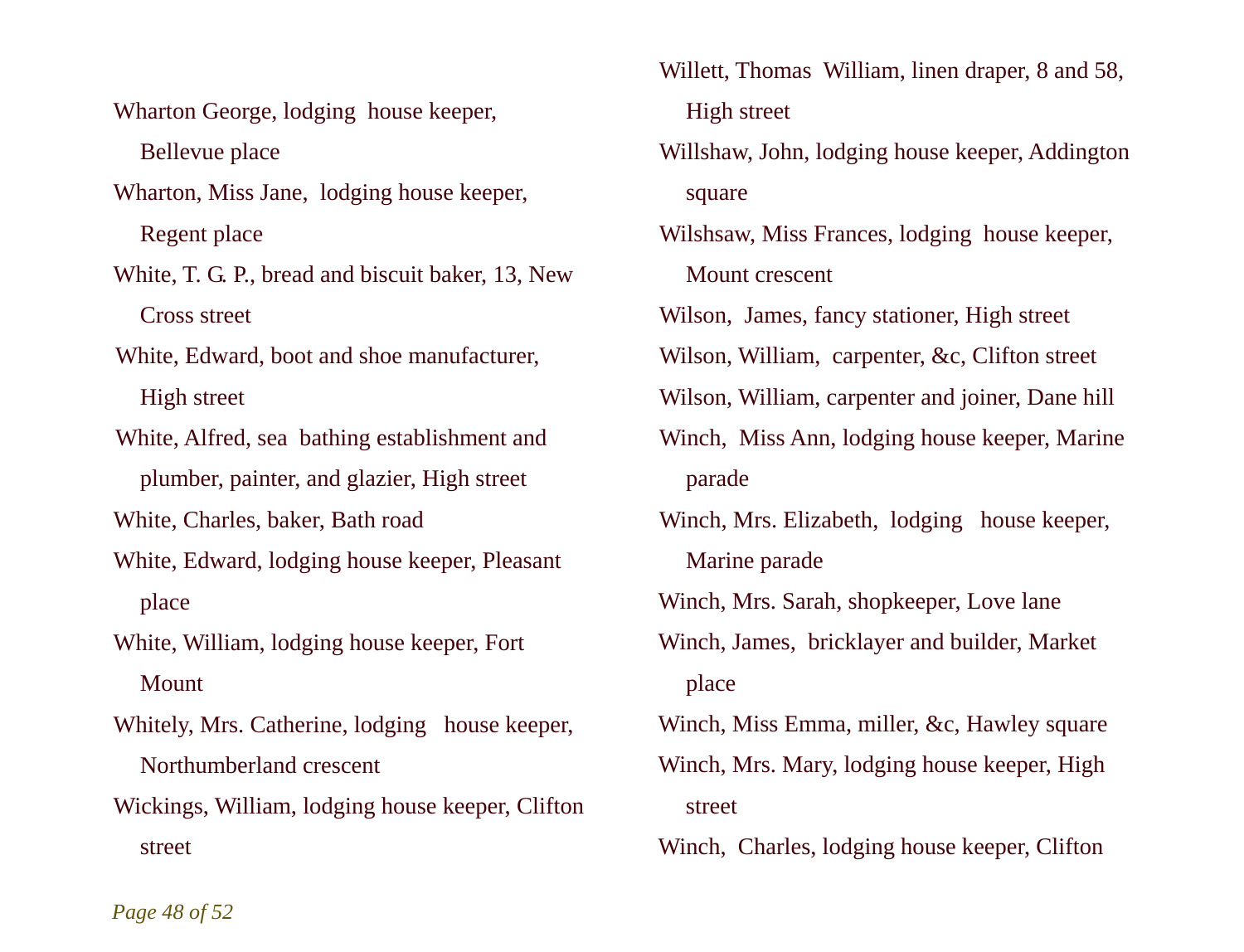street

- Winch, Frederick C, Market House Inn, Duke street
- Wonfor, Mrs. Mary, lodging house keeper, Clifton terrace
- Wood, Mrs. T., shampooing and medicated vapour baths, High street
- Wood, Robert, butcher, Northumberland crescent
- Wood, Miss Ann, dressmaker, New Cross street
- Wood, George, baker, High street
- Woodcock, Francis Daniel, tobacconist, High street
- Woodfields, Mrs.Maria, lodging house keeper, High Park place
- Woodgate, Edmund, clothier, 19, High street
- Woodruff, Charles Stephen, Kent Hotel and
- Commercial House, 1, Lower Marine terrace Woodruff, Charles, watch maker and jeweller, 6, High street
- Woodward, Leonard, baker and confectioner, High street
- Woodward, Richard Henden, grocer and tea dealer, Broad street
- Woodward, Miss Ann, lodging house keeper, Buenos Ayres
- Woodward, the Misses, lodging house keeper, Westbrook
- Woodward, William H., builder, &c, Fort Paragon
- Woolford, Mrs. Hannah, Crown Inn, Broad street
- Worley, Miss Eliza, preparatory school for young gentlemen, Princess crescent
- Wortley, Joseph, lodging house keeper, Buenos Ayres
- Wootton, Edward, chemist and druggist, High street
- Wootton, R. and S., haymen and corn factors, Box Tree House, and High st.
- Wootton, Edward, grocer and tea dealer, Hawley street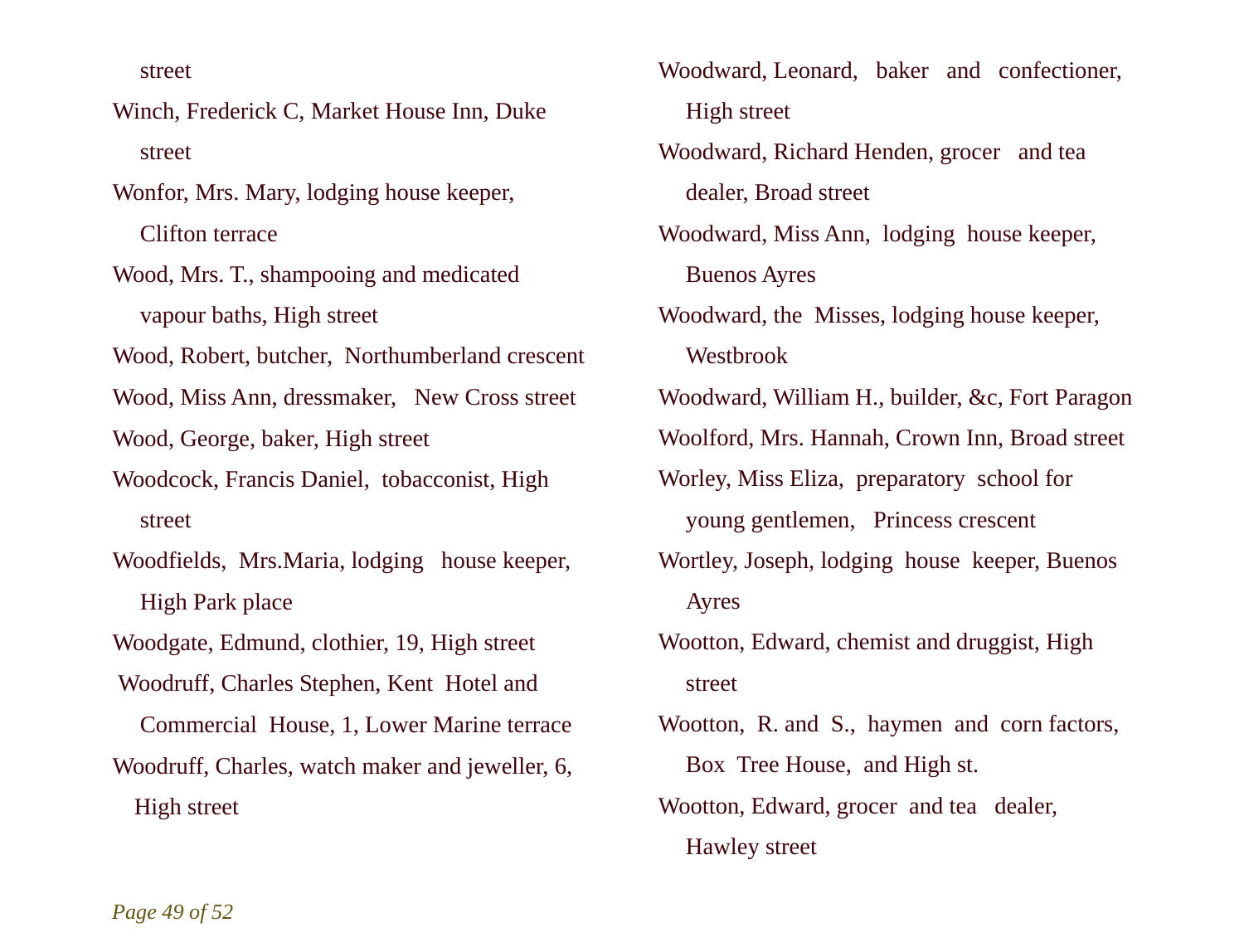Wootton, Henry, registrar of births, deaths,and marriages for the Margate district, Hawley square

Wootton, Thomas, farmer, Long Mill lane

- Wootton, John, lodging house keeper, Cliff t errace
- Wray, Miss Mary Ann, dressmaker, Paradise place

Wrench, Henry, hair cutter, High street

- Wright, James Edward, solicitor and notary, Hawley square
- Wright, Mrs. Elizabeth, lodging house keeper, Charlotte place

Wright, James J., boat builder, East crescent

Wyborn, Bethel, lodging house keeper, 6,

Pleasant place

Yeomanson, William, boot and shoe manufacturer, 6 and 7, Queen street Yeomanson, George, boot and shoe maker, King street Young, Henry William, butcher, High street Young, Miss Mary, lodging house keeper 18, Crescent place Young, Mrs. Eliza, lodging house keeper, High street Young, Sidney, gardener, Brook terrace

- Young, Mrs., lodging house keeper, Upper Grosvenor place
- Young, Stephen, lodging house keeper, Clifton street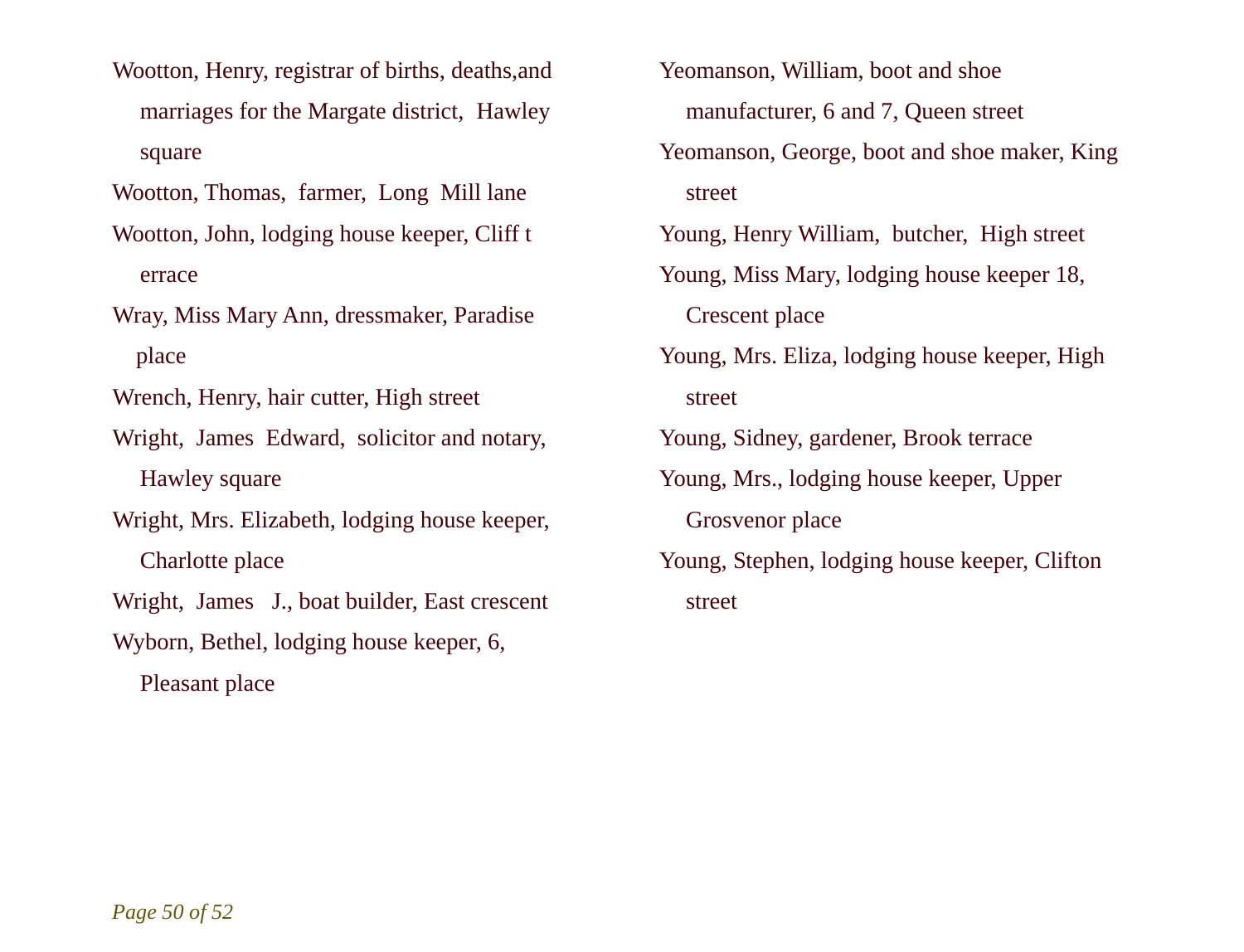BIRCHINGTON is a parish, 15 miles from Canterbury, three miles north of Minster station, and three miles and a half S.W. of Margate. The population in 1851 was 885. The church is dedicated to All Saints, and is a handsome building ; the Rev. Henry Fulham Whish is the curate. There is also a Wesleyan and a Baptist chapel. Cliff End is one mile N.W.; Gore End, half a mile N.W.; Great and Little Brook End, one mile S.W; Quekes, half a mile south; Woodchurch, one mile and a half S.E. ; Cheeseman's, one mile and a half S.E.

> POST-OFFICE—George Dennett, Receiver. Letters received through Margate. The nearest Money Order Office is at Margate.

## **GENTRY**

Cotton, Henry, Esq. Edwards, Robert, Esq. Friend, John, Esq., Birchington place Friend, John, Esq., Brook's end Neame, Francis Jenkins, Esq. Neame, Miss Charlotte

Pinker, Mr. R. Piper, Mrs. Studwell, Lieutenant Whish, Rev. Henry Fulham, Curate